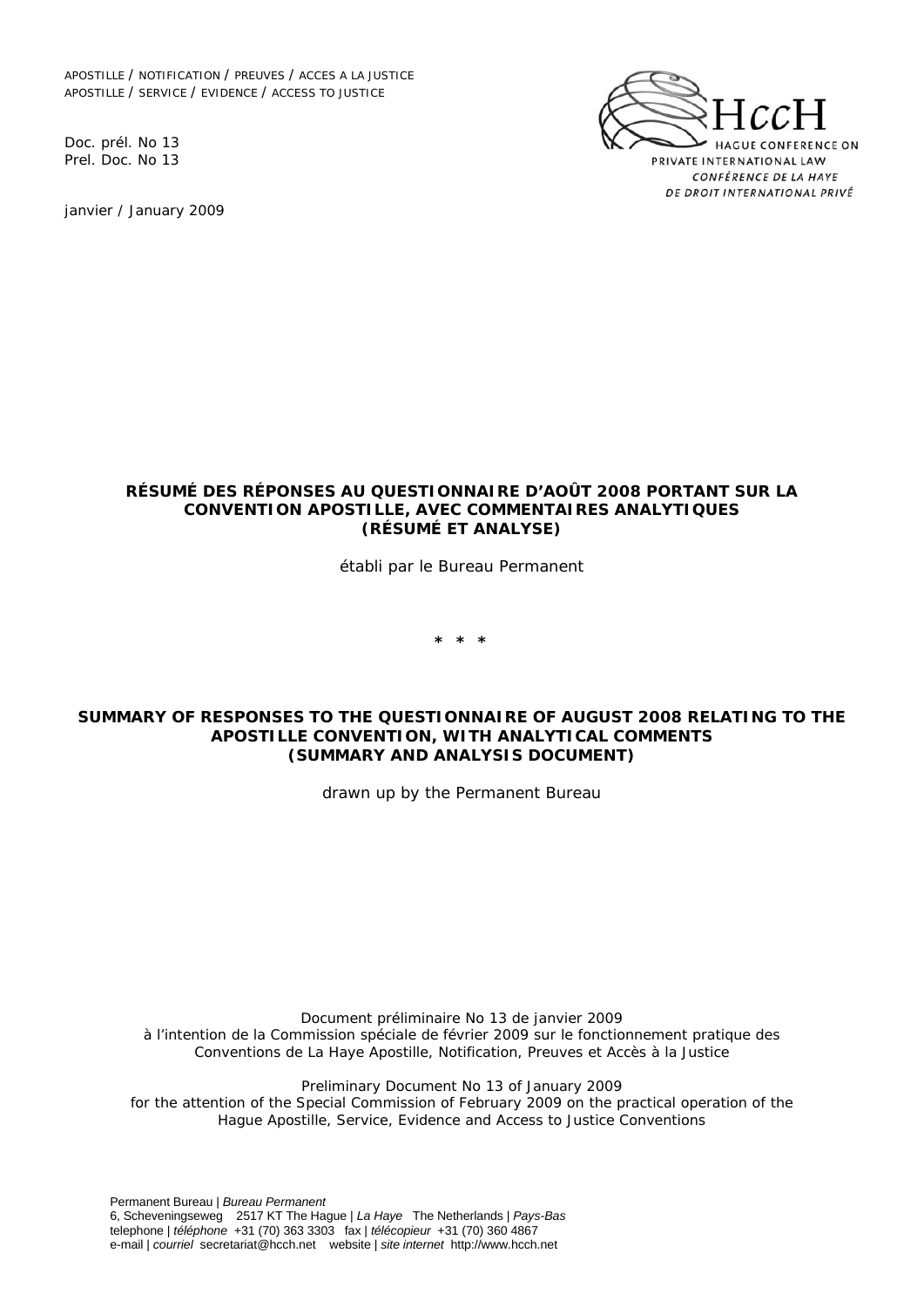### **RÉSUMÉ DES RÉPONSES AU QUESTIONNAIRE D'AOÛT 2008 PORTANT SUR LA CONVENTION APOSTILLE, AVEC COMMENTAIRES ANALYTIQUES (RÉSUMÉ ET ANALYSE)**

*établi par le Bureau Permanent* 

**\* \* \*** 

### **SUMMARY OF RESPONSES TO THE QUESTIONNAIRE OF AUGUST 2008 RELATING TO THE APOSTILLE CONVENTION, WITH ANALYTICAL COMMENTS (SUMMARY AND ANALYSIS DOCUMENT)**

*drawn up by the Permanent Bureau*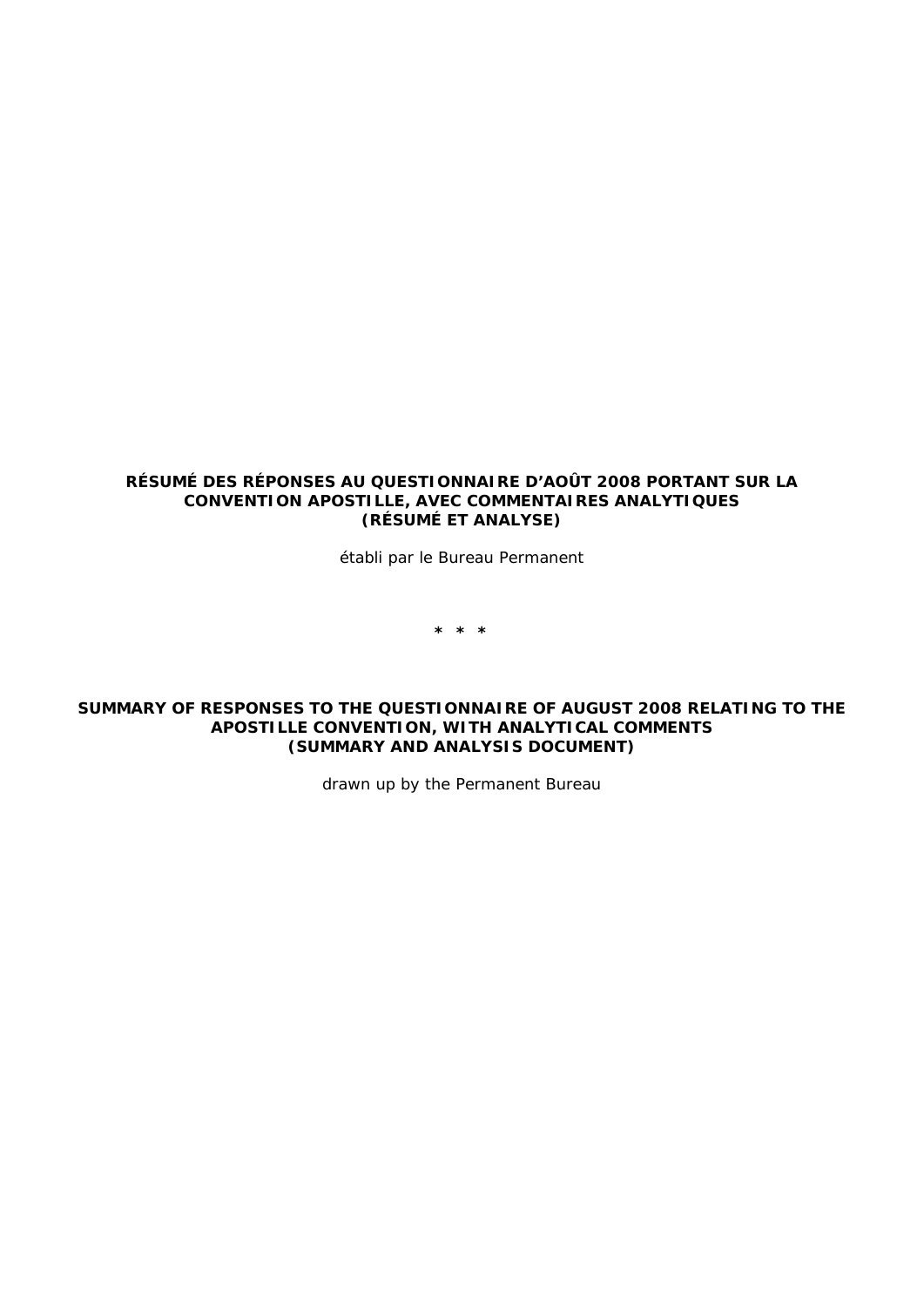# **Table of contents**

| L. |                                                                                    |                                                               |  |  |  |  |  |
|----|------------------------------------------------------------------------------------|---------------------------------------------------------------|--|--|--|--|--|
|    |                                                                                    |                                                               |  |  |  |  |  |
|    | Α.                                                                                 | "Apostille Section" of the Hague Conference website (Q. 4) 11 |  |  |  |  |  |
|    | <b>B.</b>                                                                          |                                                               |  |  |  |  |  |
|    | C.                                                                                 |                                                               |  |  |  |  |  |
|    | D.                                                                                 |                                                               |  |  |  |  |  |
|    | Ε.                                                                                 |                                                               |  |  |  |  |  |
|    | F.                                                                                 |                                                               |  |  |  |  |  |
|    |                                                                                    |                                                               |  |  |  |  |  |
|    | Process leading to the issuance of an Apostille: One step vs. Multiple steps<br>Α. |                                                               |  |  |  |  |  |
|    | Β.                                                                                 |                                                               |  |  |  |  |  |
|    | $C_{\cdot}$                                                                        |                                                               |  |  |  |  |  |
|    | D.                                                                                 |                                                               |  |  |  |  |  |
|    |                                                                                    |                                                               |  |  |  |  |  |
|    | Α.                                                                                 |                                                               |  |  |  |  |  |
|    | Β.                                                                                 |                                                               |  |  |  |  |  |
|    | C.                                                                                 |                                                               |  |  |  |  |  |
|    | D.                                                                                 |                                                               |  |  |  |  |  |
|    | Ε.                                                                                 |                                                               |  |  |  |  |  |
|    | F.                                                                                 |                                                               |  |  |  |  |  |
|    | G.                                                                                 | The electronic Apostille Pilot Program (e-APP) (Q. 48-49) 48  |  |  |  |  |  |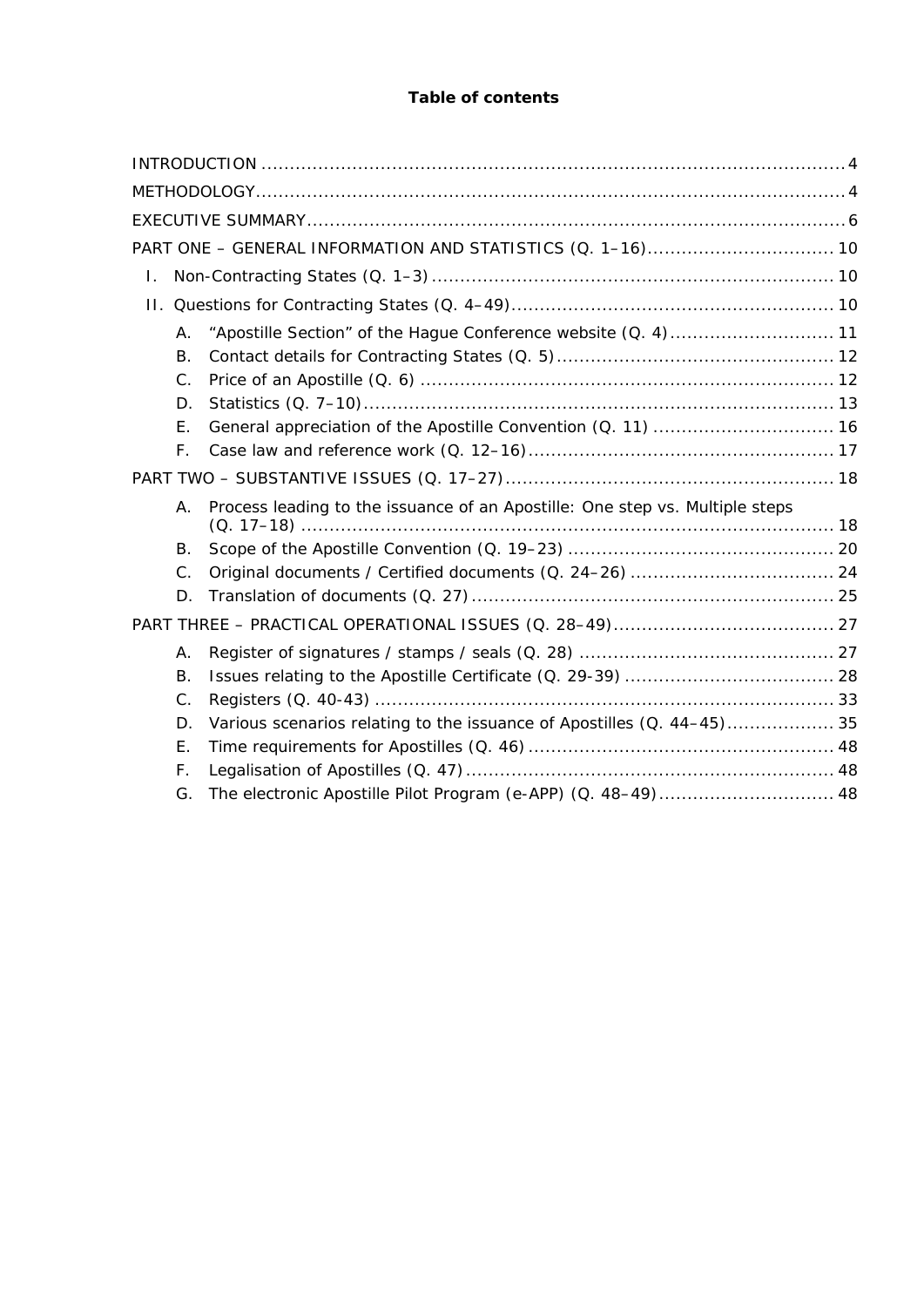## **Summary and Analysis Document (Apostille Convention)**

#### **Responses from non-Contracting States and REIO\*:**

- [1](#page-3-0). Brazil $1$
- 2. Canada
- 3. Chile
- 4. China<sup>[2](#page-3-1)</sup>
- 5. Dominican Republic<sup>[3](#page-3-2)</sup>
- 6. European Community
- 7. Jordan<sup>[4](#page-3-3)</sup>
- 8. Malaysia
- 9. Paraguay
- 10.Singapore

## **Responses from Contracting States:**

- 1. Andorra
- 2. Argentina
- 3. Australia
- 4. Belgium
- 5. Bulgaria
- 6. China (Hong Kong Special Administrative Region)
- 7. Croatia
- 8. Czech Republic
- 9. Denmark
- 10. Ecuador
- 11. El Salvador
- 12. Finland
- 13. France
- 14. Georgia
- 15. Germany
- 16. Greece
- 17. India $5$
- 18. Ireland
- 19. Japan
- 20. Latvia

1

- 21. Lithuania
- 22. Luxembourg
- 23. Mexico
- 24. Moldova
- 25. Monaco
- 26. New Zealand
- 27. Norway
- 28. Poland
- 29. Portugal
- 30.Romania
- 31.Slovakia
- 32.Slovenia
- 33.South Africa
- 34.Spain
- 35.Sweden
- 36.Switzerland
- 37. Turkey
- 38. United Kingdom<sup>[6](#page-3-5)</sup>
- 39. United States of America
- 40.Venezuela

\* Regional Economic Integration Organisation.

<span id="page-3-0"></span><sup>&</sup>lt;sup>1</sup> A response was received from Brazil, however the Permanent Bureau was not authorised to make its contents public.<br><sup>2</sup> A response was received from China, however the Permanent Bureau was not authorised to make its contents

<span id="page-3-1"></span>public.

<span id="page-3-3"></span><span id="page-3-2"></span><sup>&</sup>lt;sup>3</sup> On 12 December 2008, the Dominican Republic deposited its instrument of accession to the Convention.

<sup>&</sup>lt;sup>4</sup> A response was received from Jordan, however the Permanent Bureau was not authorised to make its contents public.

<span id="page-3-4"></span><sup>&</sup>lt;sup>5</sup> A response was received from India, however the Permanent Bureau was not authorised to make its contents public.<br><sup>6</sup> As po

<span id="page-3-5"></span>As per the United Kingdom request, its response was not included in the synopsis nor is it available on the website. Its response has however been taken into account when drafting the summary and analysis document.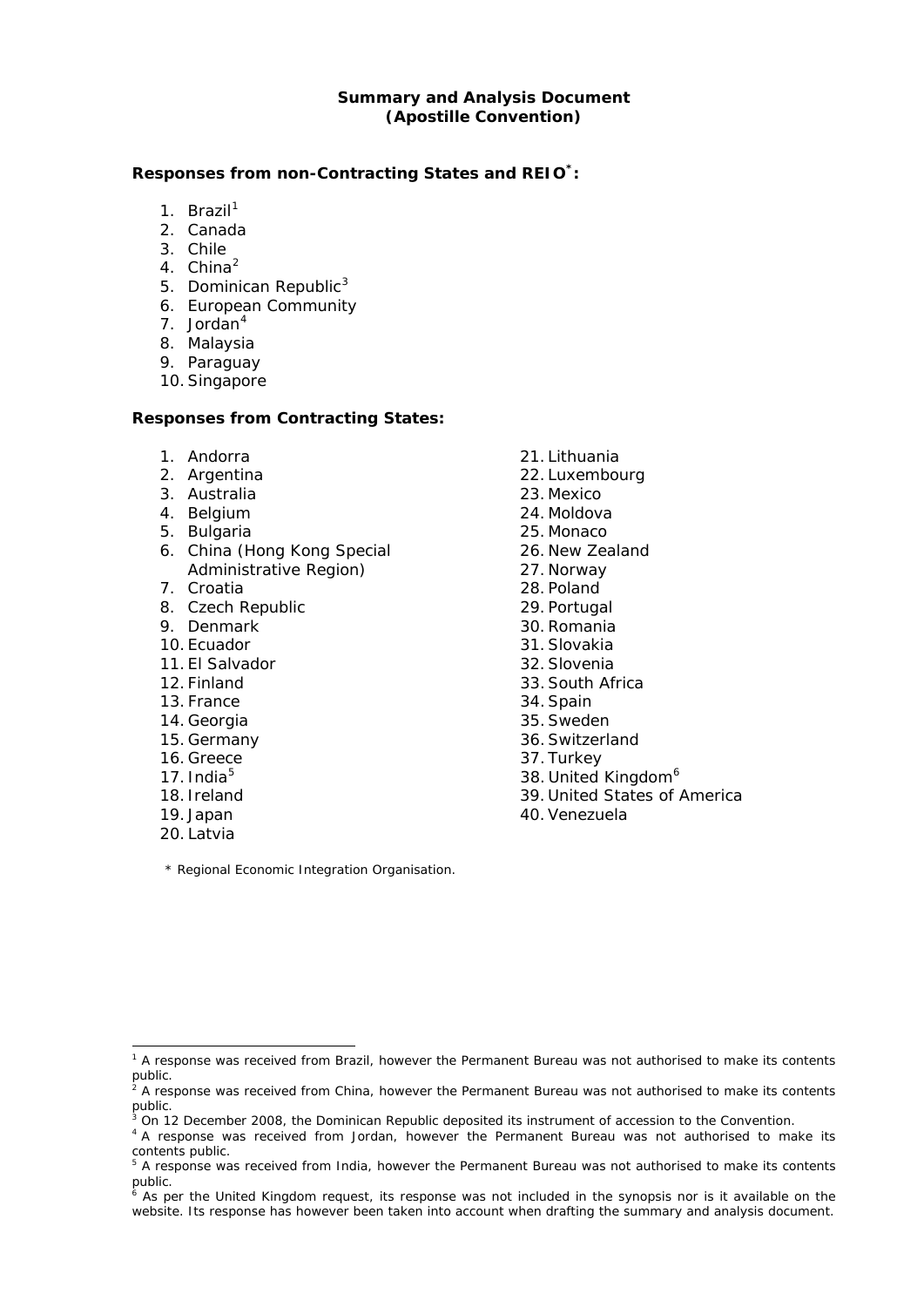#### <span id="page-4-0"></span>**Introduction**

1. In August 2008 the Permanent Bureau of the Hague Conference on Private International Law issued a Questionnaire to Member States and State Parties to the Hague Apostille Convention, $<sup>7</sup>$  $<sup>7</sup>$  $<sup>7</sup>$  in preparation for the Special Commission on the practical</sup> operation of the Hague Apostille (and Service, Evidence and Access to Justice) Convention to be held in February 2009. This document synthesises and analyses the responses received by the Permanent Bureau before 2[8](#page-4-3) January 2009.<sup>8</sup>

2. The Questionnaire was designed to assist the Permanent Bureau in defining key issues that need to be addressed by the Special Commission. The responses to the Questionnaire will also assist the Permanent Bureau in drafting parts of a Practical Handbook on the Operation of the Apostille Convention in accordance with the recommendation that the 2003 Special Commission made, subject to available resources.[9](#page-4-4) Finally, the responses will assist the Permanent Bureau in its ongoing monitoring of the practical operation of the Apostille Convention and in completing and updating the information provided on the "Apostille Section" of the Hague Conference website.

3. The Permanent Bureau is very grateful to the 49 States (nine non-Contracting States,<sup>[10](#page-4-5)</sup> and 40 Contracting States<sup>[11](#page-4-6)</sup>) and the European Community that responded to the Questionnaire. Each response was clearly the result of a great deal of careful research and deliberation. Together, the responses provide a snapshot of the operation of the Convention at a level of detail across an international spectrum that has never been assembled before, and could not otherwise have been assembled. This data will be of great assistance to the Special Commission in its deliberations.

#### <span id="page-4-1"></span>**Methodology**

4. This document follows the structure of the Questionnaire, and seeks to summarise and, where appropriate, comment upon the answers of the responding States. This process of summarisation requires, in large measure, the counting of responses provided by States. This process of counting raises some methodological issues which are dealt with in this section.

5. First, not all responding States responded to each and every question included in the Questionnaire. To accommodate this fact, the discussion of each question refers to the number of responding States that responded to that particular question. The reader will note that the number of responding States varies, therefore, between questions.

<span id="page-4-2"></span> 7 "Questionnaire of August 2008 relating to the *Hague Convention of 5 October 1961 Abolishing the Requirement of Legalisation for Foreign Public Documents* (Apostille Convention)", Prel. Doc. No 3 of August 2008 for the attention of the Special Commission of February 2009 on the practical operation of the Hague Apostille, Service, Evidence and Access to Justice Conventions (hereafter "the Questionnaire").<br><sup>8</sup> The responses of individual States are available on the Hague Conference website at < www.hcch.net > under

<span id="page-4-3"></span><sup>&</sup>quot;Apostille Section", "Questionnaires and responses", then "Responses to the 2008 Questionnaire". All responses, including those received after 28 January 2009, have also been collated into a single "Synopsis Document" that is also available on the website: "Synopsis of responses to the Questionnaire of August 2008 relating to the *Hague Convention of 5 October 1961 Abolishing the Requirement of Legalisation for Foreign Public Documents* (Apostille Convention)", Prel. Doc. No 11 of January 2009 for the attention of the Special Commission of February 2009 on the practical operation of the Hague Apostille, Service, Evidence and Access to Justice Conventions. An earlier version of this document was prepared, incorporating responses received before 5 December 2008.

<span id="page-4-4"></span><sup>9</sup> Conclusion and Recommendation No 9, Conclusions and Recommendations of the Special Commission of October-November 2003, available at < www.hcch.net > under "Apostille Section" then "Documents related to 2009 Special Commission".<br><sup>10</sup> Brazil, Canada, Chile, China, Dominican Republic, Jordan, Malaysia, Paraguay, Singapore.

<span id="page-4-6"></span><span id="page-4-5"></span><sup>11</sup> Andorra, Argentina, Australia, Belgium, Bulgaria, China (Hong Kong SAR), Croatia, Czech Republic, Denmark, Ecuador, El Salvador, Finland, France, Georgia, Germany, Greece, India, Ireland, Japan, Latvia, Lithuania, Luxembourg, Mexico, Moldova, Monaco, New Zealand, Norway, Poland, Portugal, Romania, Slovakia, Slovenia, South Africa, Spain, Sweden, Switzerland, Turkey, United Kingdom, United States of America, Venezuela.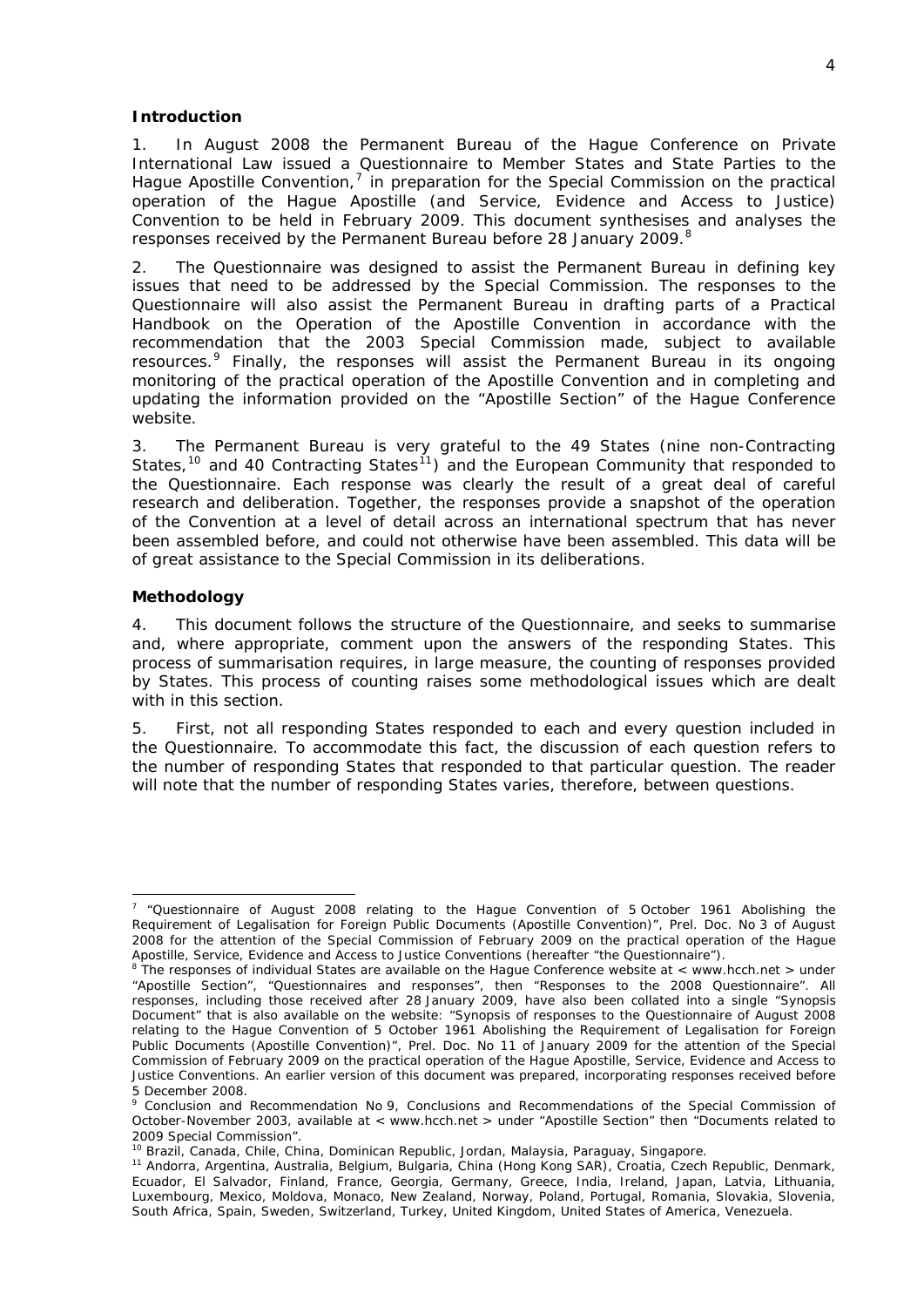6. Secondly, a number of States often responded to certain questions to the effect that it was not possible for them to provide a response. As it is of little analytical assistance to refer, for each question, to the particular States that were unable to provide an answer, these responses are only reflected in this document where it is relevant to do so. However, where a State has provided such an answer, the State is counted amongst the number of responding States. For this reason, the number of responding States does not always tally with the total number of States that are listed as having provided particular responses to a Question. The States that provided a positive answer are always mentioned expressly in the footnote.

7. Thirdly, some States provided multi-faceted answers to questions that it was relevant to count as falling into more than one category of response. For this additional reason, the total number of responding States does not always tally with the total number of States referred to as providing particular answers. Any confusion can be remedied by consulting the footnotes.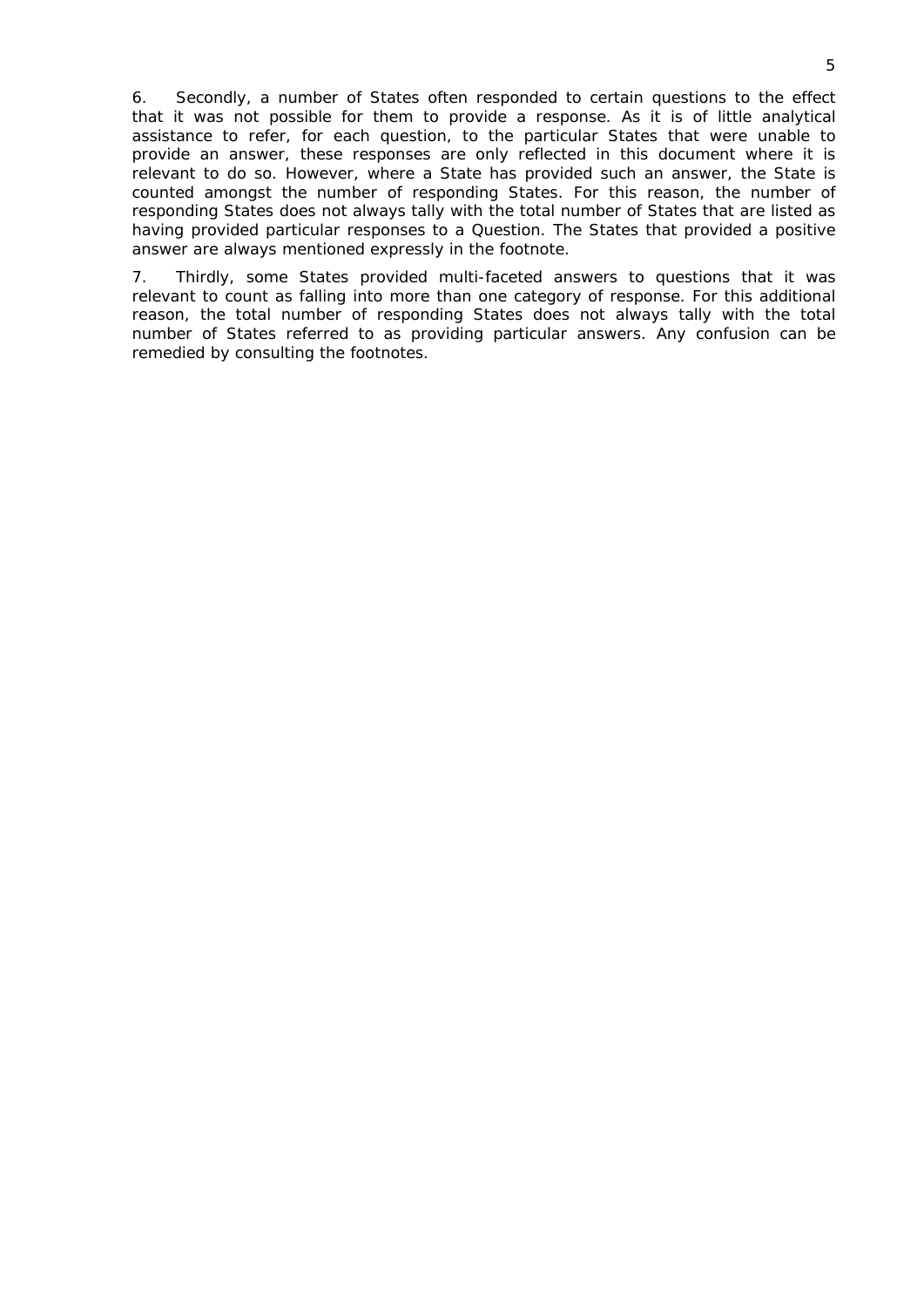## <span id="page-6-0"></span>**Executive Summary**

## **1. Number of responses**

8. The Permanent Bureau received 50 responses (49 from States, and one from a Regional Economic Integration Organisation (REIO)) as at 28 January 2009. Of the total responding States,  $40^{12}$  $40^{12}$  $40^{12}$  were Contracting States, amounting to 42% of the total number of Contracting States.<sup>[13](#page-6-2)</sup> In addition, nine non-Contracting States<sup>14</sup> and the European Community also replied to the Questionnaire.

# **2. Responses of non-Contracting States**

9. Four non-Contracting States advised that they are currently studying the Apostille Convention with a view to becoming a State Party, and the Dominican Republic deposited its instrument of accession on 12 December 2008.

# **3. Responses of Contracting States**

10. The responses of Contracting States indicate that use of the Convention is very widespread, and is operating very smoothly with only minor and isolated difficulties.

# *a) General appreciation of the Apostille Convention*

11. The Apostille Convention is very well regarded. A clear majority of responding States rated the Convention as "excellent", and all other responding States rated it as "good". Only one state in the United States of America described the operation of the Convention as "satisfactory". States also advised that they had encountered some difficulties with:

- the rejection of valid Apostilles by authorities in some States Parties, and
- the interpretation of the Convention's scope.

# *b) "Apostille Section" of the Hague Conference website*

12. Responding States appear to regard the "Apostille Section" of the Hague Conference website very highly, with almost all responding States describing the site as "very useful". Responding States also made a number of very helpful remarks concerning the manner in which the website could be improved, which the Permanent Bureau will take into close consideration.

# *c) Price of an Apostille*

13. Responding States provided information concerning the cost of an Apostille. Overall, most responding States charge a low, fixed fee for an Apostille, whilst some other States charge a variable fee determined by factors such as the number of Apostilles sought, the purpose of the Apostille, the nature of the public document, and the urgency of the request. The average fee for an Apostille is around 14.00 Euros.

# *d) Statistics*

1

14. *Number of Apostilles issued.* The Apostille Convention is very highly used, with over 17 million Apostilles issued in the last five years by the 36 States that provided statistics. In 2007 alone, the States that provided statistics issued more than 4.2 million Apostilles. The results showed that Apostilles are most often sought for Civil Status documents, closely followed by notarial attestations of signatures, and university diplomas and other educational documents.

<span id="page-6-1"></span><sup>&</sup>lt;sup>12</sup> Andorra, Argentina, Australia, Belgium, Bulgaria, China (Hong Kong SAR), Croatia, Czech Republic, Denmark, Ecuador, El Salvador, Finland, France, Georgia, Germany, Greece, India, Ireland, Japan, Latvia, Lithuania, Luxembourg, Mexico, Moldova, Monaco, New Zealand, Norway, Poland, Portugal, Romania, Slovakia, Slovenia, South Africa, Spain, Sweden, Switzerland, Turkey, United Kingdom, United States of America, Venezuela. 13 As at 12 December 2008 there were 95 Contracting Parties. If one takes into account the accession of the

<span id="page-6-2"></span>Dominican Republic, the rate of responding Contracting States is over 43%.<br><sup>14</sup> Brazil, Canada, Chile, China, Dominican Republic, Jordan, Malaysia, Paraguay, Singapore.

<span id="page-6-3"></span>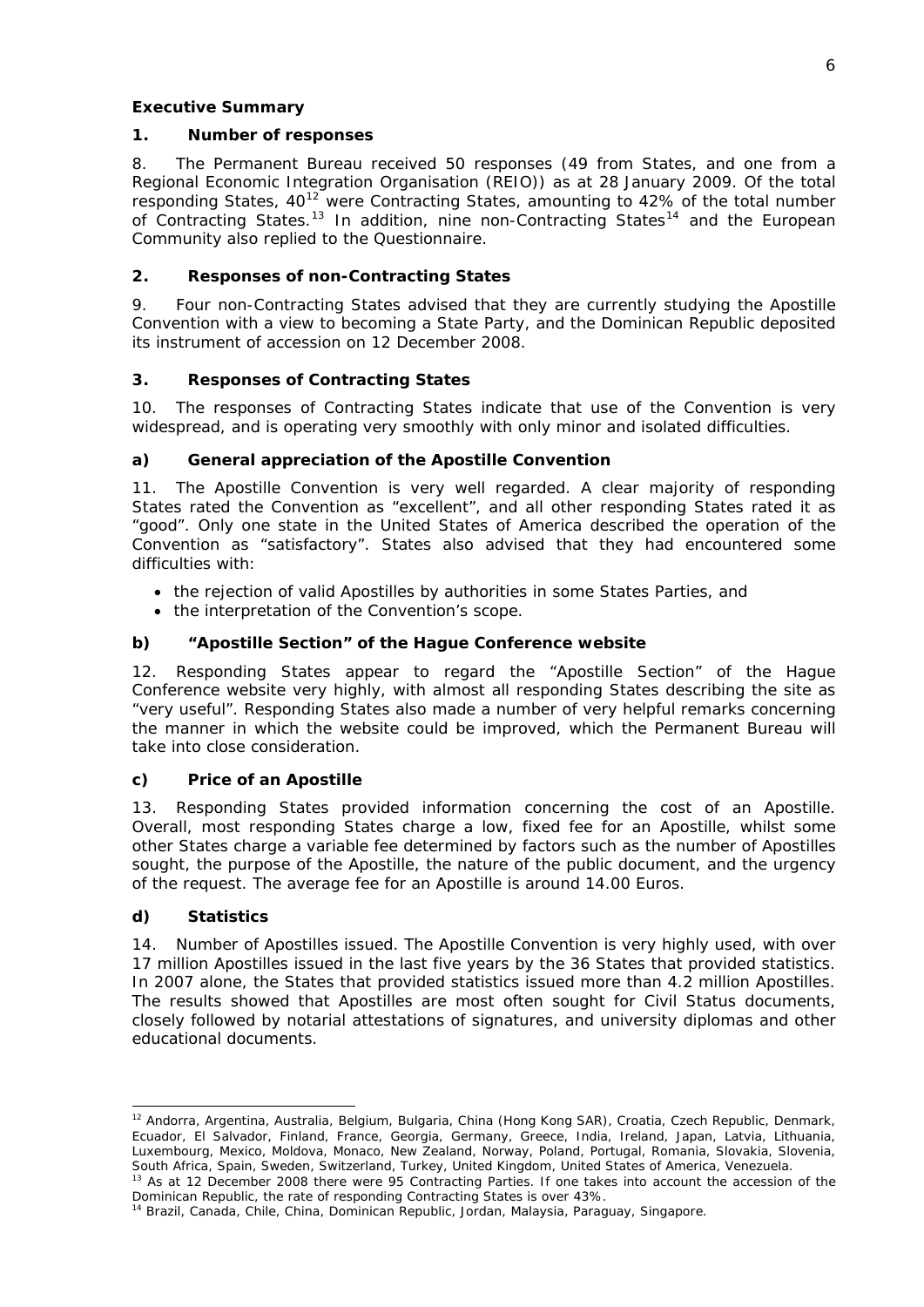15. *Time taken for issuance.* An Apostille will usually be issued on the same day that it is applied for.

16. *Frequency of register checks.* Most responding States advised that the register of Apostilles maintained by each Competent Authority is very rarely checked.

# *e) One-step vs. Multiple-step*

17. A majority of responding States utilise a one-step process for the issuance of most Apostilles; however a significant minority require an applicant to authenticate a public document in several stages (for example, by first taking the public document to a regional authority for preliminary certification) before an Apostille will be issued. Some States advised that they employ multiple-step processes for particular categories of documents (such as diplomas). However, several States indicated that they plan to move towards a one-step process.

# *f) Scope of the Convention*

18. Most responding States have not encountered difficulties with the scope of the Convention and the interpretation of the expression "public documents", but responses indicated that some areas of difficulty include:

- the applicability of the Convention to education documents; and
- the applicability of the Convention to medical documents.

19. The Permanent Bureau has prepared a Preliminary Document discussing the legal and practical issues surrounding the issuance of Apostilles in relation to Diplomas and other Education Documents, and suggesting a number of draft Conclusions and Recommendations for consideration by the Special Commission.<sup>[15](#page-7-0)</sup>

20. Responding States also advised that difficulties had arisen with the interpretation of the exclusion in Article 1(3) *b)* of "administrative documents dealing directly with commercial or customs operations". Many responding States noted the diversity of national practice in respect of this exclusion, and the resultant uncertainty. Several States advised that they issue Apostilles for documents that appear to fall within this exclusion, because other States require them. Responding States also provided information concerning the types of documents that that did not fall within this exclusion: responding States unanimously considered that Health and Safety Certificates fall within the scope of the Convention, and by a small majority considered that the following categories of document fall within the Convention's scope:

- Certificates of Origin;
- Export Licences;
- Import Licences:

-

- Certificates of Products Registration; and
- Certificates of Conformity.

# *g) Original documents and certified documents*

21. A clear majority of responding States will issue an Apostille for a certified copy of a document, with the Apostille operating to authenticate the notarial (or other) certificate attesting that the document is a true copy. A small number of responding States refuse to issue Apostilles for certified copies on the grounds of public policy.

22. Almost all responding States will not issue an Apostille for a simple copy of a document.

<span id="page-7-0"></span><sup>&</sup>lt;sup>15</sup> "The application of the Apostille Convention to diplomas including those issued by diploma mills", Prel. Doc. No 5 of December 2008 for the attention of the Special Commission of February 2009 on the practical operation of the Hague Apostille, Service, Evidence and Access to Justice Conventions.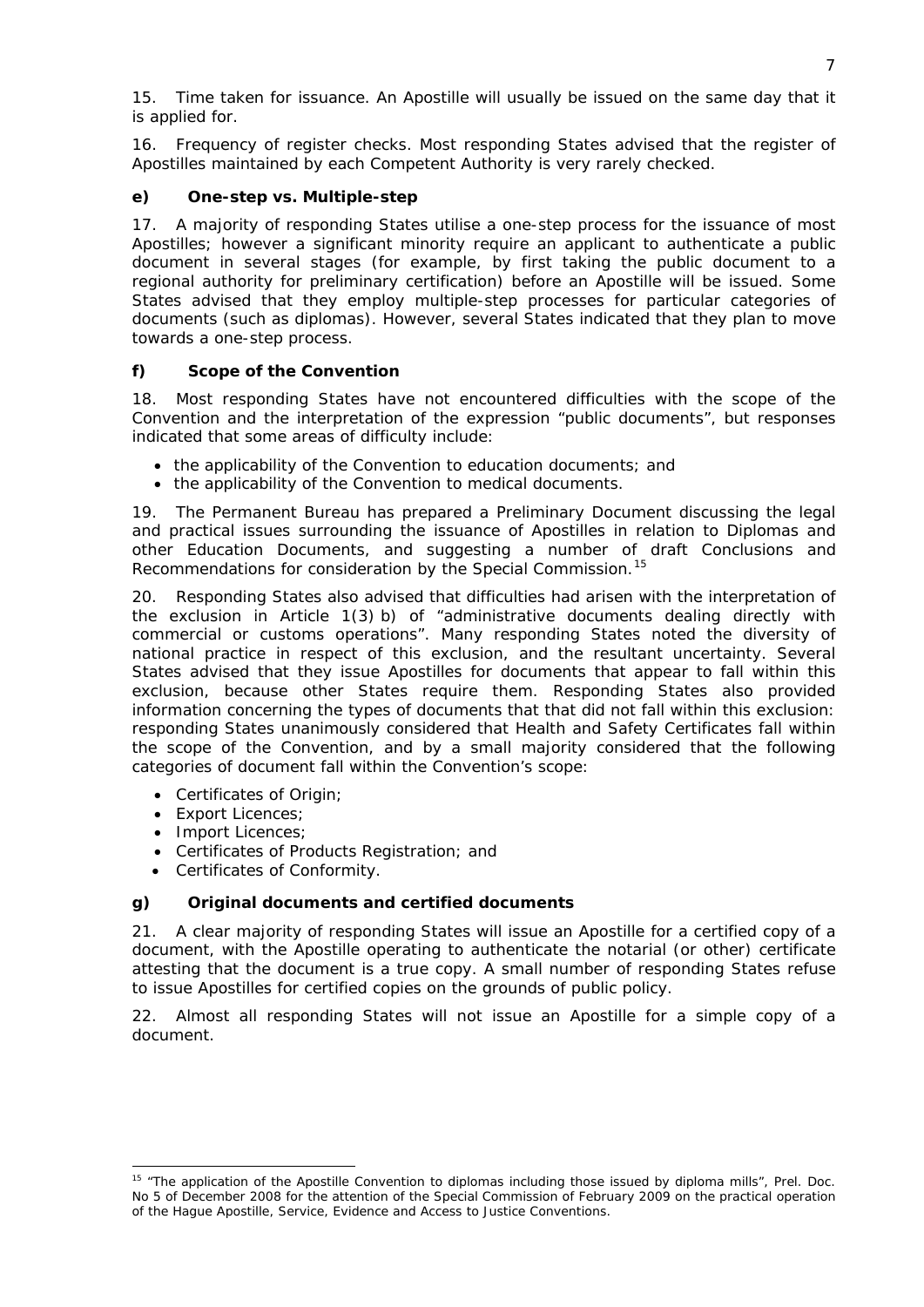# *h) Translations of documents*

23. Responding States were almost evenly divided on the question whether an Apostille can be issued for a certified translation of a public or private document. Where such an Apostille is issued, in most States the Apostille authenticates the certification of the translation, rather than the translation itself.

# *i) Practical operational issues*

24. *Register of signatures / stamps / seals*. Almost all Competent Authorities within responding States maintain a register of signatures, stamps and seals that is used to verify the authenticity of the signatures, stamps and seals on public documents. Some States use paper registers, other States use electronic registers, and some States use a combination of the two. In almost all responding States, verification is done by a simple visual check, although a few Competent Authorities use electronic means. Where an irregularity is found between the public document and the register, the authority that issued the public document is usually consulted before an Apostille is issued and, where relevant, the register is updated accordingly.

25. *The Apostille Certificate*. Apostille Certificates are usually printed on simple white paper, although a variety of other forms are also used, including self-adhesive stickers and rubber stamps. The Certificates are usually printed with a computer but signed by hand. The Apostille number is usually determined sequentially. Where an *allonge* is used, it is usually attached with staples or ribbons (although other methods are used), and attached to the page containing the signature. Some Competent Authorities add additional information about the nature of an Apostille, which is usually added outside the "box" of the Apostille Certificate.

26. *Rejection of Apostilles for formal reasons*. Some States reported that their Apostilles had been rejected in other States Parties because the Apostille Certificate was different in size, shape, appearance or method of attachment to the practice of the States of Destination. While these reports were not widespread, they are a cause for significant concern. An Apostille should never be rejected for such reasons.<sup>[16](#page-8-0)</sup>

27. *Language of the Apostille*. All responding States advised that they comply with the language requirements of the Convention, as summarised in the Questionnaire. Very few responding States, however, have a policy of translating the Apostille into the language of the State of Destination.

28. *Time requirements.* The vast majority of States Parties do not subject foreign Apostilles to time limits regarding validity.

29. *Registers*. All responding States (with the exception of a single Competent Authority) advised that they maintained a register in compliance with Article 7. Most responding States maintain their register in electronic format, although paper registers are still used by many States. Three States advised that they maintain an electronic register that can be consulted online by any interested person. Records stored in registers are generally kept for 10 years or more. Moreover, some responding States retain additional information about the public document beyond that which is required by the Convention.

# *j) Various scenarios relating to the issuance of Apostilles*

30. The Questionnaire included a list of scenarios that raised particular issues relating to the Convention. Responding States were invited to indicate whether they would issue an Apostille. In this document, the Permanent Bureau provides its analysis of each of the scenarios, together with States' responses.

<span id="page-8-0"></span><sup>1</sup> <sup>16</sup> Conclusions and Recommendations Nos 13, 16 and 18 adopted by the Special Commission of 2003.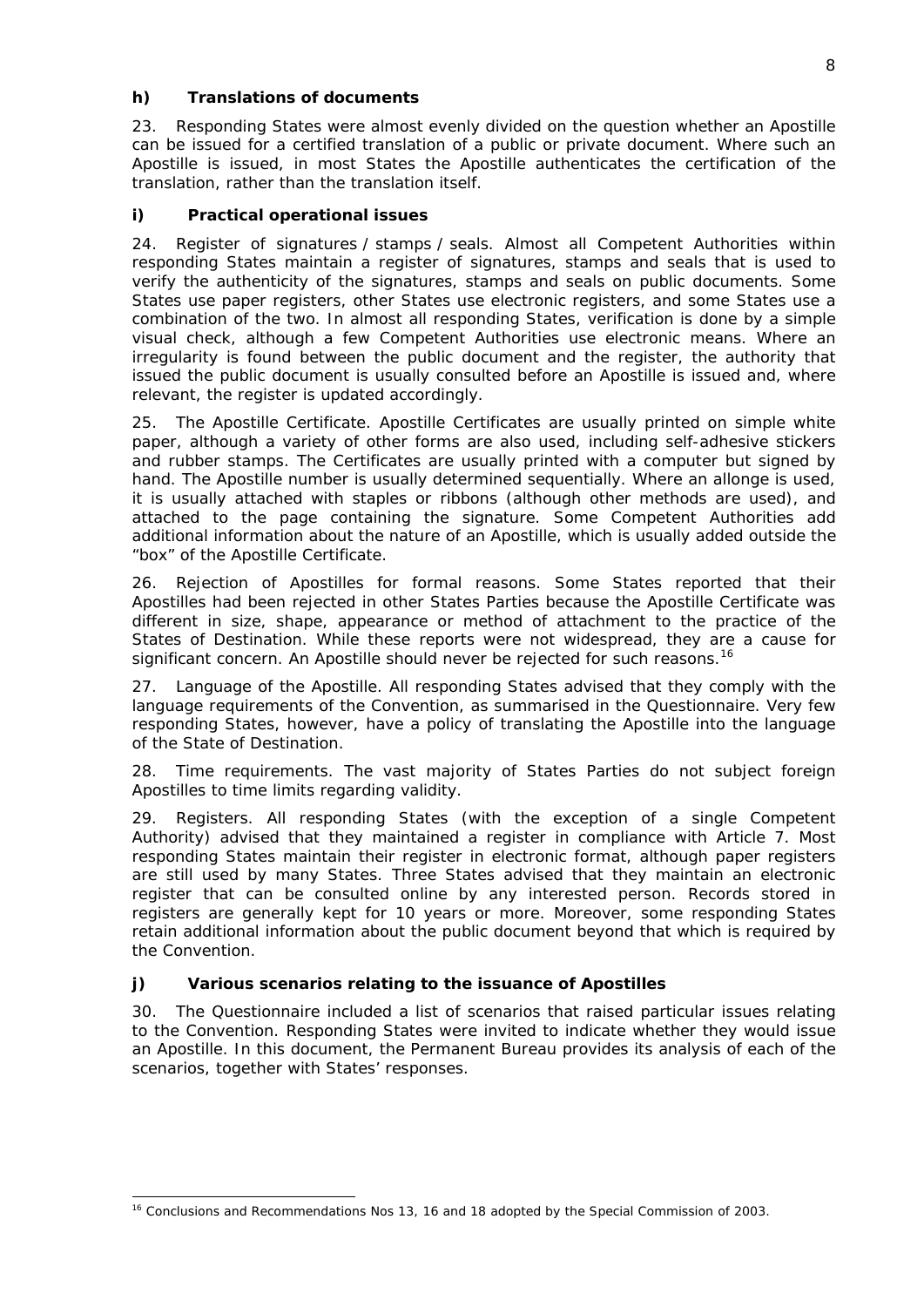## *k) Specific difficulties encountered with the Convention*

31. Responding States also advised of particular difficulties that they had encountered with the Convention. Responses drew attention to the following difficulties:

- Some States Parties reject Apostilles issued by other States Parties on the basis of the format, appearance or method of attachment of the Apostille, or because of the language in which the Apostille is written.
- The interpretation of Article 1(3) *b)*.
- Some States reject Apostilles issued for certified copies of documents.
- The interpretation of the expression "public document".
- The relationship between the Apostille Convention and other conventions and treaties.
- Time limits imposed by some States on the validity of underlying public documents.

## *l) Legalisation of Apostilles*

32. Only one responding State reported an instance where another State Party required that an Apostille be legalised. This practice should, of course, be firmly rejected.<sup>[17](#page-9-0)</sup>

## *m) The electronic Apostille Pilot Program*

33. The electronic Apostille Pilot Program (e-APP) provides software and assistance for States to issue electronic Apostilles (e-Apostilles), and to maintain electronic registers (e-Registers) of Apostilles that are capable of being consulted over the Internet. Several States have already implemented one or more of the e-APP components. In addition, responses indicate that there is considerable interest in the program, and several States have already decided to implement one or more of the program's components.

<span id="page-9-0"></span><sup>&</sup>lt;sup>17</sup> Conclusion and Recommendation No 13 adopted by the Special Commission of 2003.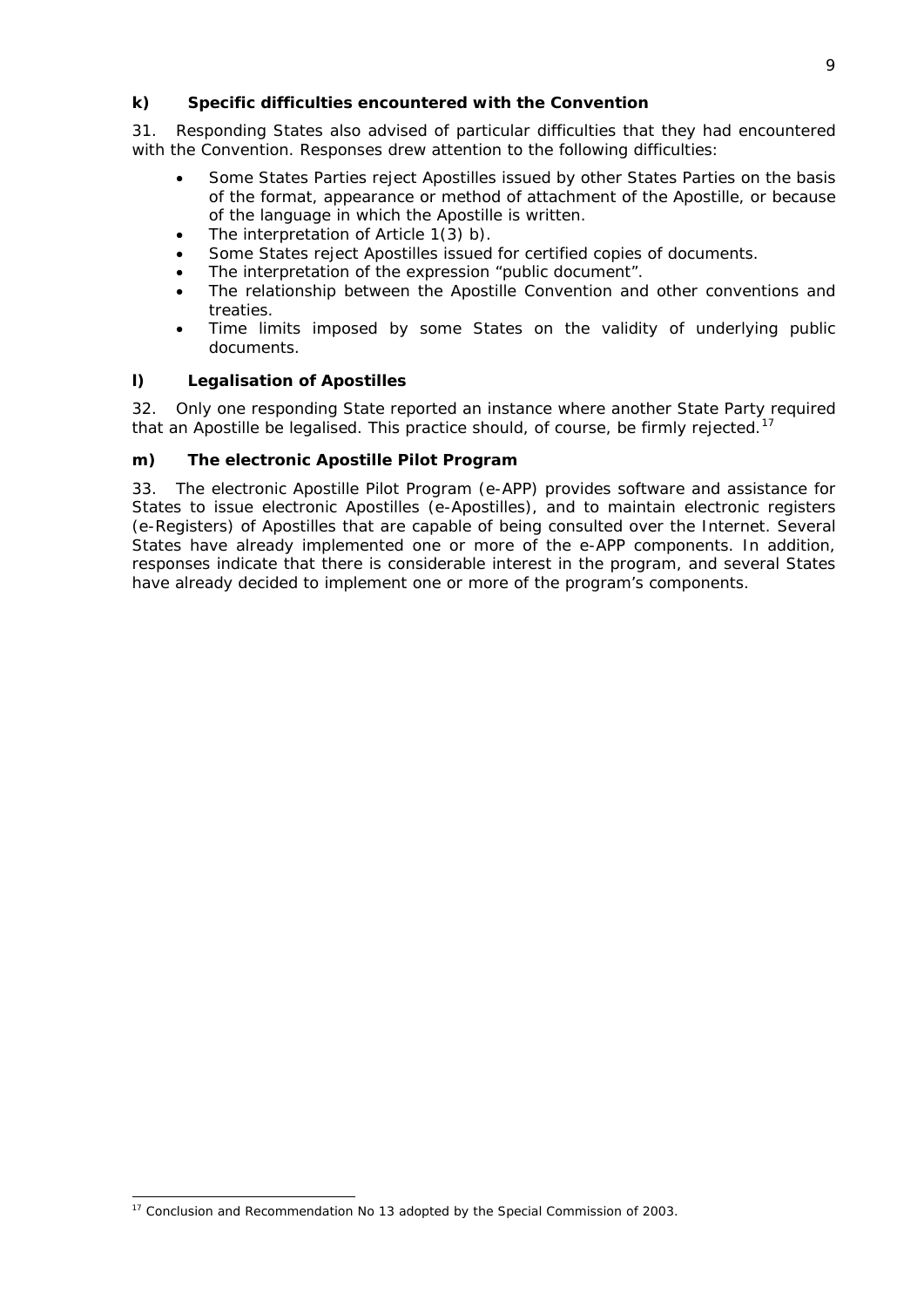## <span id="page-10-0"></span>**PART ONE – GENERAL INFORMATION AND STATISTICS (Q. 1–16)**

## <span id="page-10-1"></span>*I. Non-Contracting States (Q. 1–3)*

34. Nine non-Contracting States responded to the Questionnaire.<sup>[18](#page-10-3)</sup> Non-Contracting States were asked three questions.

35. First, non-Contracting States were asked why they were not a party to the Convention (Q. 1). Singapore advised that its domestic laws did not require that foreign public documents be legalised or otherwise authenticated, but recognised that the Apostille Convention mitigates the cost and expense of the process of legalisation for documents issued in Singapore and to be produced abroad. Paraguay advised that the question whether to join the Convention had never been examined in detail.

36. Non-Contracting States also provided helpful lists of bilateral and multilateral agreements to which they are party that provide rules for abolishing or facilitating the legalisation of foreign public documents (Q. 2). These lists may be found in the individual responses provided by each State, and are not subject to any analysis in this document.

37. Finally, non-Contracting States were asked whether they are currently studying the Apostille Convention, or would envisage studying it, with a view to becoming a State Party in the near future (Q. 3). Of the nine responding States, four<sup>[19](#page-10-4)</sup> advised that they were considering the Convention. The Dominican Republic deposited its instrument of accession on 12 December 2008. Chile advised that it is in the process of conducting a review with a view to becoming a State Party in the near future. The European Community advised that it did not envisage joining the Convention, as all of its Member States have already joined the Convention. One State<sup>[20](#page-10-5)</sup> advised that it was not considering acceding to the Convention.

## **In sum,**

- Non-Contracting States provided a variety of reasons why they are not party to the Convention.
- Four non-Contracting States advised that they were studying the Convention, or would consider studying it, with a view to becoming a State Party in the near future.
- One responding State deposited its instrument of accession, bringing the total number of Contracting States to 95.

# <span id="page-10-2"></span>*II. Questions for Contracting States (Q. 4–49)*

38. Responses were received from  $40^{21}$  $40^{21}$  $40^{21}$  Contracting States, amounting to 42% of the total number of Contracting States.<sup>[22](#page-10-7)</sup>

39. Four States prefaced their responses with preliminary remarks. Germany noted that it is a federalised State, and that its constituent *Länder* apply the Convention independently. The responses given by Germany reflect the majority of responses received in a consultation carried out by the Federal Ministry of the interior. In some cases, where consultation showed significant support for more than one option, several options were selected. Norway advised that its answers reflect the experience of the County Governor of Oslo and Akershus, who handles the majority of requests for

<span id="page-10-6"></span><span id="page-10-5"></span>

<span id="page-10-4"></span><span id="page-10-3"></span><sup>&</sup>lt;sup>18</sup> Brazil, Canada, Chile, China, Dominican Republic, Jordan, Malaysia, Paraguay, Singapore.<br><sup>19</sup> Canada, Chile, Malaysia, Singapore.<br><sup>20</sup> Paraguay.<br><sup>21</sup> Andorra, Argentina, Australia, Belgium, Bulgaria, China (Hong Kong Ecuador, El Salvador, Finland, France, Georgia, Germany, Greece, India, Ireland, Japan, Latvia, Lithuania, Luxembourg, Mexico, Moldova, Monaco, New Zealand, Norway, Poland, Portugal, Romania, Slovakia, Slovenia, South Africa, Spain, Sweden, Switzerland, Turkey, United Kingdom, United States of America, Venezuela.<br><sup>22</sup> As of 12 December 2008 there are 95 Contracting States; see the comment in note 13.

<span id="page-10-7"></span>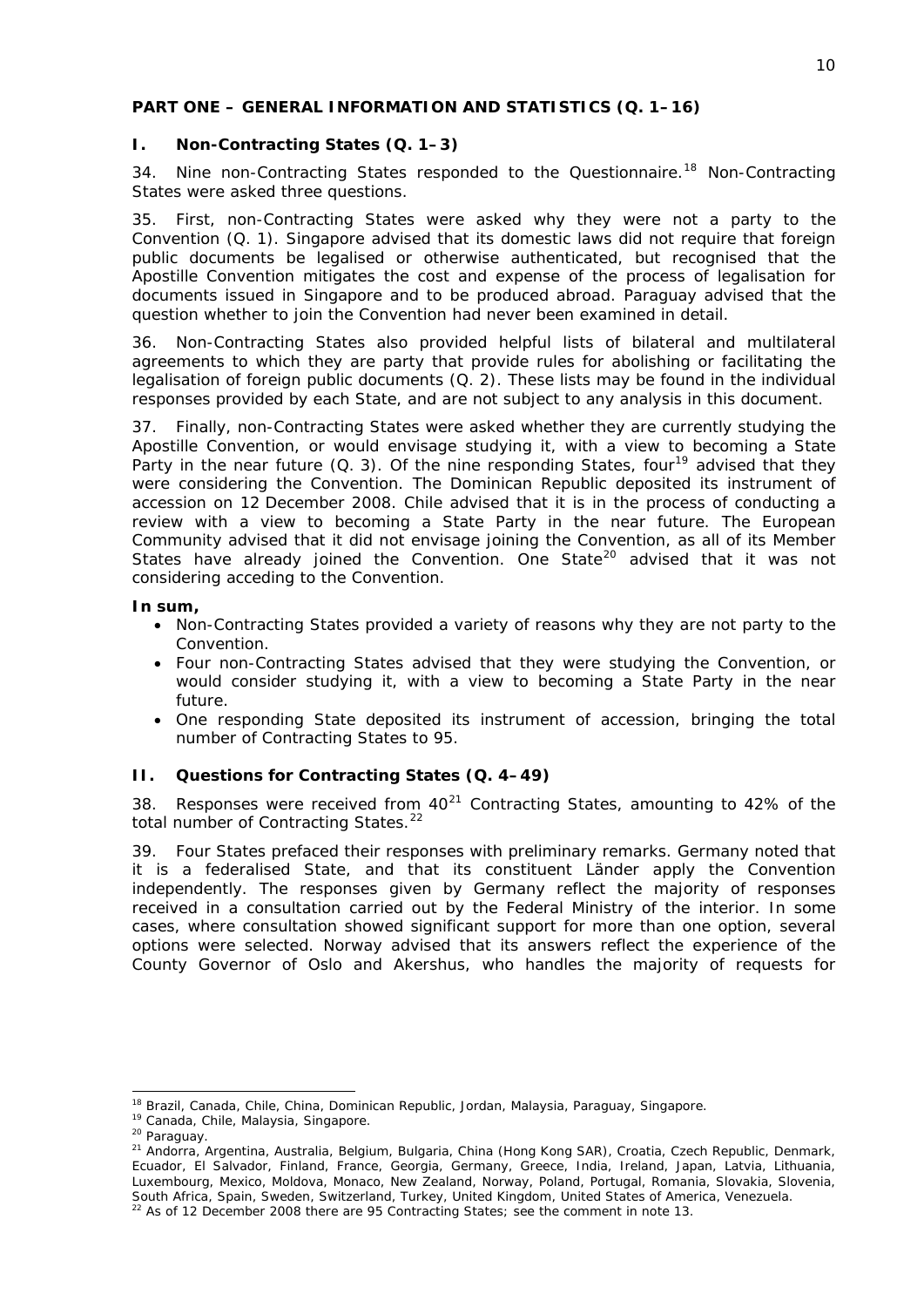Apostilles in Norway. Sweden noted that it has decentralised the issuance of Apostilles and designated all 250 notaries public as Competent Authorities according to the Convention. The notaries are appointed by the local County Administrative boards. Since the system of issuing Apostilles is decentralised there is no central source of information as to how the individual notaries public complete their tasks in accordance with the Convention. This means that Sweden was not able to answer the detailed questions in the questionnaire. However, as far as Sweden is aware, the system of issuing Apostilles functions well. Sweden is not aware of any complaints or proposals for amending the system from the notaries public or from the local County Administrative boards, nor has Sweden received any information indicating that the notaries public have encountered difficulties in determining the scope of the Convention. Switzerland noted that it has designated Competent Authorities in all 26 cantons, together with the Federal Central Authority. All Central Authorities were asked to provide responses, but not all of them did. Where responses were received, they sometimes indicated contrary positions; the responses of Switzerland may therefore not reflect the practice of all cantons.

# <span id="page-11-0"></span>**A. "Apostille Section" of the Hague Conference website (Q. 4)**

40. The "Apostille Section" of the Hague Conference website appears to be very highly regarded. Of the 40 responding States,  $35^{23}$  $35^{23}$  $35^{23}$  described the "Apostille Section" of the website as "very useful"  $(Q, 4)$ . The remaining six States<sup>[24](#page-11-2)</sup> all described the "Apostille Section" as "useful". No States considered the website to be less than useful.

41. Responding States also provided helpful suggestions for how the website could be improved. Slovakia suggested that the website could benefit by retaining references to old Competent Authorities that are no longer thus designated. It would be useful to retain such references as Apostilles issued by these old Competent Authorities remain valid, and persons wishing to check the validity of these Apostilles may wish to check that the old Competent Authority was once properly designated.

42. Mexico suggested that the website could be improved if information was published in all the languages of the States that are party to the Convention. The Permanent Bureau notes that there are 95 Contacting Parties to the Convention at the time of writing, representing almost all major language groups and a vast array of languages.

43. Similarly, Germany suggested that the website could be improved by being translated into German.

44. Romania considered that the site could be improved by the addition of an "atlas" that could determine the Competent Authorities closest to the applicant, based on the applicant's home or the authority issuing the document. Whilst the Permanent Bureau is not in a position to develop this service itself, it is happy to provide links to relevant websites created by the States themselves, and notes that France already provides such a service, which is available through the "Apostille Section" of the Hague Conference website.<sup>[25](#page-11-3)</sup>

45. The United States of America considered that the website could be more userfriendly and easier to navigate, noting that it is couched in "high level" language that can sometimes be difficult for front line staff to understand. For example, it is sometimes difficult to follow the terminology used, and to understand the relationship between the Convention documents and the types and status of the parties. It was also suggested that an RSS feed be created to notify of any changes in status for Member States, and it

<span id="page-11-1"></span><sup>23</sup> Andorra, Argentina, Australia, Belgium, Bulgaria, China (Hong Kong SAR), Croatia, Czech Republic, Denmark, Ecuador, El Salvador, Finland, France, Georgia, Germany, Greece, Ireland, Japan, Latvia, Lithuania, Luxembourg, Moldova, Monaco, New Zealand, Norway, Poland, Portugal, Slovenia, South Africa, Spain, Switzerland (half of the cantons), Turkey, United Kingdom, United States of America (half the states), Venezuela.

<span id="page-11-2"></span><sup>&</sup>lt;sup>24</sup> Germany, Mexico, Romania, Slovakia, Switzerland (half of the cantons), United States of America (half the states).

<span id="page-11-3"></span><sup>&</sup>lt;sup>25</sup> See < http://www.justice.gouv.fr/recherche-juridictions/mapjurid.php > (last consulted December 2008).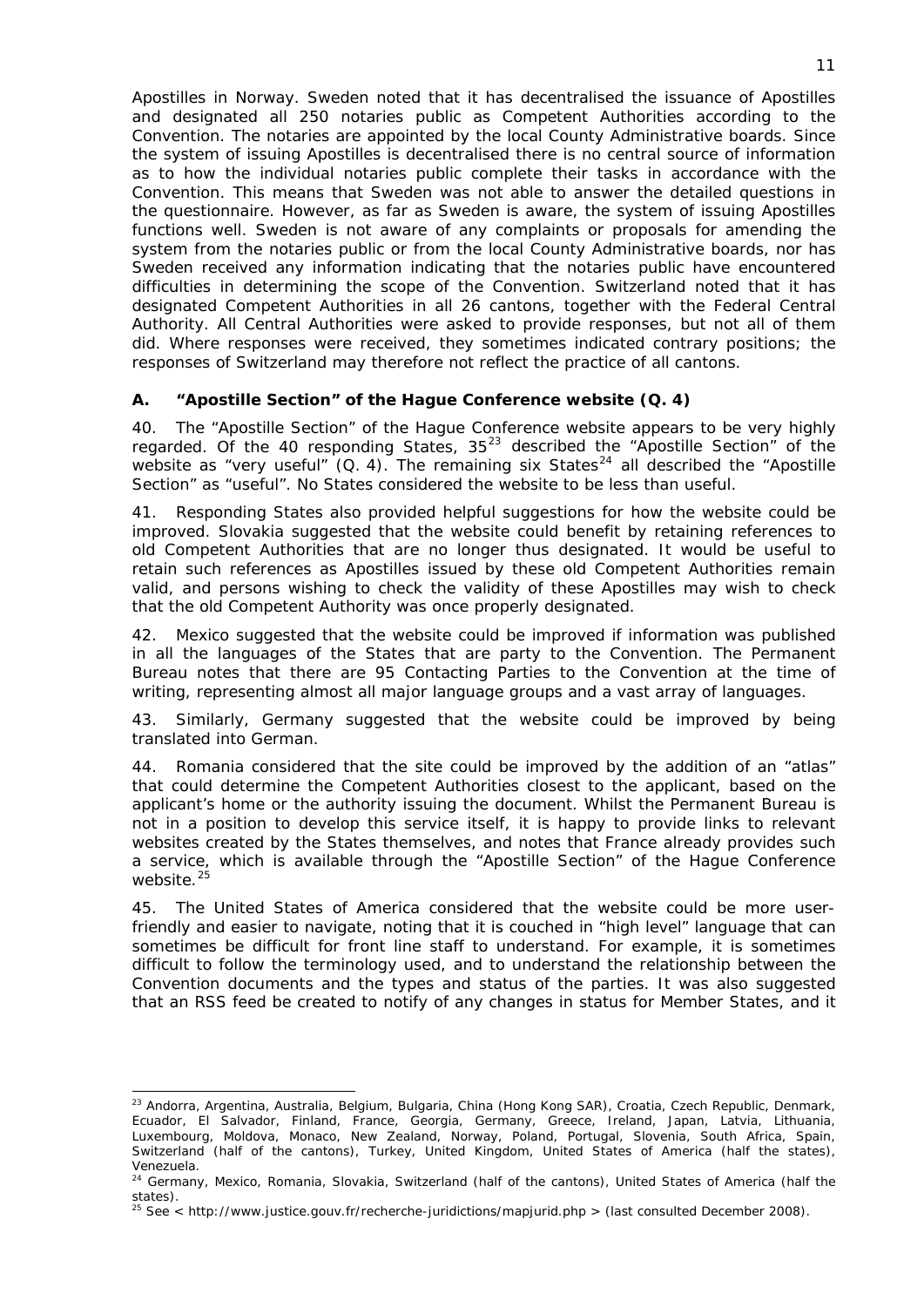was further suggested that the website could be improved by the addition of a function permitting the user to search by State or province.

### **In sum,**

- The "Apostille Section" of the Hague Conference website is well regarded.
- Responding States made some helpful suggestions to improve the website.

## <span id="page-12-0"></span>**B. Contact details for Contracting States (Q. 5)**

46. Responding States also provided useful contact information for their Competent Authorities (Q. 5), which has been updated on the Hague Conference website.

## <span id="page-12-1"></span>**C. Price of an Apostille (Q. 6)**

47. Most States issue a charge for an Apostille (Q. 6(a)). Of the 38 responding States,  $30^{26}$  $30^{26}$  $30^{26}$  advised that they charge a fee and eight<sup>27</sup> advised that they do not. The following table sets out the fees that are charged.

| <b>State</b>              | Price 1              | Price 2              |                     |              |              | Price 3 Price 4 Price 5 Average | Euro    | <b>USD</b>      |
|---------------------------|----------------------|----------------------|---------------------|--------------|--------------|---------------------------------|---------|-----------------|
| Andorra                   | <b>EUR 8.58</b>      |                      |                     |              |              | <b>EUR 8.58</b>                 | € 8.58  | \$11.21         |
| Argentina                 | ARS 39.00            |                      |                     |              |              | ARS 39.00 € 8.55                |         | \$11.18         |
| <b>Australia</b>          | AUD 60.00            | <b>AUD</b><br>80.00  |                     |              |              | AUD 70.00 € 35.11               |         | \$45.89         |
| <b>Belgium</b>            | <b>EUR 10.00</b>     |                      |                     |              |              | EUR 10.00 € 10.00               |         | \$13.07         |
| <b>Bulgaria</b>           | <b>BGN 2.50</b>      |                      |                     |              |              | <b>BGN 2.50</b>                 | € 1.27  | \$1.67          |
| Croatia                   | HRK 30.00            | <b>HRK</b><br>50.00  | <b>HRK</b><br>60.00 |              |              | HRK 46.67 € 6.33                |         | \$8.28          |
| Czech Republic CZK 100.00 |                      |                      |                     |              |              | <b>CZK</b><br>100.00            | € 3.62  | \$4.73          |
| <b>Denmark</b>            | DKK 165.00           |                      |                     |              |              | <b>DKK</b><br>165.00            | € 22.15 | \$28.92         |
| <b>Ecuador</b>            | <b>USD 10.00</b>     |                      |                     |              |              | USD 10.00 € 7.65                |         | \$10.00         |
| Finland                   | <b>EUR 9.00</b>      |                      |                     |              |              | <b>EUR 9.00</b>                 | € 9.00  | \$11.75         |
| Georgia                   | GEL 20.00            |                      |                     |              |              | GEL 20.00                       | € 9.20  | $\sqrt{$}12.01$ |
| Germany                   | EUR 10.00            | <b>EUR</b><br>130.00 |                     |              |              | EUR 70.00                       | € 70.00 | \$91.44         |
| <b>Hong Kong</b>          | <b>HKD</b><br>125.00 |                      |                     |              |              | <b>HKD</b><br>125.00            | € 12.33 | \$16.12         |
| Ireland                   | EUR 20.00            | <b>EUR</b><br>50.00  | <b>EUR</b><br>10.00 |              |              | EUR 26.67 $\in$ 26.67           |         | \$34.84         |
| Latvia                    | LVL 1.50             | LVL 3.00             | LVL<br>5.00         | LVL<br>10.00 | LVL<br>20.00 | LVL 7.90                        | € 11.24 | \$14.68         |
| Lithuania                 | LTL 35.00            |                      |                     |              |              | LTL 35.00                       | € 10.13 | \$13.25         |
| Luxembourg                | <b>EUR 5.00</b>      |                      |                     |              |              | <b>EUR 5.00</b>                 | € 5.00  | \$6.53          |
| Mexico                    | <b>MXN</b><br>499.00 |                      |                     |              |              | <b>MXN</b><br>499.00            | € 27.16 | \$35.52         |
| Moldova                   | MDL 100.00           | <b>MDL</b><br>50.00  |                     |              |              | MDL 75.00 € 5.43                |         | \$7.10          |
| <b>Monaco</b>             | <b>EUR 2.50</b>      |                      |                     |              |              | <b>EUR 2.50</b>                 | € 2.50  | \$3.27          |
| <b>New Zealand</b>        | NZD 40.00            | <b>NZD</b><br>15.00  |                     |              |              | NZD 27.50 € 10.88               |         | \$14.24         |
| Poland                    | PLN 60.00            |                      |                     |              |              | PLN 60.00                       | € 13.72 | \$17.95         |
| Romania                   | RON 25.00            | <b>RON</b><br>45.00  | <b>RON</b><br>4.00  |              |              | RON 24.67 € 5.81                |         | \$7.60          |
| <b>Slovakia</b>           | SKK 200.00           |                      |                     |              |              | <b>SKK</b><br>200.00            | € 6.63  | \$8.68          |

**Table 1 – Price of an Apostille** 

<span id="page-12-2"></span><sup>-</sup><sup>26</sup> Andorra, Argentina, Australia, Belgium, Bulgaria, China (Hong Kong SAR), Croatia, Czech Republic, Denmark, Ecuador, Finland, Georgia, Germany, Ireland, Latvia, Lithuania, Luxembourg, Mexico, Moldova, Monaco, New Zealand, Poland, Romania, Slovakia, Slovenia, Spain, Switzerland, United Kingdom, United States of America, Venezuela.

<span id="page-12-3"></span><sup>&</sup>lt;sup>27</sup> El Salvador, France, Greece, Japan, Norway, Portugal, South Africa, Turkey.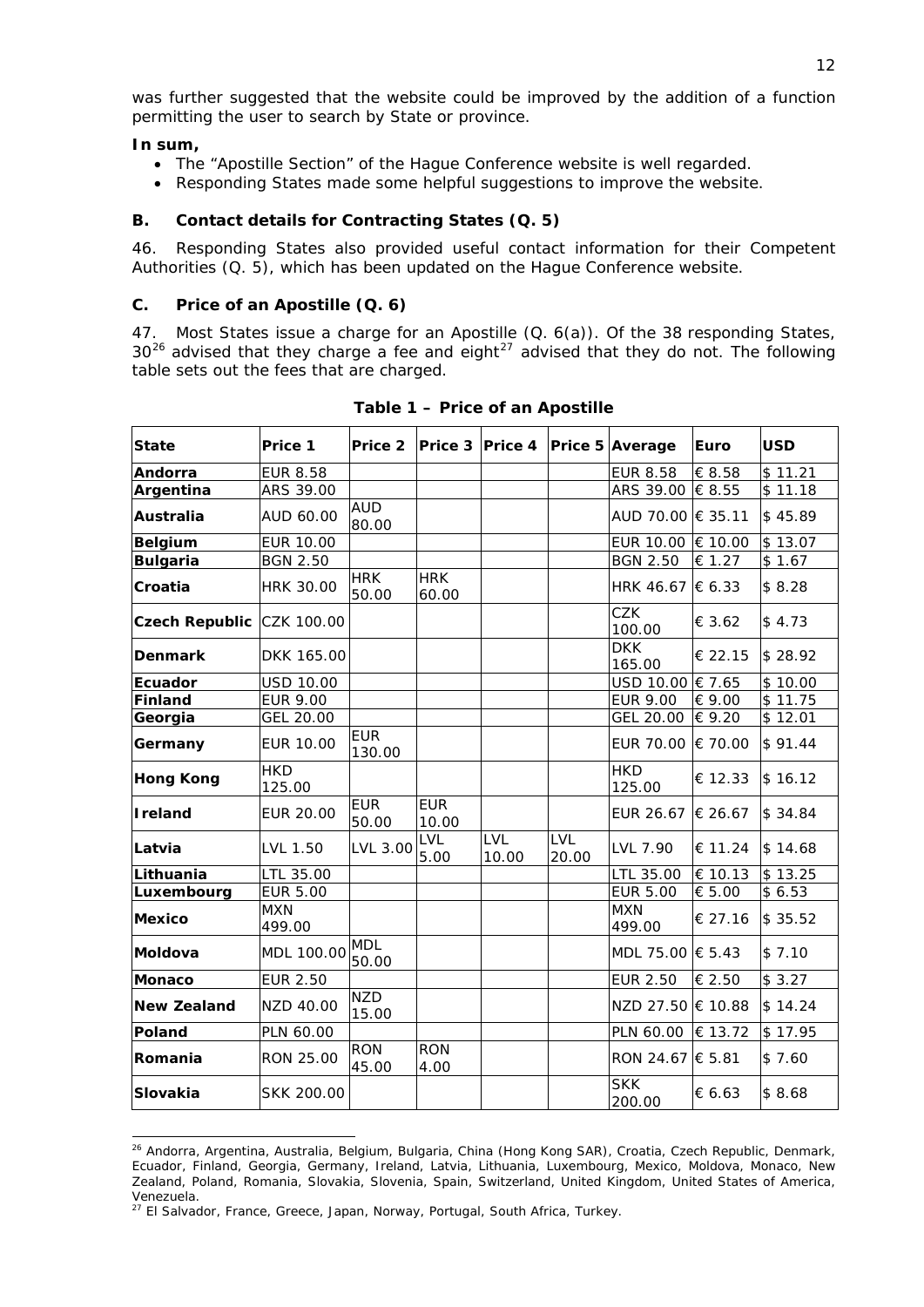| <b>State</b>             | <b>Price 1</b>                    | Price 2             | Prece 3   Price 4  |  | <b>Price 5 Average</b> | Euro    | <b>USD</b> |
|--------------------------|-----------------------------------|---------------------|--------------------|--|------------------------|---------|------------|
| Slovenia                 | <b>EUR 1.06</b>                   | <b>EUR</b><br>2.46  | <b>EUR</b><br>5.00 |  | <b>EUR 2.84</b>        | € 2.84  | \$3.71     |
| <b>Spain</b>             | <b>EUR 3.50</b>                   | <b>EUR</b><br>7.50  |                    |  | <b>EUR 5.50</b>        | € 5.50  | \$7.20     |
| Switzerland              | CHF 15.00                         | <b>CHF</b><br>30.00 |                    |  | CHF 22.50 € 14.94      |         | \$19.54    |
| <b>United</b><br>Kingdom | GBP 27.00                         | <b>GBP</b><br>67.00 |                    |  | GBP 47.00 € 51.31      |         | \$67.12    |
| <b>United States</b>     | <b>USD 8.00</b>                   | <b>USD</b><br>10.00 |                    |  | <b>USD 9.00</b>        | € 6.87  | \$9.00     |
| Venezuela                | $1.5$ Tax<br>units by<br>document |                     |                    |  |                        |         |            |
|                          |                                   |                     |                    |  | Average                | € 14.15 | \$18.50    |

48. The majority of responding States always charge the same amount for an Apostille  $(Q. 6(b))$ . Of the 38 responding States, 24<sup>[28](#page-13-1)</sup> advised that the cost of an Apostille is always the same, six<sup>[29](#page-13-2)</sup> advised that the amount differs depending upon who requested the Apostille, four<sup>[30](#page-13-3)</sup> advised that the amount differs when a series of Apostilles is requested by the same person for various documents at the same time, four $31$  advised that the amount varies depending upon the type of public document, one US state advised that the amount differs depending upon the length of the public document, and Latvia advised that the amount depends upon the urgency.

### **In sum**

1

- Most responding States charge a fixed fee for the issuance of an Apostille.
- The cost of an Apostille is generally low, with the average fee being around 14 Euros.
- Some States vary the cost of an Apostille depending upon various factors including:
	- o the number of Apostilles sought;
	- o whether the applicant is a natural or legal person;
	- o whether the applicant's purpose is commercial or private;
	- o the nature or length of the public document;
	- o the urgency of the request.

## <span id="page-13-0"></span>**D. Statistics (Q. 7–10)**

49. Some responding States provided useful statistical information relating to the operation of the Apostille Convention. While some States noted that their data was incomplete, the data provided nevertheless permits some useful conclusions to be drawn concerning the operation of the Convention.

<span id="page-13-1"></span><sup>&</sup>lt;sup>28</sup> Argentina, Australia, Belgium, Bulgaria, China (Hong Kong SAR), Croatia, Czech Republic, Denmark, Ecuador, Finland, Georgia, Ireland, Lithuania, Luxembourg, Mexico, Monaco, Poland, Romania, Slovakia, Slovenia, Switzerland, United Kingdom (noting, however, that different fees exist for standard and premium service), United States of America (29 states), Venezuela.<br><sup>29</sup> Andorra, Latvia, Moldova, Romania, Switzerland, United States of America (two states).

<span id="page-13-4"></span><span id="page-13-3"></span><span id="page-13-2"></span><sup>&</sup>lt;sup>30</sup> Ireland, New Zealand, Switzerland, United States of America (two states).<br><sup>31</sup> Germany, Romania, Switzerland, United States of America (several states).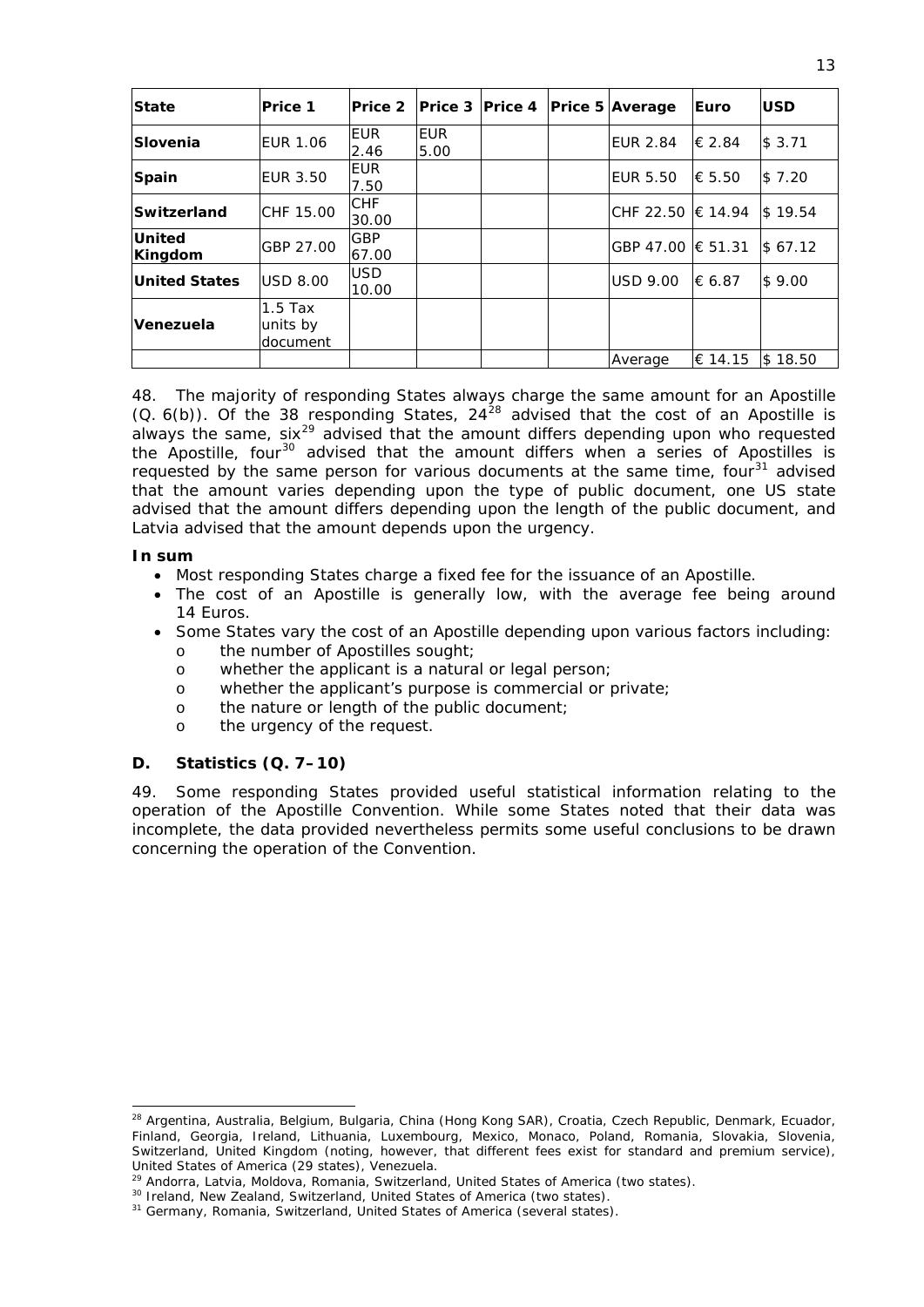1



**Figure 1: Total Apostilles issued between 2003 and 2007** 

50. Thirty-six States<sup>[32](#page-14-0)</sup> provided statistics relating to their Apostille issuance  $(Q. 8)$ . Many States broke these statistics down into individual Competent Authorities, however for the purposes of statistical analysis in this document, total figures have been used. In 2007 these 36 States issued over 4 million Apostilles (4,243,926 in total). In the five years since the last Special Commission (between 2003 and 2007) these States issued over 17 million Apostilles (17,381,201 in total). Despite the slightly decreased number of Apostilles issued in 2007, as shown in the chart above, the Permanent Bureau has reason to believe that the increase in issuance of Apostilles is a continuing trend based both on the statistics provided by belated responses not included in this summary, and the fact that 18 States<sup>[33](#page-14-1)</sup> have ratified or acceded to the Apostille Convention since 2003.

51. States were asked which category of documents they most commonly issued Apostilles for. Thirty-six States<sup>[34](#page-14-2)</sup> responded and 17 States<sup>[35](#page-14-3)</sup> advised that civil status documents (birth, death and marriage certificates) and certificates of non-impediment were the most commonly issued documents. A further 11 States<sup>[36](#page-14-4)</sup> advised this was their

<span id="page-14-0"></span><sup>32</sup> Andorra, Australia, Belgium, Bulgaria, China (Hong Kong SAR), Croatia, Czech Republic, Denmark, Ecuador, El Salvador, Finland, France, Georgia, Germany, Greece, India, Ireland, Japan, Latvia, Lithuania, Luxembourg, Mexico, Moldova, Monaco, New Zealand, Norway, Poland, Portugal, Romania, Slovakia, Slovenia, Spain, Switzerland, Turkey, United Kingdom, United States of America. Although the responses of India and the United Kingdom were not authorised for uploading onto the Hague Conference website, the chart above contains the statistical information provided by these States given that no reference is made to the Apostilles issued in a specific State but only provides a general overview.

<span id="page-14-1"></span><sup>33</sup> Albania, Azerbaijan, Cook Islands, Denmark, Dominican Republic, Ecuador, Georgia, Honduras, Iceland, India, Republic of Korea, Moldova, Montenegro, Poland, Sao Tome and Principe, Serbia, Ukraine, Vanuatu.<br><sup>34</sup> Andorra, Argentina, Australia, Belgium, Bulgaria, China (Hong Kong SAR), Czech Republic, Denmark,

<span id="page-14-2"></span>Ecuador, El Salvador, Finland, France, Georgia, Germany, Greece, Ireland, Japan, Latvia, Lithuania, Luxembourg, Mexico, Moldova, Monaco, New Zealand, Norway, Poland, Portugal, Romania, Slovakia, Slovenia, South Africa, Spain, Switzerland, Turkey, United States of America, Venezuela.<br><sup>35</sup> Argentina, Czech Republic (Ministry of Foreign Affairs), Denmark, Ecuador, El Salvador, Georgia, Greece,

<span id="page-14-4"></span><span id="page-14-3"></span>Latvia, Lithuania, Moldova, New Zealand, Norway, Poland, Portugal, Romania, Spain, United States of America.<br><sup>36</sup> Andorra, Australia, Finland, France, Germany, Ireland, Japan, Monaco, Slovenia, Switzerland, Venezuela.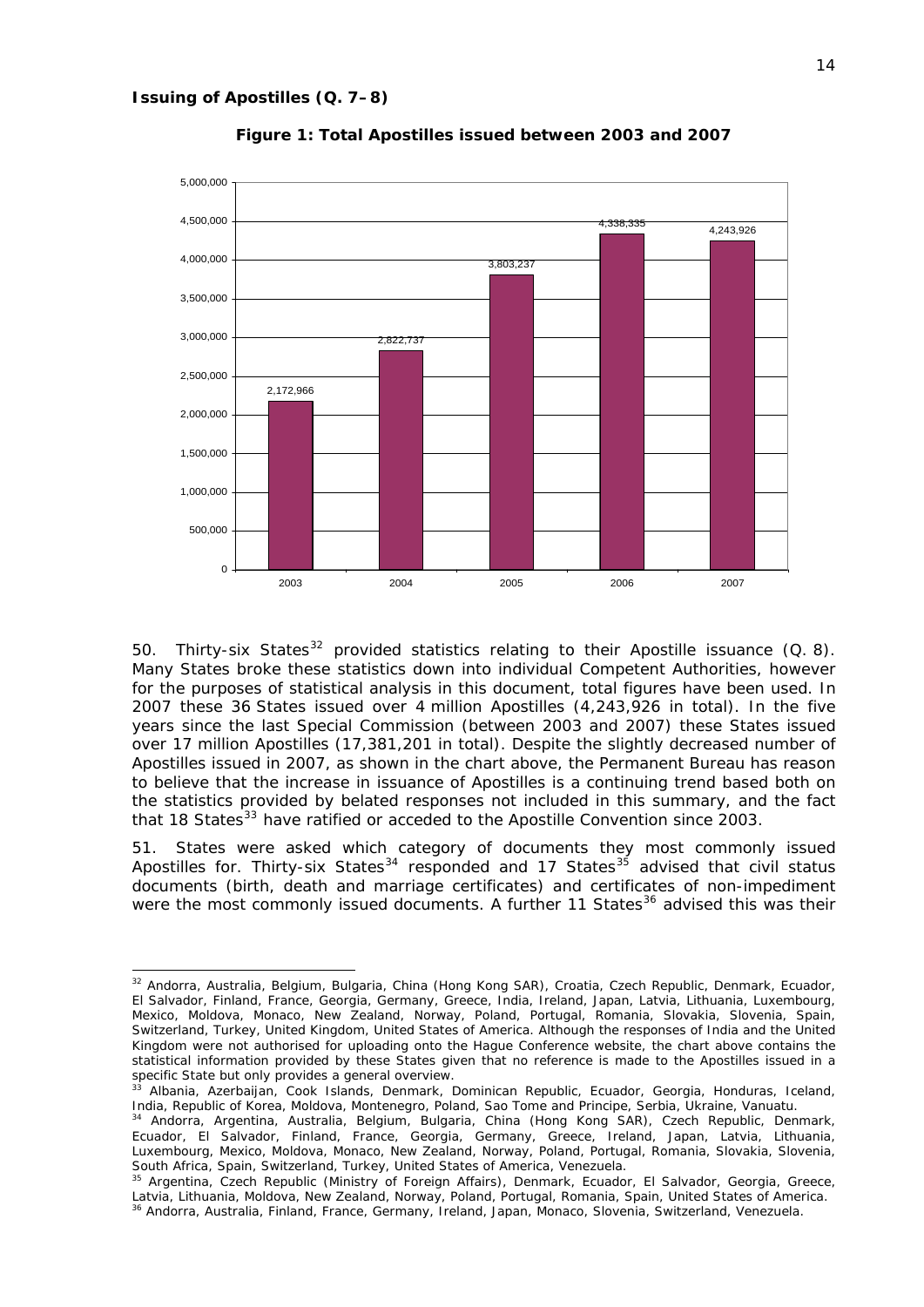second most commonly requested category of document. Fourteen States<sup>37</sup> advised that notarial authentications of signatures were their most commonly requested category of  $\frac{3}{5}$  documents. Four States<sup>38</sup> advised that diplomas and other education documents were the most commonly requested category, and six States<sup>39</sup> indicated they were the second most commonly requested category. The other categories of documents available as an option included: other notarial acts, extracts from registers, court documents including judgments, administrative documents, intellectual property documents, and adoption documents. A wide variety of other documents were reported, but very rarely constituted even the third or fourth most commonly requested category of document. These other documents included:

- o Health / Sanitary documents (x9)
- o Police / Penal records (x9)
- o Translations (x4)
- o Other attestations, declarations (x2)
- o Residency / Immigration documents (x2)
- o Documents related to the control of illicit substances (x1)
- o Registration cards / Copies of ID cards and passports (x2)
- o Veterinary certificates (x1)
- o Tax and social security documents (x1)

## **In sum,**

- The 36 responding States issued over 4 million Apostilles in 2007 (4,243,926 in total).
- These States issued over 17 million Apostilles between 2003 and 2007 (17,381,201 in total).
- The categories of document most commonly presented for an Apostille are civil status documents, closely followed by notarial authentications of signatures and diplomas or other education documents.

## *Time (Q. 9)*

1

52. Of the 34 responding States,  $13^{40}$  $13^{40}$  $13^{40}$  advised that the average time to issue an Apostille is less than one hour. Fifteen States $41$  advised that an Apostille will be issued on the same day, and a further 16 States<sup>[42](#page-15-2)</sup> advised the following working day. Seven States<sup>[43](#page-15-3)</sup> advised that the issuance of an Apostille usually takes a week. No State advised that an Apostille ordinarily takes more than one week, although Slovakia and France noted that a postal request may take this long.

<sup>37</sup> Australia, Belgium, Bulgaria, China (Hong Kong SAR), Czech Republic (Ministry of Justice), Denmark, Finland, Germany, Ireland, Luxembourg, Monaco, Slovakia, Slovenia, Switzerland.<br><sup>38</sup> Andorra, Denmark, Greece, Mexico.

<span id="page-15-0"></span><sup>&</sup>lt;sup>39</sup> Czech Republic (Ministry of Foreign Affairs), Ecuador, El Salvador, Poland, Slovakia, Turkey.<br><sup>40</sup> Belgium, Czech Republic, Denmark, Ecuador, Finland, Ireland, Norway, Poland, Slovenia, Switzerland (most cantons), Turkey, United Kingdom (premium service – for business customers only, not available to general public), United States of America (seven states).

<span id="page-15-1"></span><sup>&</sup>lt;sup>41</sup> Argentina, Croatia, El Salvador, France, Germany, Greece, Ireland, Lithuania, Luxembourg, Mexico, New Zealand, Romania, Slovakia, South Africa, United States of America (12 states). Also, United Kingdom standard service which uses special delivery post.

<span id="page-15-2"></span><sup>42</sup> Andorra, Bulgaria, France, Germany, Japan, Lithuania, Luxembourg, Moldova, Monaco, Portugal, Romania, Spain, Switzerland, United States of America (nine states), Venezuela. Also, United Kingdom standard service for business customers.

<span id="page-15-3"></span><sup>&</sup>lt;sup>43</sup> Australia, China (Hong Kong SAR) (two business days), Georgia (five business days), Ireland, Latvia, Switzerland (one canton), United States of America (five states). Also, the postal service offered by the United Kingdom which uses normal post.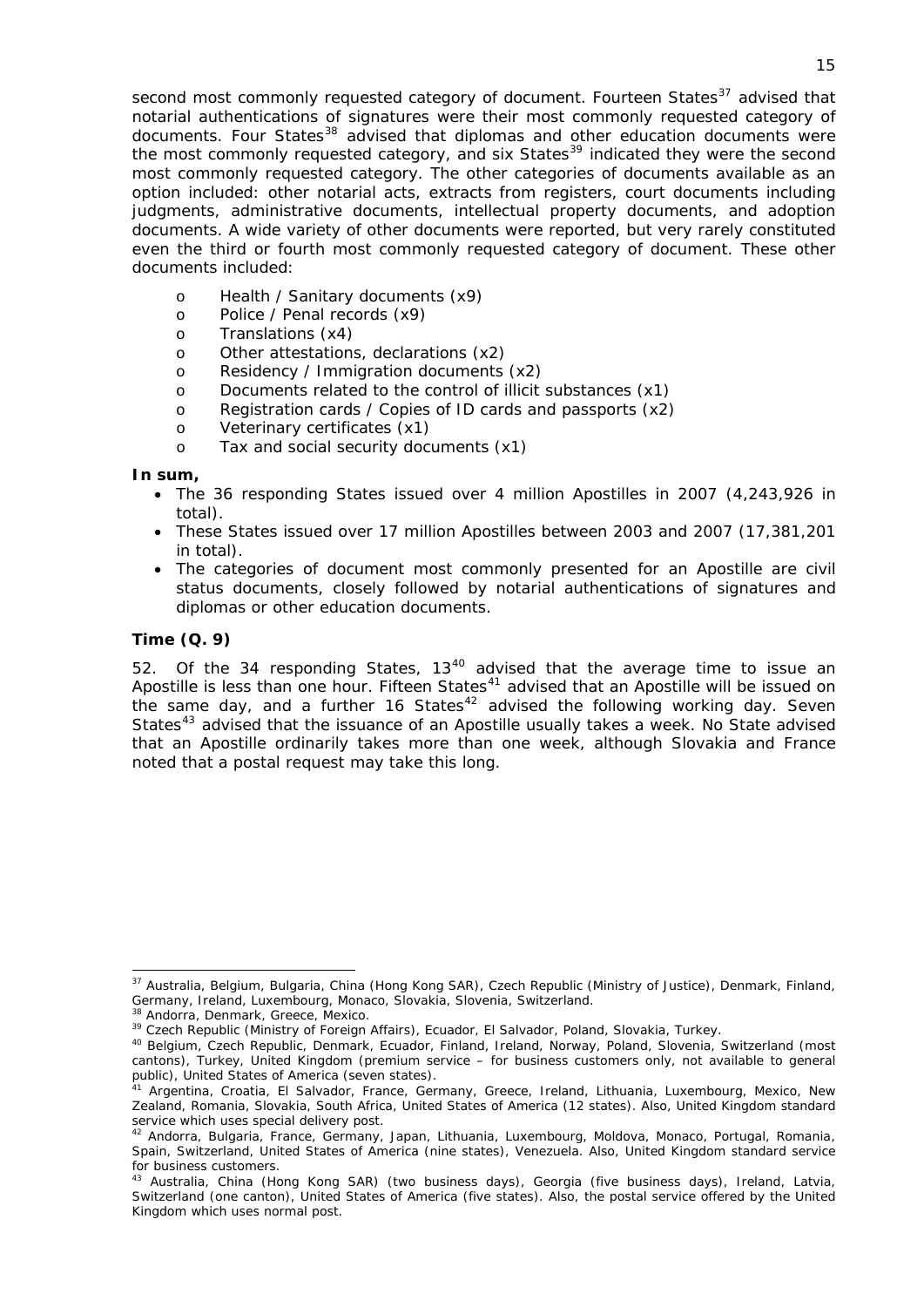## *Verification of an Apostille in the Register (Q. 10)*

53. Verification of the register appears to occur very infrequently (Q. 10). Of the 37 responding States,  $18^{44}$  $18^{44}$  $18^{44}$  advised that the register is never checked; nine States<sup>[45](#page-16-2)</sup> advised that the register is checked once per year; seven States,  $46$  twice per year; six States, $47$  three to five times per year; and five States<sup>[48](#page-16-5)</sup> advised that the register is checked five to 10 times per year. Greece advised that the register is checked only rarely, and Spain advised that in 2007 the register had only been checked by some authorities of the Russian Federation.

## **In sum,**

1

- In most responding States an Apostille will be issued on the same day that it is sought.
- Verification of the register of Apostilles appears to occur very rarely in responding States.

## <span id="page-16-0"></span>**E. General appreciation of the Apostille Convention (Q. 11)**

54. The Convention appears to be very well regarded (Q. 11). Of the 37 responding States,  $27^{49}$  $27^{49}$  $27^{49}$  rated the operation of the Convention as "excellent",  $14^{50}$  $14^{50}$  $14^{50}$  rated the Convention's operation as "good", and one state in the United States of America described the Convention as "satisfactory".

55. Andorra noted that it had encountered difficulties with Apostilles that differ notably from the Model Form.

56. Australia advised that it had encountered difficulties with the interpretation of the expression "public document".

57. Germany and Greece advised that a Practical Handbook would be of assistance. Greece also considered that it would be useful for the Conclusions and Recommendations of the Special Commission to be distributed to Competent Authorities, and for an additional item to be added to the Apostille Certificate to indicate the State of Destination.

58. Monaco noted that it had experienced some difficulties with some States that insist that Apostilles be accompanied by further formalities that are not required by the Convention. Difficulties were also experienced with the format of some documents upon which an Apostille or *allonge* could be placed. Difficulties arose with some States of Production that refused to accept certified copies.

59. Slovakia noted that some persons do not have access to the Hague Conference website due to language barriers. Accordingly, some persons at embassies in Bratislava are poorly informed of the current Slovakian Competent Authorities.

<span id="page-16-1"></span><sup>44</sup> Australia, Denmark, El Salvador, France (most competent authorities), Georgia, Germany, Japan, Luxembourg, Mexico, Monaco, Norway, Poland, Portugal, Romania, Slovakia, Switzerland (majority of cantons), Turkey, United States of America (63% of states). Slovakia noted, however, that requests for verification of Apostilles for diplomas are received by the Ministry of Education three to five times a year.

<span id="page-16-2"></span><sup>.&</sup>lt;br>Andorra, Bulgaria, Croatia, Czech Republic, Germany, Romania, Slovenia, South Africa, United States of America (18% of states).<br><sup>46</sup> Ireland, Latvia, Lithuania, Portugal, Romania, United States of America (9% of states), Venezuela.

<span id="page-16-3"></span>

<span id="page-16-4"></span><sup>&</sup>lt;sup>47</sup> China (Hong Kong SAR), Ecuador, Finland, New Zealand, Switzerland (some cantons), United States of America (two states).<br><sup>48</sup> Argentina, Belgium, Moldova, United Kingdom, United States of America (one state).

<span id="page-16-5"></span>

<span id="page-16-6"></span><sup>49</sup> Argentina, Belgium, China (Hong Kong SAR), Croatia, Czech Republic, Denmark, Ecuador, El Salvador, France, Georgia, Germany, Ireland, Japan, Latvia, Lithuania, Mexico, Moldova, New Zealand, Norway, Poland, Portugal, Slovenia, Spain, Switzerland (half of the cantons), Turkey, United States of America (60% of states), Venezuela.

<span id="page-16-7"></span><sup>50</sup> Andorra, Australia, Bulgaria, Finland, Germany, Greece, Luxembourg, Monaco, Romania, Slovakia, South Africa, Switzerland (half of the cantons), United Kingdom, United States of America (38% of states).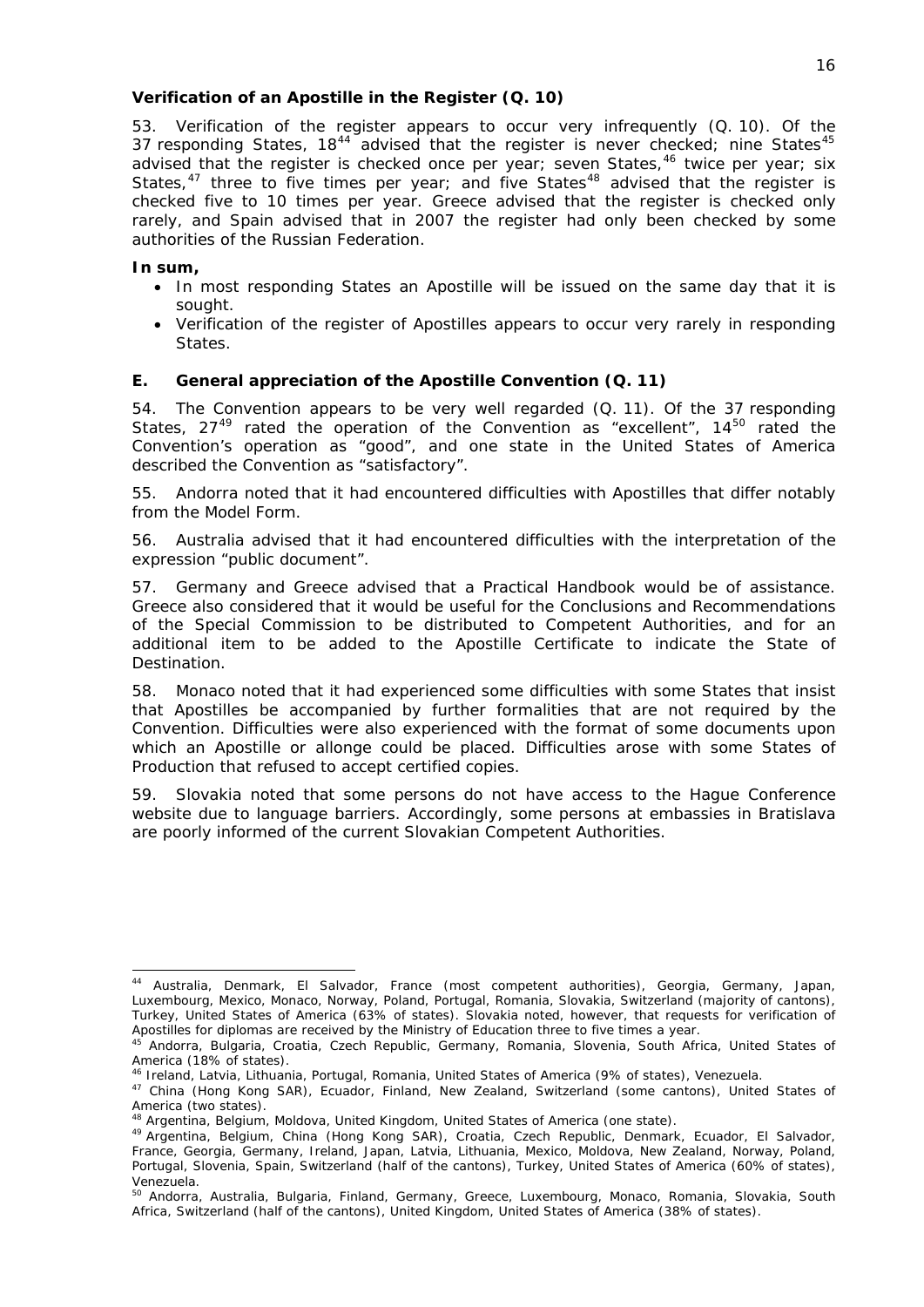60. Switzerland noted that some difficulties had been experienced with some foreign States complaining about the language in which Swiss Apostilles are issued, despite the fact that the Apostilles complied with the language requirements of Article 4. In certain other cases, Apostilles have been rejected.

61. The United Kingdom noted that it has experienced some issues with the interpretation and implementation of the Convention. For example, on one occasion legalisation was requested for a document destined for use in a State Party notwithstanding the presence of an Apostille.

62. The United States of America noted that some other States object to the manner in which the Apostille is attached to the underlying public document despite the Conclusions and Recommendations of the 2003 Special Commission. It was also noted that the status table on the Hague Conference website can be confusing. Finally, it was suggested that guidelines on the retention of records would be useful.

## **In sum,**

1

- The Apostille Convention is very well regarded.
- Some States Parties have encountered difficulties with the rejection of Apostilles by other States Parties, and with the interpretation of the Convention's scope.

## <span id="page-17-0"></span>**F. Case law and reference work (Q. 12–16)**

63. States Parties provided useful information relating to guides or practical information on the Convention (Q. 12), decisions rendered on the Convention (Q. 13),  $51$  references to books and articles on the Convention (Q. 14), domestic legislation implementing the Convention (Q. 15) and other bilateral and multilateral agreements that provide rules for abolishing the requirement for full legalisation of foreign public documents (Q. 16). This data is recorded in the individual responses of States, and some are collated in the Synopsis document.<sup>[52](#page-17-2)</sup> They are not analysed in this document.

<sup>&</sup>lt;sup>51</sup> Decisions were rendered in China (Hong Kong SAR), Slovakia, Switzerland and the United States of America.<br><sup>52</sup> See Synopsis of Responses, Prel. Doc. No 11 (*op. cit.*, note 8).

<span id="page-17-2"></span><span id="page-17-1"></span>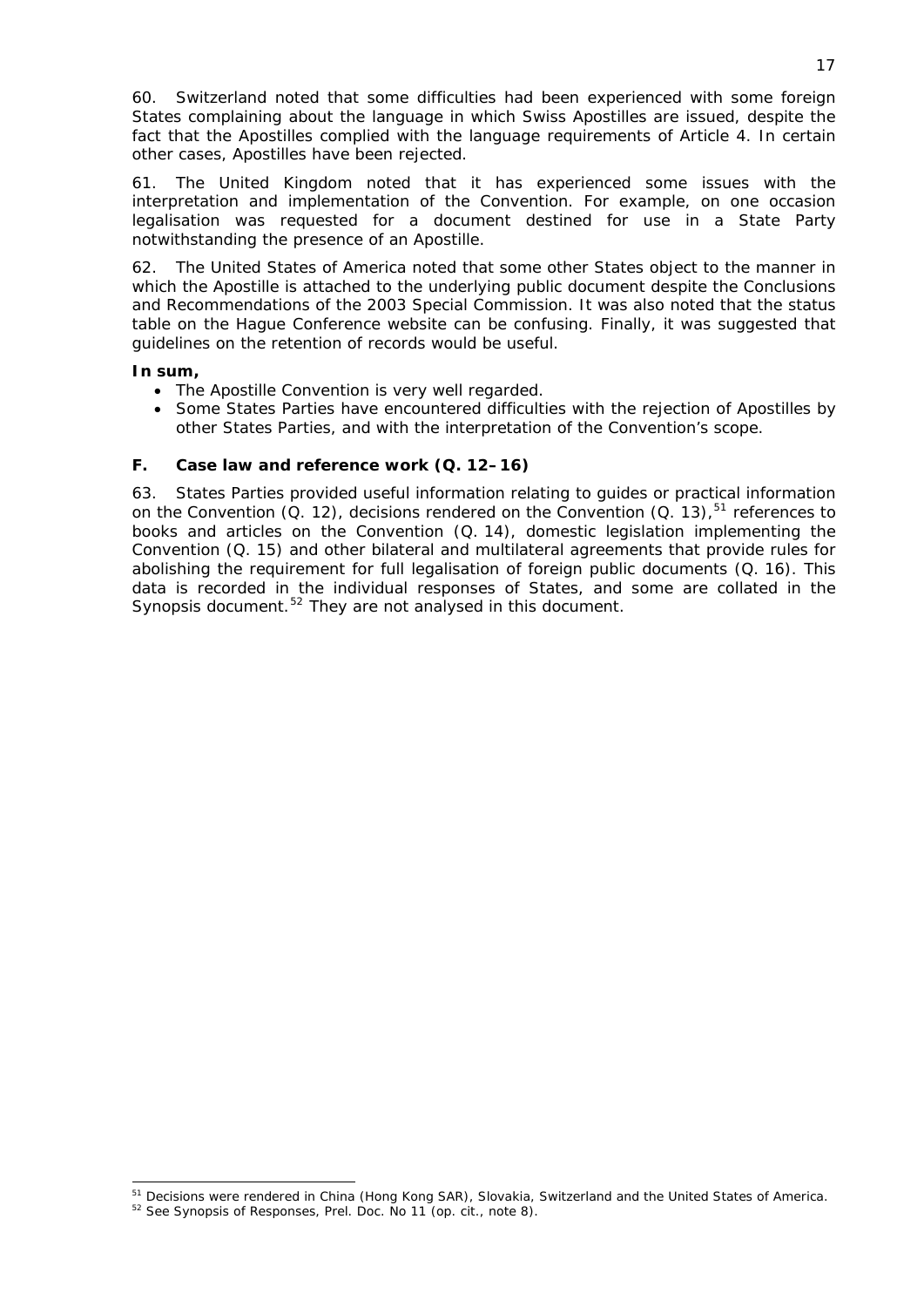#### <span id="page-18-0"></span>**PART TWO – SUBSTANTIVE ISSUES (Q. 17***–***27)**

### <span id="page-18-1"></span>**A. Process leading to the issuance of an Apostille: One step vs. Multiple steps (Q. 17–18)**

64. The process leading to the issuance of an Apostille is not uniform in all States. There seem to be two basic models. Under the first model, the Apostille system replaces any other process or formality in relation to the authentication of public documents. In other words, there is no prior or intermediate certification, authentication, legalisation or formality of any kind,<sup>[53](#page-18-2)</sup> and public documents may be presented directly to the relevant Competent Authority for authentication with an Apostille. The single-step model is the ultimate goal of the Apostille Convention,<sup>[54](#page-18-3)</sup> *i.e.*, that the applicant need only visit a single authority (a "one-stop shop") in order to obtain an Apostille. If internal processes are introduced into the authentication process, these are acceptable so long as the applicant does not need to visit more than one authority.

65. Under the second model, public documents (or at least some categories of public documents) are first subject to a certification by an intermediate authority(ies) (*e.g.*, the head of a professional association or a regional authentication authority) that has (have) the actual means to verify the signature, seal and / or stamp on the public document. The certified public document is then presented to the relevant Competent Authority. An Apostille issued by that Competent Authority authenticates the intermediate certificate, not the underlying public document itself. The public document is eventually produced abroad with the intermediate certificate as well as the Apostille which authenticates that intermediate certificate.

66. The responses to the Questionnaire indicate that a majority of States operate a single-step process (Q. 17). Of the 37 responding States,  $28^{55}$  $28^{55}$  $28^{55}$  advised that they use a one-step system, although 10 of these States<sup>[56](#page-18-5)</sup> also advised that they use a multiple-step process for some categories of documents. Nine States<sup>[57](#page-18-6)</sup> advised that they only have a multiple-step process in place.

67. Some responding States<sup>[58](#page-18-7)</sup> specified the particular types of documents that are required to go through a multi-step process (Q. 17(a)). Andorra specified that a multistep process is used for diplomas, and marriage and birth certificates. Argentina advised that most documents would be required to go through several steps to create a chain of signatures, which process is used for diplomas, notarial records, legality certificates, health certificates, and judicial documents. The Czech Republic specified that it implements a multi-step process for civil status documents, diplomas and education documents, and administrative documents. Ireland specified that it has a multi-step process for documents relating to adoption, commercial documents, certificates of free sale, powers of attorney, affidavits, incorporation papers and other legal documents, and copies of diplomas and other educational documents. Germany advised that the process

<span id="page-18-2"></span> $53$  The terminology used in this respect varies greatly among States – for the sake of brevity, this section of the document uses the word *certification* as an all-inclusive expression. 54 "Simplification cannot be envisaged unless legalisation is reduced to a single-step formality." *La légalisation* 

<span id="page-18-3"></span>*des actes officiels étrangers*, Report by G.A.L. Droz, Secretary at the Permanent Bureau, Prel. Doc. No 1 of March 1959, p. 32 (Chapter III), available on the "Apostille Section" of the Hague Conference website [in French only – the above was translated by the Permanent Bureau]. For more information, see the comments relating to Questions 17 and 18 in the Apostille Questionnaire.

<span id="page-18-4"></span><sup>&</sup>lt;sup>55</sup> Australia, Bulgaria, China (Hong Kong SAR), Croatia, Czech Republic, Denmark, Finland, France, Georgia, Germany, Greece, Ireland, Latvia, Lithuania, Luxembourg, Moldova, Monaco, New Zealand, Norway, Portugal, Romania, Slovakia, Slovenia, Spain, Switzerland (half of the cantons), Turkey, United Kingdom, United States of America (25 states).

<span id="page-18-5"></span><sup>&</sup>lt;sup>56</sup> Czech Republic, Germany, Greece, Ireland, Latvia, Romania, Switzerland, Turkey, United Kingdom, United States of America (five states).<br><sup>57</sup> Andorra, Argentina, Belgium, Ecuador, El Salvador, Japan, Poland, South Africa, Venezuela.

<span id="page-18-7"></span><span id="page-18-6"></span><sup>58</sup> Argentina, Czech Republic, El Salvador, Germany, Greece, Japan, Ireland, Latvia, Romania, Switzerland, Turkey, United States of America (three states), Venezuela.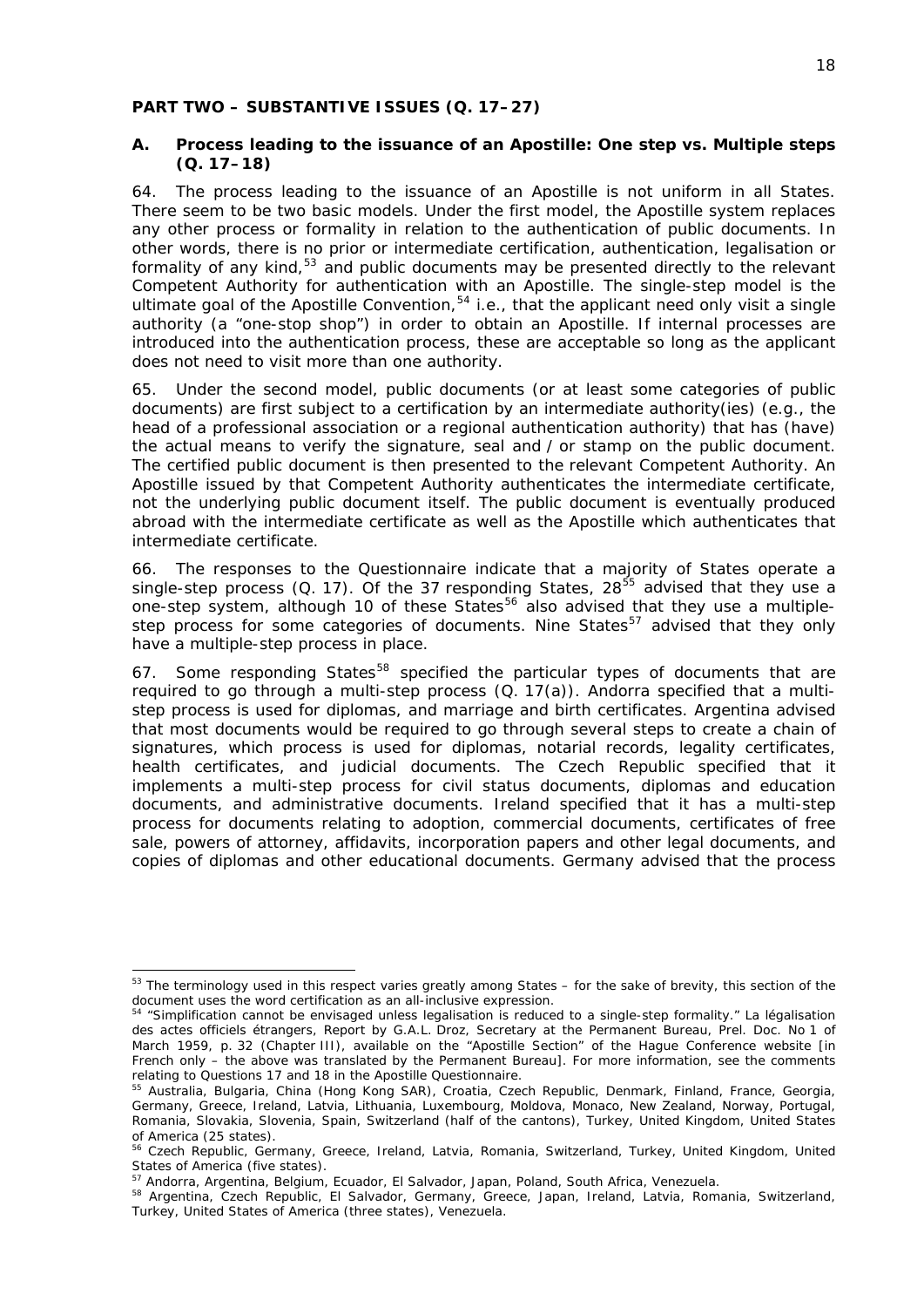is used in some *Länder* for education documents and notarial deeds. Greece advised that the process is used for social security documents, medical documents, police documents, and university documents. Japan advised that a multi-stage process is used for documents issued by a registrar or notary. Latvia advised that such a process is used for registry documents, medical documents, some education documents, and judgments. Romania specified that a multi-step process is used for education documents, medical certificates, professional certificates, employment documents, judgments, deeds, and original acts. Switzerland advised that about half the cantons use a multi-step process for documents other than those signed by a notary, cantonal or communal official. Turkey advised that it mainly uses a single-step process, but that a multi-step process is used for medical documents and some education documents. These States also gave details of the organisations through which the multi-step process must pass.

68. Responding States provided reasons why they use a multi-step process (Q. 17(c)). Twelve States<sup>[59](#page-19-0)</sup> explained that they have designated one single (central) Competent Authority, but the signatures, seals and stamps of local officials and authorities are subject to a certification by a regional authority, whose certificate is in turn subject to an Apostille issued by the Competent Authority. A further seven States<sup>[60](#page-19-1)</sup> explained that they have designated several Competent Authorities, however the signatures, seals and stamps of local officials and authorities are nonetheless subject to a certification by a regional authority, whose certificate is in turn subject to an Apostille issued by the relevant Competent Authority. In each case, the goal is to ensure that the Competent Authorities are only requested to deal with a limited number of signatures, seals and stamps whose origin they are able to authenticate.

69. Nine States<sup>[61](#page-19-2)</sup> advised that they have a special, multi-step procedure for the authentication of diplomas and other education documents.<sup>[62](#page-19-3)</sup> El Salvador specified that diplomas and education documents must be first authenticated by the Ministry of Education before an Apostille will be issued. Ireland explained that an Apostille will only be issued for awards that fall within the Framework of Qualifications established by the National Qualifications Authority of Ireland, and that a copy of a degree must first be notarised. Portugal advised that it had a single-step process for educational documents issued by public schools and universities, but that documents issued by private schools and universities require the approval of either the Department of Basic and Secondary Education, or the Department of Higher Education, as appropriate. The United Kingdom advised that all educational documents must be signed by a notary or solicitor, and will only be apostillised if the educational establishment is contained on a specified list. Venezuela specified that the document must first be certified by the Ministry of Education.

70. Responding States were also asked whether they would consider changing from a multi-step process to a single-step process (Q. 18). Of the 19 responding States to which the Question applied, 12 States<sup>[63](#page-19-4)</sup> advised that they intend to retain a multi-step system. Andorra and Ecuador explained that their system is the best way to guarantee that the documents are trustworthy, and South Africa advised that the reason was to prevent fraud and corruption. El Salvador noted that it had simplified the chain of authorisations,

<span id="page-19-0"></span><sup>&</sup>lt;sup>59</sup> Argentina, Belgium, Ecuador, Ireland, Japan, Latvia, Mexico, Poland, South Africa, Switzerland, United States of America (three states), Venezuela.<br><sup>60</sup> Czech Republic, Germany, Ireland, Romania, Turkey, Switzerland (half of the cantons), United States of

<span id="page-19-1"></span>America (two states).

<span id="page-19-2"></span><sup>61</sup> Andorra, Belgium, El Salvador, Ireland, Portugal, Switzerland, United Kingdom, United States of America, Venezuela.

<span id="page-19-3"></span><sup>&</sup>lt;sup>62</sup> For more information on the procedures used by States in issuing Apostilles in relation to education documents, see Prel. Doc. No 5 (*op. cit.*, note 15).<br><sup>63</sup> Andorra, Argentina, Ecuador, El Salvador, Germany, Ireland, Poland, Romania, South Africa, Switzerland

<span id="page-19-4"></span><sup>(</sup>majority of cantons), Turkey, United States of America (one state).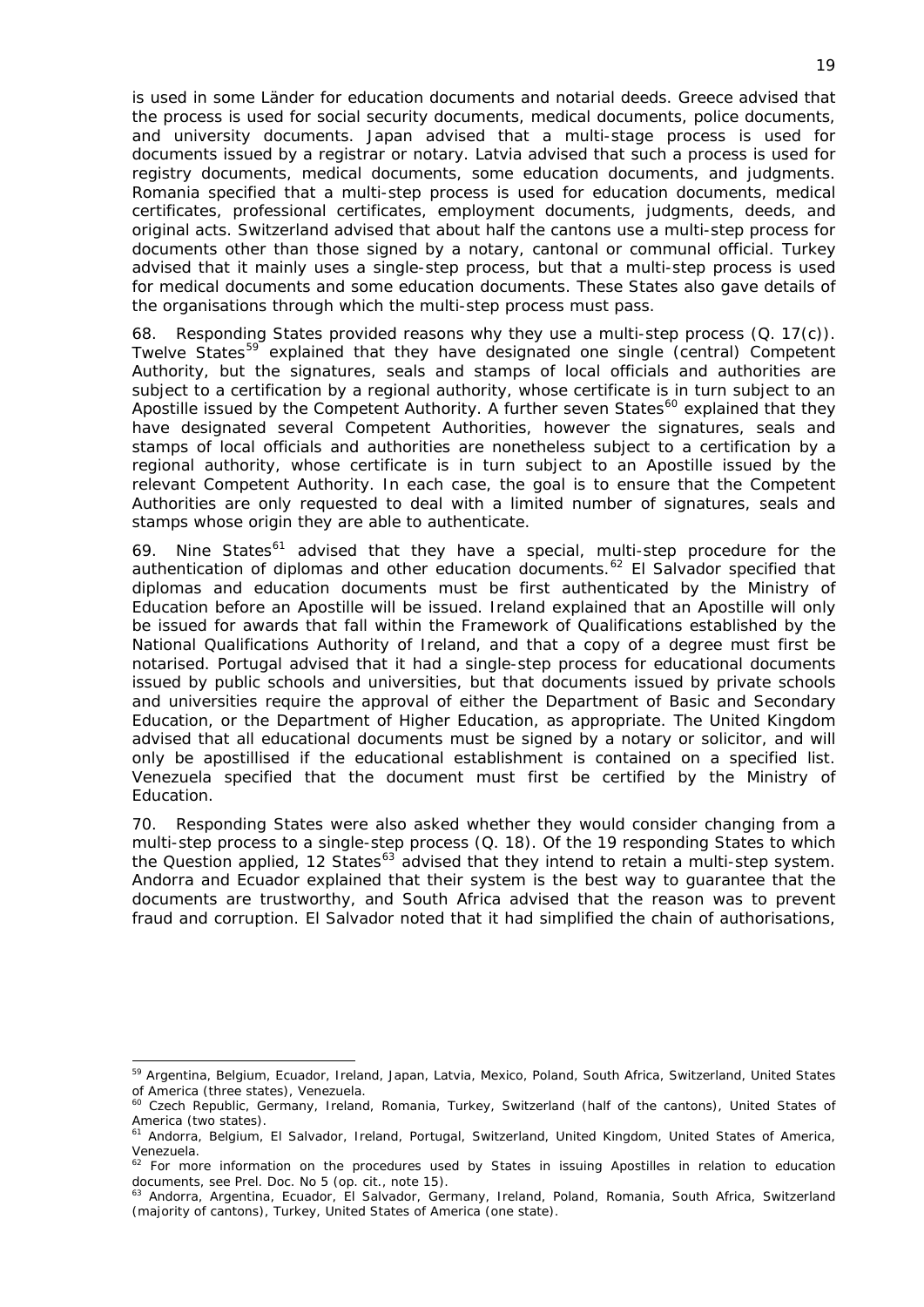but did not envisage a single-step process, especially when dealing with notarised documents. Germany advised that it considered that its system worked well, and that it would be difficult to collect specimens of all signatures. Germany also noted that the Competent Authority does not always know the competence of all officials issuing public documents.<sup>[64](#page-20-1)</sup> Romania also noted that it was streamlining some of its procedures, but that the multi-step system was useful to guarantee the authenticity of the document. Switzerland noted that such a change in some cantons would require a revision of basic cantonal law and organisation.

71. Nine States<sup>[65](#page-20-2)</sup> advised that they were considering changing to a single-step procedure. The Czech Republic noted that its goal is to increase the number of Competent Authorities, and Latvia advised that it aims to have a single-step process for all public documents where possible. Japan noted that in recent years, in order to increase convenience for the applicants and expedite the whole process, a system has been implemented at some metropolitan notary public offices which receive relatively large number of applications, whereby an applicant is able to obtain not only a notarised deed but also, at the same time, the certification by the Director-General of the Legal Affairs Bureau of the seal of notary public and an Apostille. Japan has achieved good results with this system.

### **In sum,**

- A majority of responding States use a single-step process for the issuance of Apostilles for most categories of documents.
- Many responding States have in place a multiple-step process for some categories of document, including educational documents.
- Nine States advised that they are considering changing multiple-step processes into single-step processes to further streamline the issuance of Apostilles.

## <span id="page-20-0"></span>**B. Scope of the Apostille Convention (Q. 19***–***23)**

72. A majority of responding States reported that they have not encountered difficulties in determining the substantive scope of the Apostille Convention, *i.e.*, in characterising a document as a public document or not  $(Q. 19)$ . Of the 37 responding States,  $29^{66}$  $29^{66}$  $29^{66}$ advised that they had encountered no such difficulties; while 12 States<sup>[67](#page-20-4)</sup> advised that they had.

document in the Czech Republic, and cannot therefore be apostillised. This problem is 73. Of the States that had encountered difficulties, the Czech Republic advised that it had encountered difficulties with the requirement in some States that translations of public documents be authenticated. But such a translation is not considered a public solved by legalisation of the translation.

Zealand Qualifications Authority, it is not possible to do so for all documents issued by 74. Finland and New Zealand advised that they have ongoing difficulties with education documents. New Zealand specified that although it is possible to verify the seals and signatures on academic documents issued by the Ministry of Education or the New

<span id="page-20-1"></span><sup>1</sup> <sup>64</sup> The Permanent Bureau notes that the Apostille Certificate merely verifies the signature of the official who executed the public document and the office that person occupies. The Apostille does not verify that the official was competent to execute the document.

<span id="page-20-2"></span><sup>&</sup>lt;sup>65</sup> Belgium, Czech Republic, Greece, Japan, Latvia, Mexico, Switzerland (some cantons), United States of America (three states), Venezuela.

<span id="page-20-3"></span><sup>66</sup> Andorra, Argentina, Belgium, Bulgaria, China (Hong Kong SAR), Croatia, Denmark, Ecuador, France, Georgia, Germany, Ireland, Japan, Latvia, Lithuania, Luxembourg, Mexico, Moldova, Norway, Poland, Portugal, Slovakia, Slovenia, South Africa, Spain, Switzerland (great majority of cantons), Turkey, United States of America  $(27 \text{ states})$ , Journ Arrica,<br> $(27 \text{ states})$ , Venezuela.

<span id="page-20-4"></span><sup>67</sup> Australia, Czech Republic, El Salvador, Finland, Germany, Greece, Monaco, New Zealand, Romania, Switzerland (small number of cantons), United Kingdom, United States of America (three states).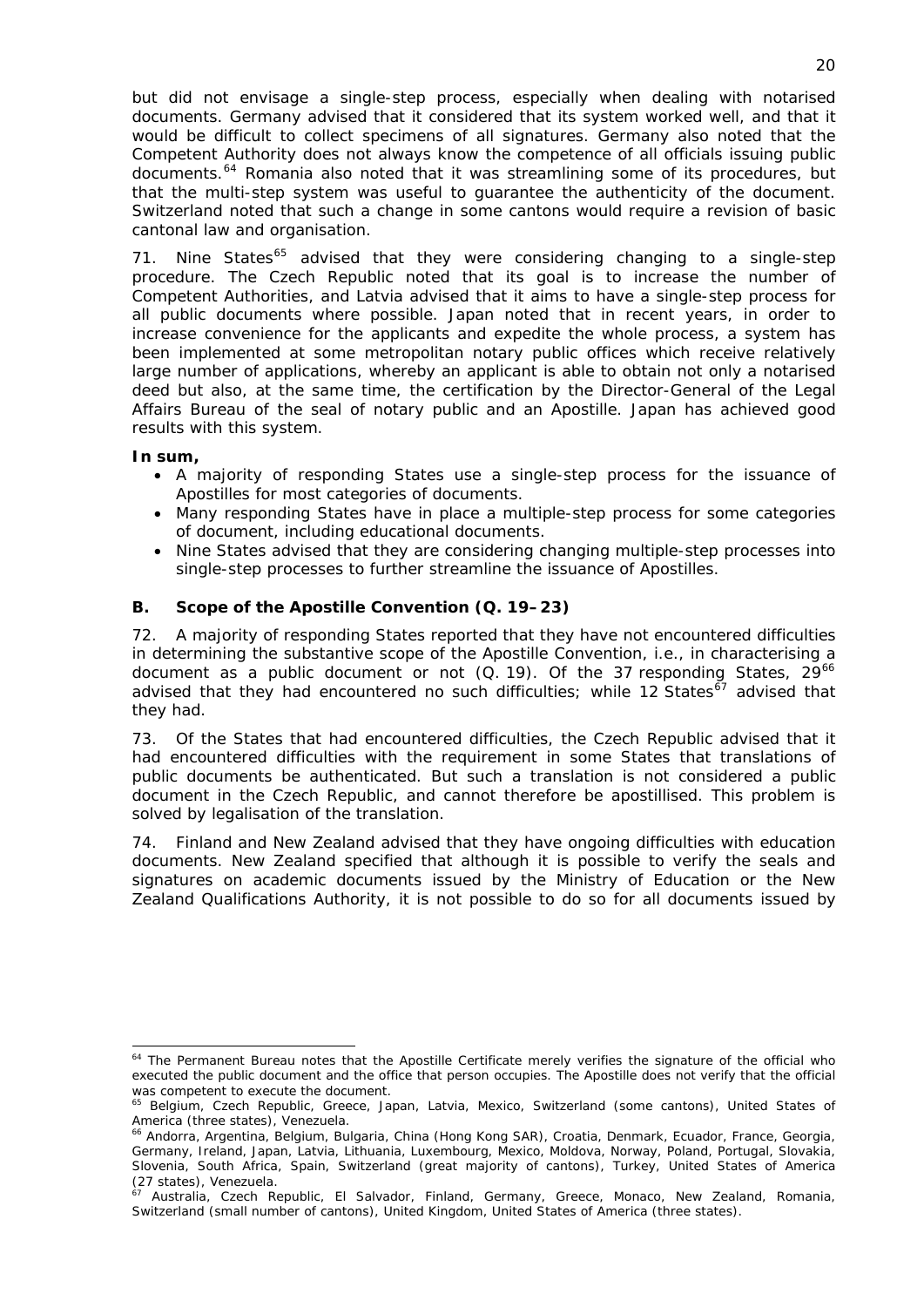schools, universities and other educational institutions, which must first be notarised. The difficulty is that some of these other organisations are private. $68$ 

75. Germany advised that it had encountered difficulties with translations, which were solved by certifying the translator's signature, thereby making the document a public document.

76. Greece advised that it had encountered difficulties with documents certified by private individuals.

77. New Zealand also noted that it receives and issues Apostilles for administrative documents dealing directly with commercial or customs operations, because exporters are required to submit such documents to certain States, despite New Zealand's understanding that such documents are not public documents under the Convention. El Salvador made a similar remark.

78. El Salvador also advised that it had encountered difficulties with certified copies of foreign documents, and translated documents.

79. Monaco advised that it had difficulty with, for example, a company's articles of association, and with powers granted to a lawyer. These documents are certified by a notary who legalises the signature without verifying the contents of the document. Accordingly, only the signature of the notary is authenticated by the Apostille.

80. Romania advised that it was unclear whether certain types of medical documents were public documents.

81. Switzerland advised that a very small number of cantons had indicated that they had encountered difficulties determining whether simple copies and documents issued by private organisations fell within the Convention's scope.

82. The United States of America advised that it had encountered problems with fraudulent documents purporting to grant ambassadorial status, and with incompletely notarised or certified documents.

83. Despite these difficulties, few States reported that they had ever, as the State of Destination, rejected an Apostille on the basis that the underlying document was not a public document (Q. 20). Of the 35 responding States, 29<sup>[69](#page-21-1)</sup> reported that they had not rejected an Apostille on this basis. Ecuador alone advised that it had rejected a document on this basis, which occurred in respect of documents that had been authenticated by foreign notaries. Four States<sup>[70](#page-21-2)</sup> advised that they had no information available on this question, as the decision whether to reject an Apostille is taken by many individual authorities and no integrated information is available. Switzerland also advised that its response may be incomplete for this reason.

84. Similarly, few States advised that they had encountered difficulties with the Article 1(3) *a)* exclusion of "documents executed by diplomatic or consular agents" (Q. 21). Of the 33 responding States,  $29^{71}$  $29^{71}$  $29^{71}$  advised that they had encountered no difficulties with this provision; five States<sup>[72](#page-21-4)</sup> advised that they had. Andorra noted that some States will not issue a visa without apostillised consular documents. Ecuador noted that some consular agents of other States in Ecuador will not legalise commercial documents. New Zealand noted that while it does not often receive documents executed

<span id="page-21-1"></span>

<span id="page-21-0"></span><sup>&</sup>lt;sup>68</sup> These issues are addressed in greater detail in Prel. Doc. No 5 (*op. cit.*, note 15).<br><sup>69</sup> Andorra, Argentina, Belgium, China (Hong Kong SAR), Croatia, Czech Republic, Denmark, Ecuador, Finland, France, Georgia, Germany, Ireland, Latvia, Lithuania, Luxembourg, Mexico, Moldova, Monaco, New Zealand, Poland, Slovakia, Slovenia, South Africa, Switzerland (majority of cantons), Turkey, United Kingdom, United States of America, Venezuela.<br><sup>70</sup> Australia, Japan, Romania, Switzerland.

<span id="page-21-3"></span><span id="page-21-2"></span><sup>&</sup>lt;sup>71</sup> Argentina, Australia, Belgium, China (Hong Kong SAR), Croatia, Czech Republic, Denmark, El Salvador, Finland, France, Georgia, Germany, Ireland, Japan, Latvia, Lithuania, Luxembourg, Mexico, Moldova, Monaco, Poland, Portugal, Romania, Slovakia, Slovenia, South Africa, Switzerland, United States of America (26 states), Venezuela.

<span id="page-21-4"></span> $72$  Andorra, Ecuador, New Zealand, United Kingdom, United States of America.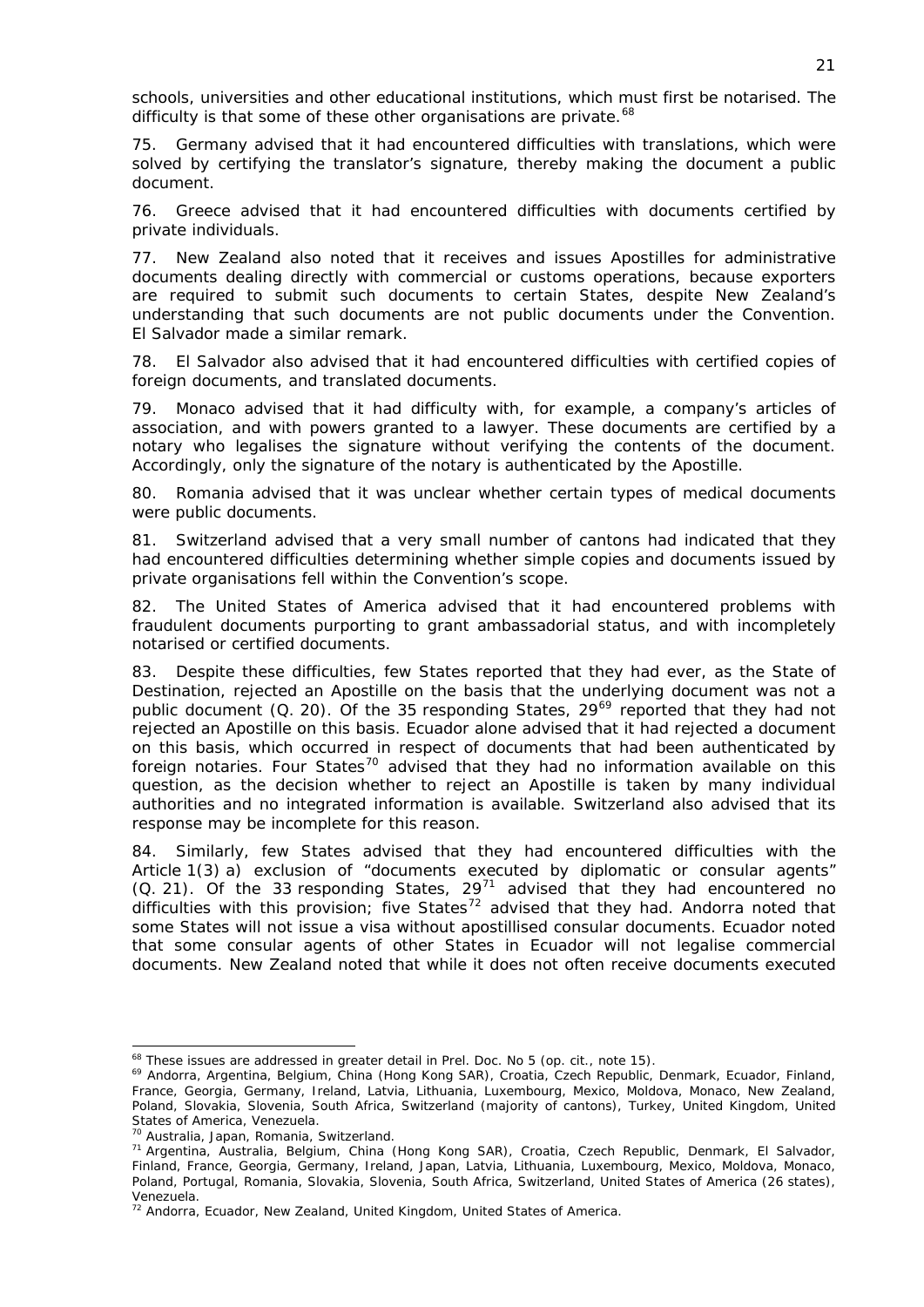by its own consular agents, it has received on several occasions documents that have been certified by a consular agent – often as the applicant is overseas and unable to sign a document in front of a notary public in New Zealand. From time to time New Zealand also receives a birth or marriage registration for a New Zealand citizen who was born or married overseas and had that event registered with a New Zealand consular agent – and then expected they could use the resulting certificate as if it were a birth or marriage certificate issued in New Zealand. New Zealand advised that its understanding of the Convention is that it cannot attach an Apostille to these documents. The United Kingdom noted that prior to August 2008 certain non-Contracting States requested the United Kingdom to act as a "middleman" between them and States in which they had no representation. This practice has ceased, following conversations with the Permanent Bureau, and a solution has been found for documents signed by United Kingdom diplomats overseas.

85. More States advised that they had encountered problems with the Article 1(3) *b)* exclusion of "administrative documents dealing directly with commercial or customs operations" (Q. 22). Of the 33 responding States, 25<sup>[73](#page-22-0)</sup> advised they had not encountered difficulties with this expression, but eight States<sup>[74](#page-22-1)</sup> advised that they had. Ecuador noted that some persons expected the Convention would be applied to such documents. El Salvador noted that it had had difficulties with such documents, but had recently taken part in a productive discussion during a regional meeting with the Permanent Bureau, and Apostilles are now issued for documents of this character. Georgia noted the diverse practice of States in this regard. Monaco advised that it had encountered difficulties with the authentication of vehicle registration certificates and drivers licences for the purchase of a vehicle abroad. It is unclear whether such documents fall within this exception. South Africa noted that it has encountered difficulties with fraudulent documents. The United Kingdom noted that many States require such documents to be authenticated and so such documents are legalised in order not to hinder the commercial process.

86. Responding States also expressed their view upon whether they would regard certain specific classes of documents as "public documents" for the purposes of the Convention (Q. 23). Answers were provided in respect of the following categories:

- Certificates of Origin. Twenty States<sup>[75](#page-22-2)</sup> advised that they consider that Certificates of Origin fall within the scope of the Convention.
- **Export Licences.** Sixteen States<sup>[76](#page-22-3)</sup> advised that they consider that Export Licences fall within the scope of the Convention.
- **Import Licences.** Sixteen States<sup>[77](#page-22-4)</sup> advised that they consider that Import Licences fall within the scope of the Convention.
- Health and Safety Certificates. Twenty-six States<sup>[78](#page-22-5)</sup> advised that they consider that Health and Safety Certificates fall within the scope of the Convention.

<span id="page-22-0"></span><sup>73</sup> Andorra, Argentina, Australia, China (Hong Kong SAR), Croatia, Czech Republic, Denmark, Finland, France, Greece, Ireland, Japan, Latvia, Lithuania, Luxembourg, Moldova, Poland, Portugal, Romania, Slovakia, Slovenia, Switzerland, Turkey, United States of America (27 states), Venezuela.<br><sup>74</sup> Belgium, Ecuador, El Salvador, Georgia, Monaco, South Africa, United Kingdom, United States of America

<span id="page-22-1"></span><sup>(</sup>two states).

<span id="page-22-2"></span><sup>&</sup>lt;sup>75</sup> Belgium, Bulgaria, Denmark, Ecuador, El Salvador, France, Georgia, Germany, Ireland, Latvia, Luxembourg, Mexico, New Zealand, Norway, Poland, Portugal, Switzerland, United Kingdom, United States of America, Venezuela.

<span id="page-22-3"></span><sup>76</sup> Belgium, Bulgaria, Denmark, Ecuador, El Salvador, Georgia, Germany, Ireland, Latvia, New Zealand, Norway, Poland, Slovakia, Switzerland, United Kingdom, United States of America.

<span id="page-22-4"></span><sup>77</sup> Belgium, Bulgaria, Denmark, Ecuador, El Salvador, Georgia, Germany, Ireland, Latvia, New Zealand, Norway, Poland, Slovakia, Switzerland, United Kingdom, United States of America.

<span id="page-22-5"></span><sup>&</sup>lt;sup>78</sup> Argentina, Australia, Belgium, Bulgaria, China (Hong Kong SAR), Denmark, Ecuador, El Salvador, France, Georgia, Germany, Greece, Ireland, Latvia, Luxembourg, Mexico, Moldova, New Zealand, Norway, Poland, Portugal, Romania, Switzerland, Turkey, United Kingdom, United States of America.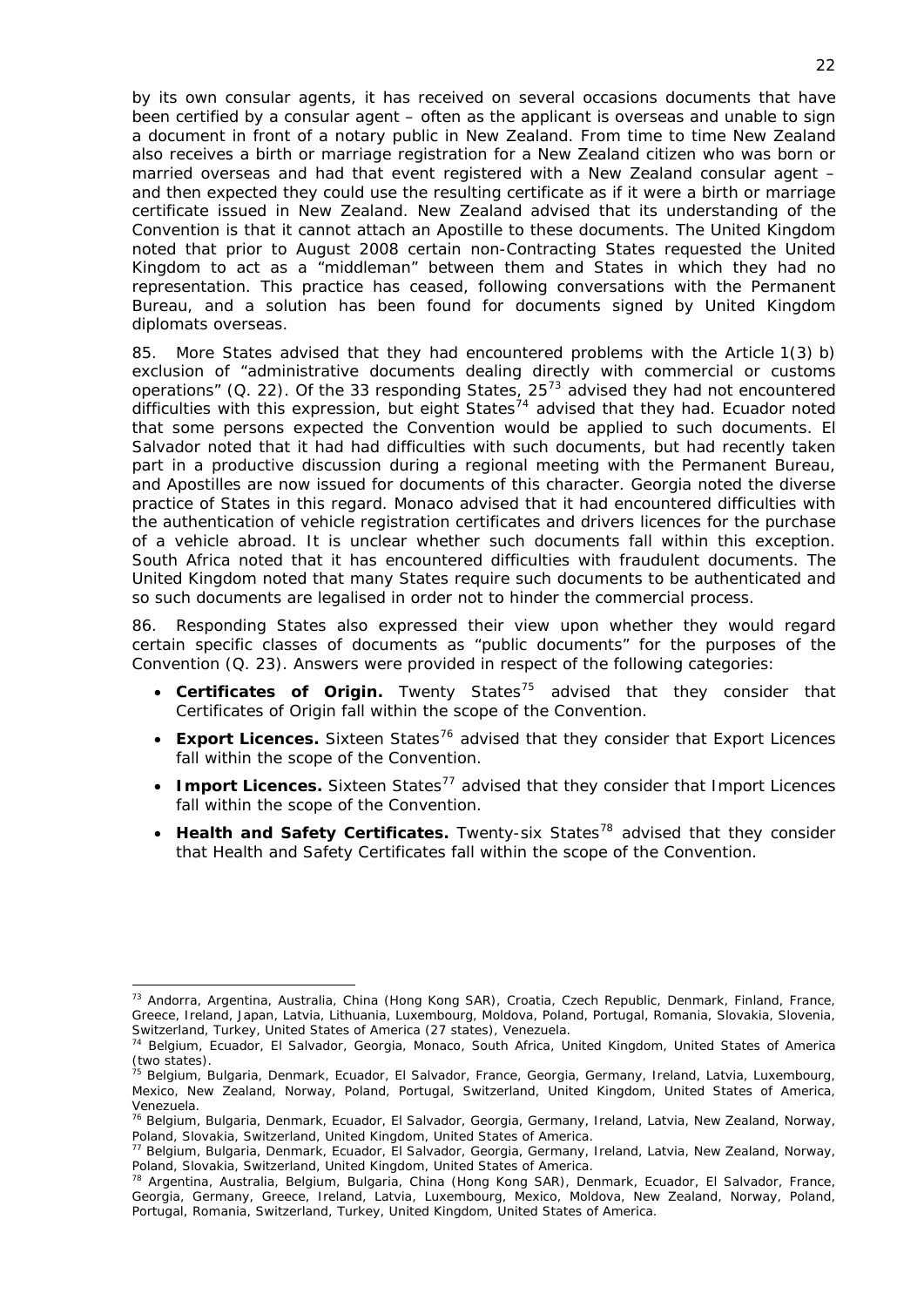- Certificates of Products Registration. Twenty-one States<sup>[79](#page-23-0)</sup> advised that they consider that Certificates of Products Registration fall within the scope of the Convention.
- Certificates of Conformity. Twenty-one States<sup>[80](#page-23-1)</sup> advised that they consider that Certificates of Conformity fall within the scope of the Convention.

87. New Zealand further advised that it considers that commercial invoices,  $81$ certificates of free sale, and certificates of good standing fall within the Convention's scope. Similarly, Denmark considered that invoices<sup>[82](#page-23-3)</sup> fall within the Convention's scope, and Moldova advised that it considers that the Convention applies to any official document delivered by the authorities to natural or legal persons. Romania advised that it considers that certain veterinary documents fall within the scope of the Convention, and also noted that it applies the general principle that no new formalities should be imposed where previously none existed.<sup>[83](#page-23-4)</sup>

88. A number of States provided more general advice on the question of the scope of the Convention. Finland advised that it is of the opinion that the scope of the Convention may not be fundamentally altered by way of interpretation. If the documents referred to above are administrative documents dealing directly with commercial or customs operations, they do not fall within the scope of the Convention, since this is stated by explicit wording in Article 1(3) *b)*.

89. Australia advised that it supported the view that the Convention should be interpreted as broadly as possible. However Australia advised that most of the categories set out above would be regarded as "commercial documents" by Australian authorities, with the exception of health and safety certificates when they are issued by government authorities. An Apostille could however be issued for a notary public's certificate appearing on such documents.

90. China (Hong Kong SAR) advised that an Apostille would only be issued for a document issued by a government authority, and not otherwise.

91. Japan advised that it considers that the issue requires further consideration in terms of present day practice, and that it would therefore refrain from commenting on specific categories of documents.

## **In sum,**

- A majority of responding States advised that they had not encountered difficulties with the scope of the Convention.
- Issues that were reported included:
	- o the applicability of the Convention to educational and medical documents;
	- o refusal by some States Parties to accept valid Apostilles.
- Very few States, however, reported that they had refused to accept an Apostille on the basis that the underlying document was not a public document.
- Few States reported that issues had arisen with the Article 1(3) *a)* exclusion of "documents executed by diplomatic or consular agents".

<span id="page-23-0"></span><sup>1</sup> <sup>79</sup> Argentina, Belgium, Bulgaria, Denmark, Ecuador, El Salvador, France, Georgia, Germany, Greece, Ireland, Latvia, Luxembourg, New Zealand, Norway, Poland, Portugal, Switzerland, United Kingdom, United States of America, Venezuela.

<span id="page-23-1"></span><sup>&</sup>lt;sup>80</sup> Argentina, Belgium, Bulgaria, Denmark, Ecuador, El Salvador, France, Georgia, Germany, Ireland, Latvia, Luxembourg, New Zealand, Norway, Poland, Portugal, Romania, Slovakia, Switzerland, United Kingdom, United States of America.

<span id="page-23-2"></span><sup>&</sup>lt;sup>81</sup> The Permanent Bureau finds this response somewhat puzzling as commercial invoices and invoices in general cannot, in and of themselves, be considered public documents. Some additional feature or act must be present (*e.g.*, a notarial certification of the invoice, for which an Apostille may be issued). <sup>82</sup> *Idem*.<br><sup>83</sup> These remarks are expanded upon at some length in the response itself.

<span id="page-23-4"></span><span id="page-23-3"></span>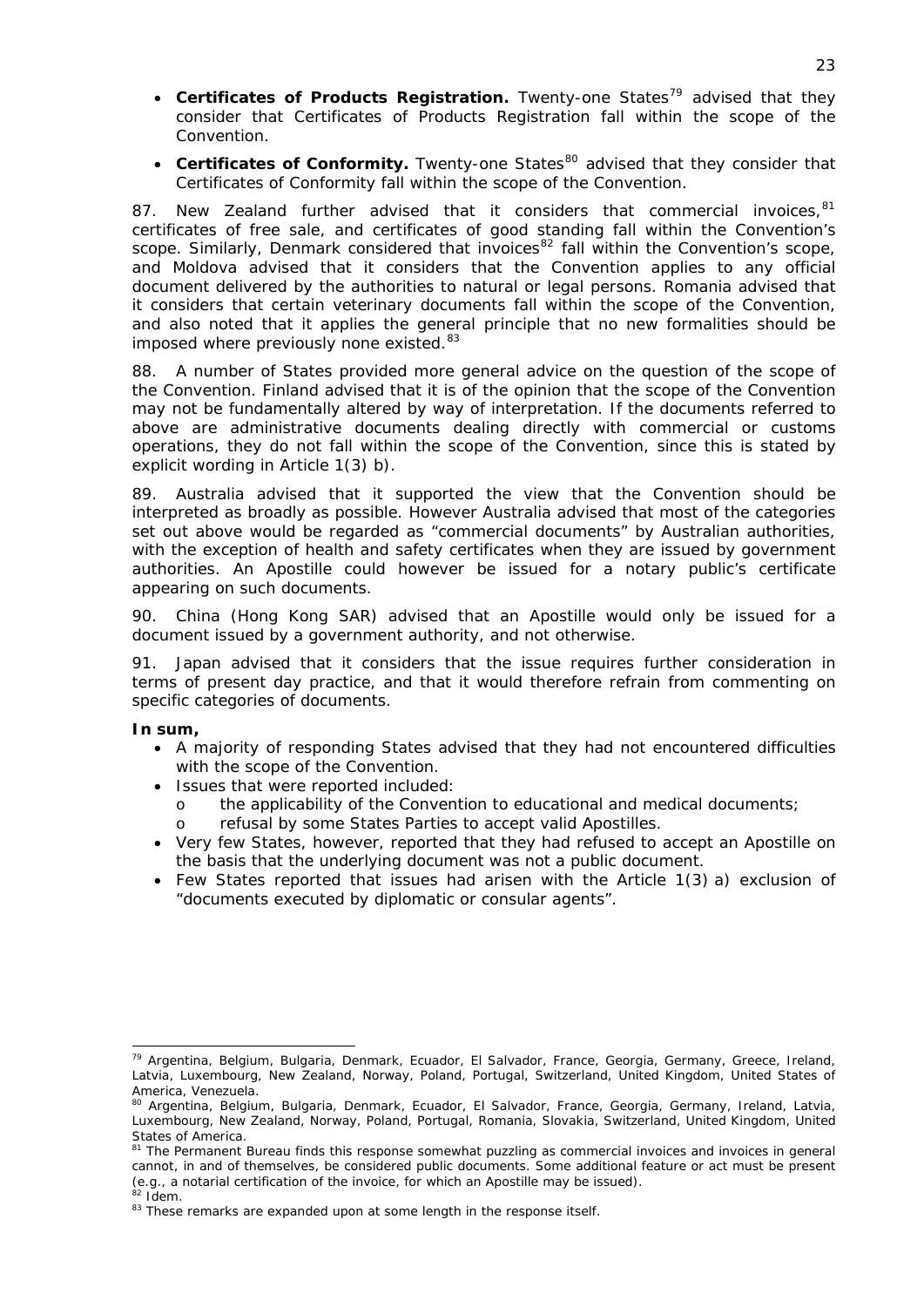- More States advised that difficulties had arisen with the Article 1(3) *b)* exclusion of "administrative documents dealing directly with commercial or customs operations". In particular, States referred to the diversity of international practice on the interpretation of this expression, and the resultant uncertainty. A number of States advised that they issue Apostilles for documents of this character where authentication is required by the State of Destination, even though they consider that such documents fall outside the scope of the Convention.
- Responding States unanimously considered that health and safety certificates fall within the scope of the Convention.
- A majority of responding States advised that they consider the following categories of documents fall within the scope of the Convention:
	- o Certificates of Origin
	- o Export Licences
	- o Import Licences
	- o Certificates of Products Registration
	- o Certificates of Conformity.

## <span id="page-24-0"></span>**C. Original documents / Certified documents (Q. 24–26)**

92. A clear majority of responding States consider that the Convention does not apply to a simple copy of a public document (Q. 24). Of the 38 responding States,  $37^{84}$  $37^{84}$  $37^{84}$  advised that they considered that the Convention did not apply to such documents. Some of these States specified that a copy document can only be apostillised if the copy is certified by a notary or equivalent;  $85$  that a simple copy has no legal power;  $86$  and that only an original copy of a signature can be authenticated.<sup>[87](#page-24-4)</sup> Denmark advised that an Apostille could be issued for a simple copy, but only where the signature is original. Switzerland noted that a small number of cantons would execute a simple copy in a small number of circumstances. Four states in the United States of America advised that they considered that the Convention does apply to a simple copy of a public document.

93. By contrast, many responding States will issue an Apostille for a certified copy of a document (Q. 25). In the Questionnaire, the Permanent Bureau noted that two scenarios could be distinguished where an Apostille is issued for a certified copy. In the first scenario, an Apostille is issued for the copy document itself (*e.g.*, a copied judgment or birth certificate), and under the second scenario, the Apostille is issued for the (notarial or other) certificate stating that the relevant document is a true copy of the original. Of the 38 responding States, 25 $^{88}$  $^{88}$  $^{88}$  advised that they would issue an Apostille in either of these circumstances, and a further nine States<sup>[89](#page-24-6)</sup> advised that they would only issue an Apostille in the second scenario. Three States<sup>[90](#page-24-7)</sup> specified that, where a copy has been certified by the same authority that issued the document, then an Apostille can be issued for the document itself; otherwise an Apostille will only be issued for the notarial certificate.

<span id="page-24-1"></span><sup>84</sup> Andorra, Argentina, Australia, Belgium, Bulgaria, China (Hong Kong SAR), Croatia, Czech Republic, Ecuador, El Salvador, Finland, France, Georgia, Germany, Greece, Ireland, Japan, Latvia, Lithuania, Luxembourg, Mexico, Moldova, Monaco, New Zealand, Norway, Poland, Portugal, Romania, Slovakia, Slovenia, South Africa, Spain,<br>Switzerland, Turkey, United Kingdom, United States of America (24 states), Venezuela.

<span id="page-24-2"></span><sup>85</sup> Australia, Ecuador, El Salvador, Finland, Germany, Latvia, Moldova, Monaco, New Zealand, Portugal,

<span id="page-24-4"></span>

<span id="page-24-5"></span>

<span id="page-24-3"></span>Slovenia, South Africa, Switzerland, Turkey, United States of America, Venezuela.<br><sup>86</sup> Georgia, Japan, Mexico.<br><sup>87</sup> Andorra, China (Hong Kong SAR), New Zealand.<br><sup>87</sup> Andorra, Belgium, China (Hong Kong SAR), Denmark, Ecuado Germany, Latvia, Lithuania, Luxembourg, Moldova, Monaco, New Zealand, Norway, Poland, Portugal, Romania, Slovenia, Spain, United Kingdom, United States of America (19 states), Venezuela.

<span id="page-24-7"></span><span id="page-24-6"></span><sup>89</sup> Australia, Croatia, Czech Republic, Ireland, Japan, Slovakia, South Africa, Switzerland, Turkey.<br><sup>90</sup> El Salvador, New Zealand, United States of America (13 states).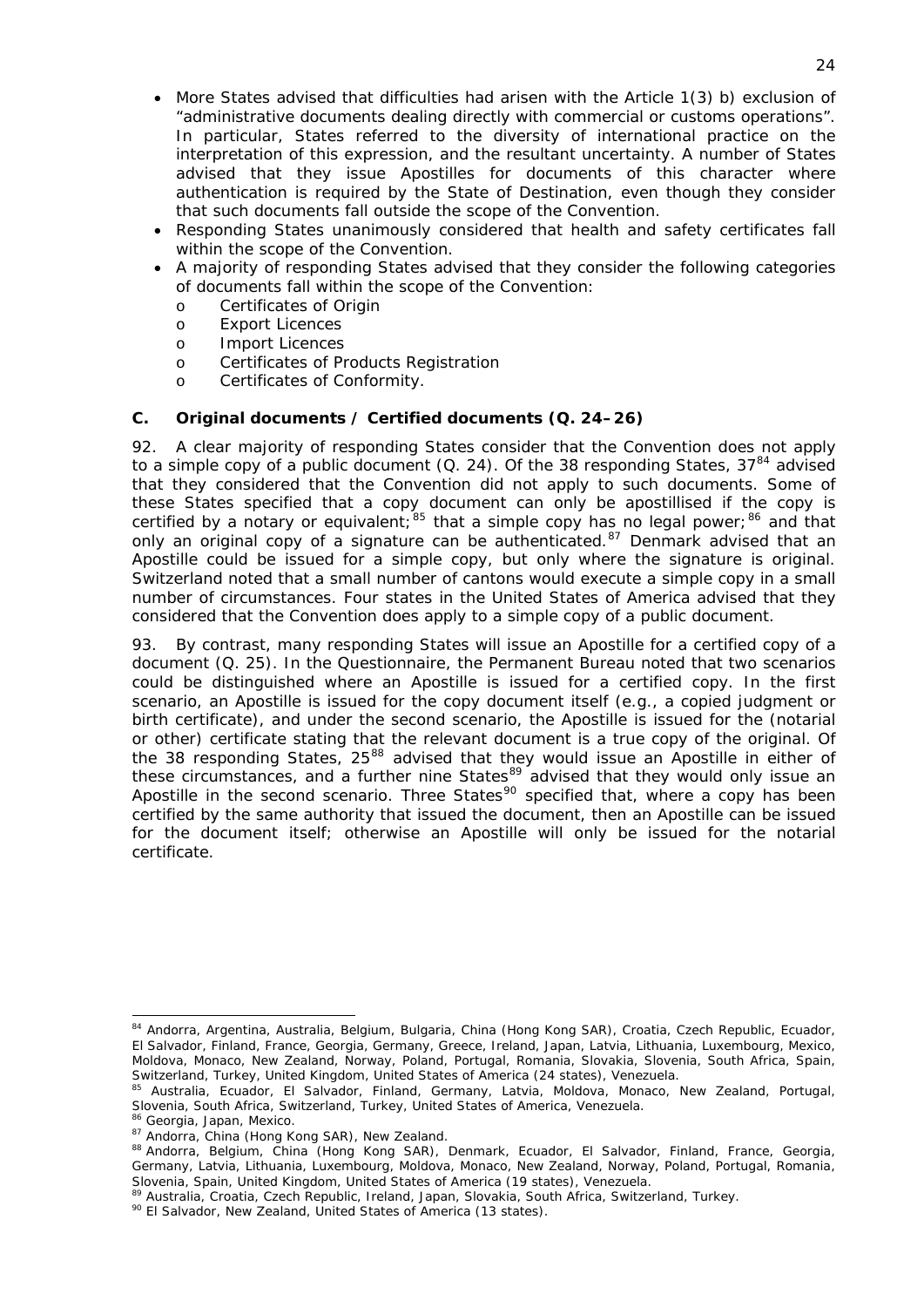94. Fourteen<sup>[91](#page-25-1)</sup> States agreed that, where an Apostille is issued for a certified copy, the Apostille Certificate should clearly specify whether it applies to the underlying copied public document, or to the notarial certificate that certifies that the copied document is a true copy. Eight States $92$  considered that this was not necessary.

95. The majority of responding States do not refuse to issue Apostilles for certified copies on public policy grounds  $(Q. 26)$ . Of the 40 responding States, 31<sup>[93](#page-25-3)</sup> advised that they do not refuse to issue Apostilles on such grounds, while nine<sup>[94](#page-25-4)</sup> advised that they did. Of the States that do refuse to issue Apostilles on public policy grounds, Argentina advised that it will not provide an Apostille for a certified copy unless the original document has also been apostillised. Australia advised that it will only provide an Apostille for documents certified by certain authorities. El Salvador specified that it may refuse to issue an Apostille for a certified copy of a foreign public document. Greece advised that it would only issue an Apostille for a copy that was certified by the issuing agency. Ireland advised that it would refuse to issue an Apostille for a certified copy of a power of attorney unless it is clearly indicated why the power of attorney was drawn up in Ireland. The United Kingdom advised that it will only issue an Apostille for copies certified by the General Register Office,<sup>[95](#page-25-5)</sup> and that photocopies certified by notaries are not acceptable. The United States of America advised that it will not issue an Apostille for a document intended to be used for an unlawful purpose.

## **In sum,**

-

- A clear majority of responding States do not consider that an Apostille can be issued for a simple copy of a public document.
- A clear majority of responding States will issue an Apostille for a certified copy of a document, although the Apostille will usually relate to the notarial (or other) certificate attesting that the document is a true copy.
- A small minority of responding States advised that they refuse to issue Apostilles for certified copies on the grounds of public policy.

## <span id="page-25-0"></span>**D. Translation of documents (Q. 27)**

96. States were divided in equal numbers as to whether a translation executed in their State could be a public document (Q. 27). Of the 42 responding States,  $21^{96}$  $21^{96}$  $21^{96}$  responded that they will issue an Apostille for such documents, and the same amount of States<sup>[97](#page-25-7)</sup> responded that they would not. Ireland responded yes and no, and specified that translations must be certified by a solicitor or notary in advance of the Competent Authority placing an Apostille Stamp on the document.

<span id="page-25-1"></span><sup>91</sup> China (Hong Kong SAR), Ecuador, El Salvador, France, Georgia, Germany, Latvia, Lithuania, Monaco, Poland, Portugal, Slovenia, United States of America (13 states), Venezuela.

<span id="page-25-2"></span><sup>92</sup> Belgium, Germany, Luxembourg, Moldova, Romania, South Africa, Turkey, United States of America (nine states).

<span id="page-25-3"></span><sup>93</sup> Andorra, Belgium, Bulgaria, China (Hong Kong SAR), Croatia, Czech Republic, Denmark, Ecuador, Finland, France, Georgia, Germany, Japan, Lithuania, Luxembourg, Mexico, Moldova, Monaco, New Zealand, Norway, Poland, Portugal, Romania, Slovakia, Slovenia, South Africa, Spain, Switzerland, Turkey, United States of America (15 states), Venezuela.

<span id="page-25-4"></span><sup>94</sup> Argentina, Australia, El Salvador, Greece, Ireland, Latvia, South Africa, United Kingdom, United States of America (13 states).

<span id="page-25-5"></span><sup>95</sup> The General Register Office (GRO) primarily issues documents such as Birth, Marriage and Death Certificates. The GRO is also responsible for issuing "Certificates of No Impediment" for those seeking to enter into a marriage

<span id="page-25-6"></span><sup>&</sup>lt;sup>96</sup> Argentina, Belgium, Croatia, Denmark, Ecuador, El Salvador, Finland, Germany, Ireland, Latvia, Luxembourg, New Zealand, Poland, Romania, Slovakia, Slovenia, South Africa, Switzerland (half the cantons), Turkey, United Kingdom, United States of America (13 states).

<span id="page-25-7"></span><sup>97</sup> Andorra, Australia, Bulgaria, China (Hong Kong SAR), Czech Republic, France, Georgia, Germany, Greece, Ireland, Japan, Lithuania, Mexico, Moldova, Monaco, Norway, Portugal, Spain, Switzerland (half the cantons), United States of America (15 states), Venezuela.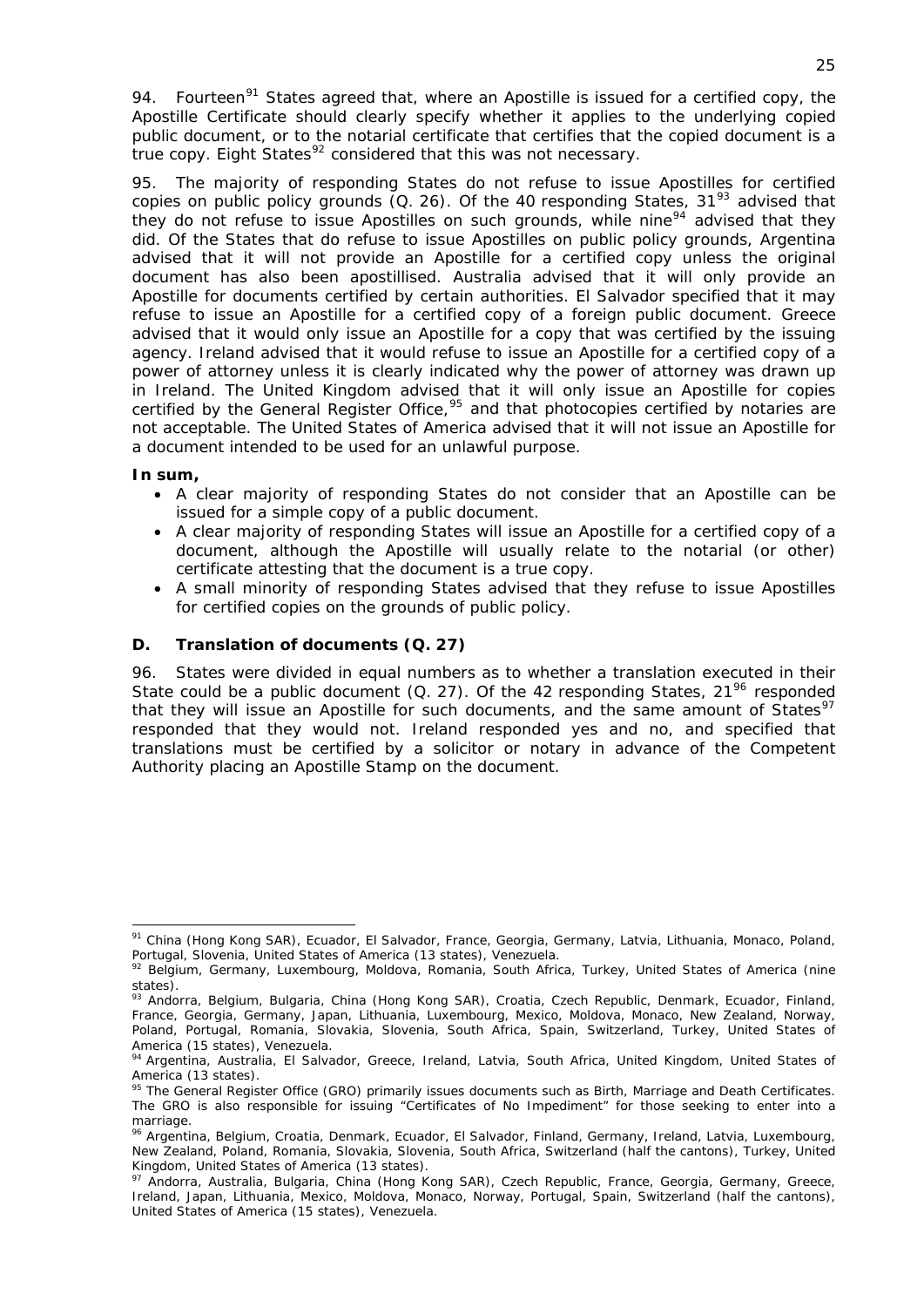97. Of the 21 States that advised that they would not issue Apostilles for a translation, four States<sup>[98](#page-26-0)</sup> advised that an Apostille would be issued for a notarial certificate attached to the translation or the certification of the national body of translator's stamp or signature.

98. Of the 21 States that will issue Apostilles for translations, two<sup>[99](#page-26-1)</sup> specified that a translation must be certified by a notary; six States<sup>[100](#page-26-2)</sup> specified that a translation by an officially designated translator is a public document. New Zealand advised that if a translation is submitted with the document it relates to, then it is considered to be an extension of that document, and an Apostille can be attached; but the Apostille will only certify the signature and / or seal on the document (*i.e.*, not the signature and / or seal appearing on the translation). The accuracy of the translation is not checked. If a translation is submitted on its own, then it is considered as a stand-alone document. Latvia advised that it would issue an Apostille for a translation that was issued by the public institution which released the original public document, and for translations certified by a public notary.

99. In those States where an Apostille is issued for a translation, it appears that the translated document may, in most States, be a public or a private document (Q. 27(a)). Of the 22 responding States, 19<sup>[101](#page-26-3)</sup> advised they would issue an Apostille for a translation of both kinds of document; three States<sup>[102](#page-26-4)</sup> advised that they would issue an Apostille for translations of public documents only.

100. Where an Apostille is issued for a translated document, most States advised that the Apostille authenticates the signature and capacity of the translator and his or her seal (Q. 27(b)). Of the 22 responding States, 15<sup>[103](#page-26-5)</sup> advised that the Apostille has this function. Six States<sup>[104](#page-26-6)</sup> considered that the Apostille authenticates the signature, capacity and seal of the notary. El Salvador advised that the Apostille validates the signature of the officer of the Supreme Court who validated the signature of the notary.

### **In sum,**

- States were divided in equal numbers as to whether a translation executed in their State could be a public document
- In most responding States, an Apostille can be issued for a certified translation of a public or a private document.
- Where an Apostille is issued for a certified translation, in the majority of responding States the Apostille authenticates the signature, capacity and seal of the translator; in the minority of responding States the Apostille authenticates the signature, capacity and seal of the certifying notary.

<sup>1</sup> 

<span id="page-26-3"></span><span id="page-26-2"></span>

<span id="page-26-1"></span><span id="page-26-0"></span><sup>&</sup>lt;sup>98</sup> Australia, Moldova, Portugal, Switzerland (half the cantons).<br><sup>99</sup> El Salvador, United Kingdom.<br><sup>100</sup> Argentina, Belgium, Croatia, Slovakia, Slovenia, Turkey.<br><sup>101</sup> Argentina, Australia, Belgium, Denmark, Ecuador, El Moldova, New Zealand, Poland, Slovakia, Slovenia, Switzerland, Turkey, United Kingdom, United States of America.<br><sup>102</sup> Latvia, Romania, South Africa.

<span id="page-26-5"></span><span id="page-26-4"></span><sup>103</sup> Argentina, Belgium, Denmark, Finland, Germany, Ireland, Luxembourg, Poland, Romania, Slovakia, Slovenia, South Africa, Switzerland, Turkey, United States of America.<br><sup>104</sup> Australia, Ecuador, Latvia, Moldova, United Kingdom, United States of America.

<span id="page-26-6"></span>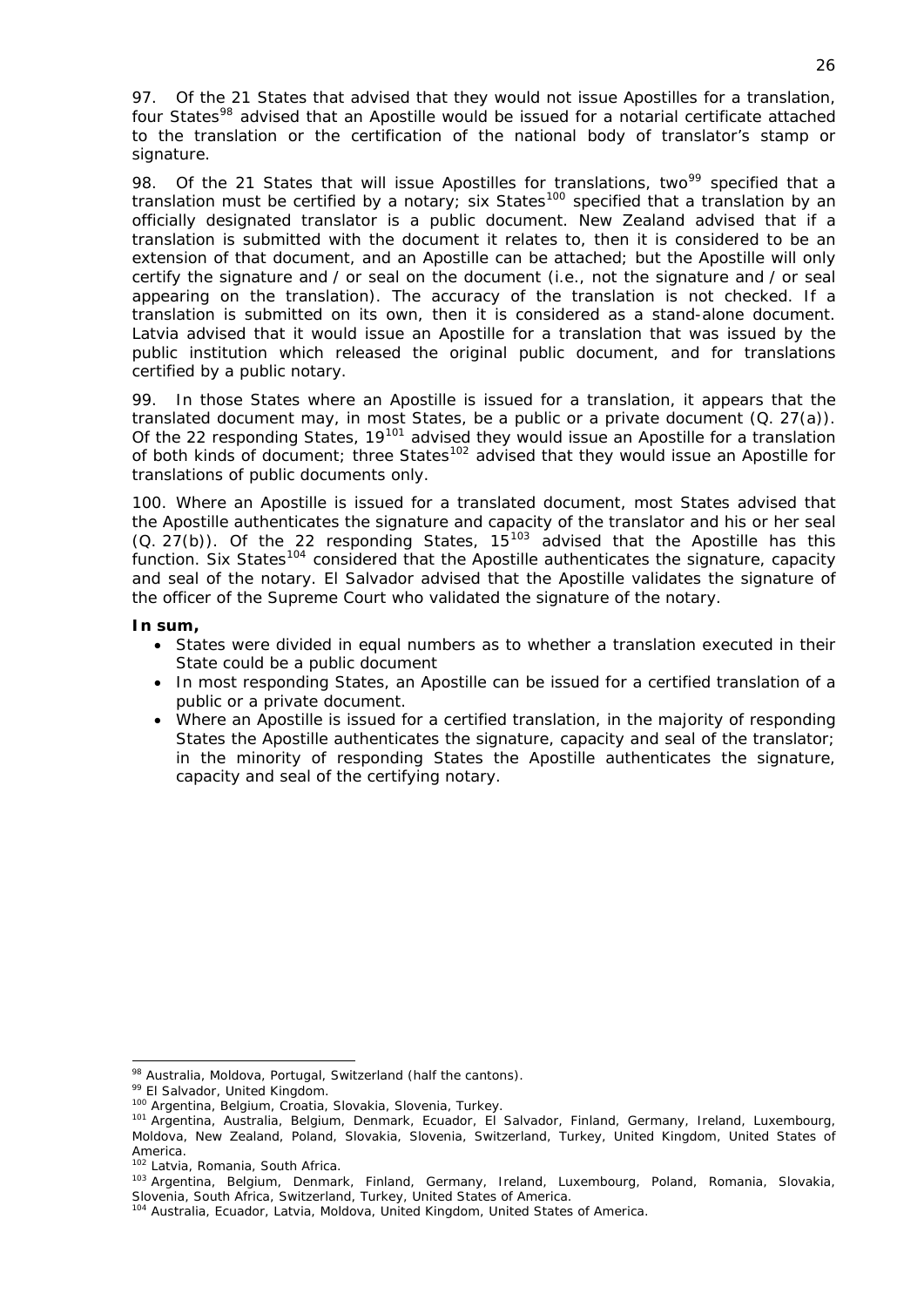### <span id="page-27-0"></span>**PART THREE – PRACTICAL OPERATIONAL ISSUES (Q. 28–49)**

## <span id="page-27-1"></span>**A. Register of signatures / stamps / seals (Q. 28)**

101. Almost all responding States advised that their Competent Authorities maintain a register of signatures, stamps and seals that is consulted when determining whether to issue an Apostille for a public document  $(Q. 28)$ . Of the 39 responding States, all<sup>[105](#page-27-2)</sup> except Finland, one Swiss canton and four states in the United States of America advised that they keep such a register.

102. Of those States that maintain registers of signatures, seals and stamps, only four<sup>[106](#page-27-3)</sup> advised that they maintain an entirely electronic register; the majority (20 States<sup>[107](#page-27-4)</sup>) maintain both electronic and paper registers. Fifteen States<sup>[108](#page-27-5)</sup> advised that they maintain a paper register only. New Zealand advised that it is planning on scanning its paper register into its database in order to streamline checking.

103. All 37 responding States<sup>[109](#page-27-6)</sup> use visual means to check the signature and seal on the public document against the register, except some states in the United States of America which check the signatures of the notaries electronically, for example by comparing the public keys (Q. 28(b)).

104. The majority of responding States<sup>[110](#page-27-7)</sup> advised that when the specimen signature, stamp or seal in the register does not match the public document presented for an Apostille, it is their practice to contact the relevant authority that issued the public document  $(Q. 28(c))$ . Some States<sup>[111](#page-27-8)</sup> however would refuse to issue Apostilles in these circumstances. A variety of means (phone, fax and email) are used. Slovenia advised that it requests a specimen to be sent by fax. Some States further specified that they would update their register<sup>[112](#page-27-9)</sup> and four States<sup>[113](#page-27-10)</sup> would not issue an Apostille until an updated register entry has been received. In the case where fraud is detected, Ecuador advised that the fraudulent document would be forwarded to the issuing authority, and Turkey advised that the matter may be reported to the police.

-

<span id="page-27-2"></span><sup>105</sup> Andorra, Argentina, Australia, Belgium, Bulgaria, China (Hong Kong SAR), Croatia, Czech Republic, Denmark, Ecuador, El Salvador, France, Georgia, Germany, Greece, Ireland, Japan, Latvia, Lithuania, Luxembourg, Mexico, Moldova, Monaco, New Zealand, Norway, Poland, Portugal, Slovakia, Slovenia, South Africa, Spain, Switzerland (except for one canton), Turkey, United Kingdom, United States of America, Venezuela.<br><sup>106</sup> Australia, Belgium, Denmark, United States of America (nine states).

<span id="page-27-4"></span><span id="page-27-3"></span><sup>&</sup>lt;sup>106</sup> Australia, Belgium, Denmark, United States of America (nine states).<br><sup>107</sup> Argentina, China (Hong Kong SAR), Ecuador, El Salvador, France, Georgia, Germany, Greece, Ireland, Japan, Latvia, Lithuania, Mexico, Norway, Portugal, Romania, Spain, Switzerland, United Kingdom, United States of America.

<span id="page-27-5"></span><sup>&</sup>lt;sup>108</sup> Andorra, Bulgaria, Croatia, Czech Republic, Germany, Monaco, New Zealand, Poland, Slovakia, Slovenia,<br>South Africa, Switzerland (majority of cantons), Turkey, United States of America (six states), Venezuela.

<span id="page-27-6"></span><sup>&</sup>lt;sup>109</sup> Andorra, Argentina, Australia, Belgium, Bulgaria, China (Hong Kong SAR), Croatia, Czech Republic, Denmark, Ecuador, El Salvador, France, Georgia, Germany, Greece, Ireland, Japan, Latvia, Lithuania, Luxembourg, Mexico, Moldova, Monaco, New Zealand, Norway, Poland, Portugal, Romania, Slovakia, Slovenia,

<span id="page-27-7"></span>South Africa, Spain, Switzerland, Turkey, United Kingdom, United States of America, Venezuela.<br><sup>110</sup> Andorra, Argentina, Australia, Belgium, China (Hong Kong SAR), Czech Republic, Denmark, Ecuador, El Salvador, Georgia, Germany, Greece, Ireland, Japan, Latvia, Lithuania, Mexico, Moldova, Monaco, New Zealand, Norway, Portugal, Romania, Slovenia, Spain, Switzerland, Turkey, United States of America.<br><sup>111</sup> South Africa, United States of America (some states).<br><sup>112</sup> China (Hong Kong SAR), El Salvador, Georgia, Latvia, Mex

<span id="page-27-9"></span><span id="page-27-8"></span>Turkey.

<span id="page-27-10"></span><sup>113</sup> Australia, Croatia, El Salvador, Georgia.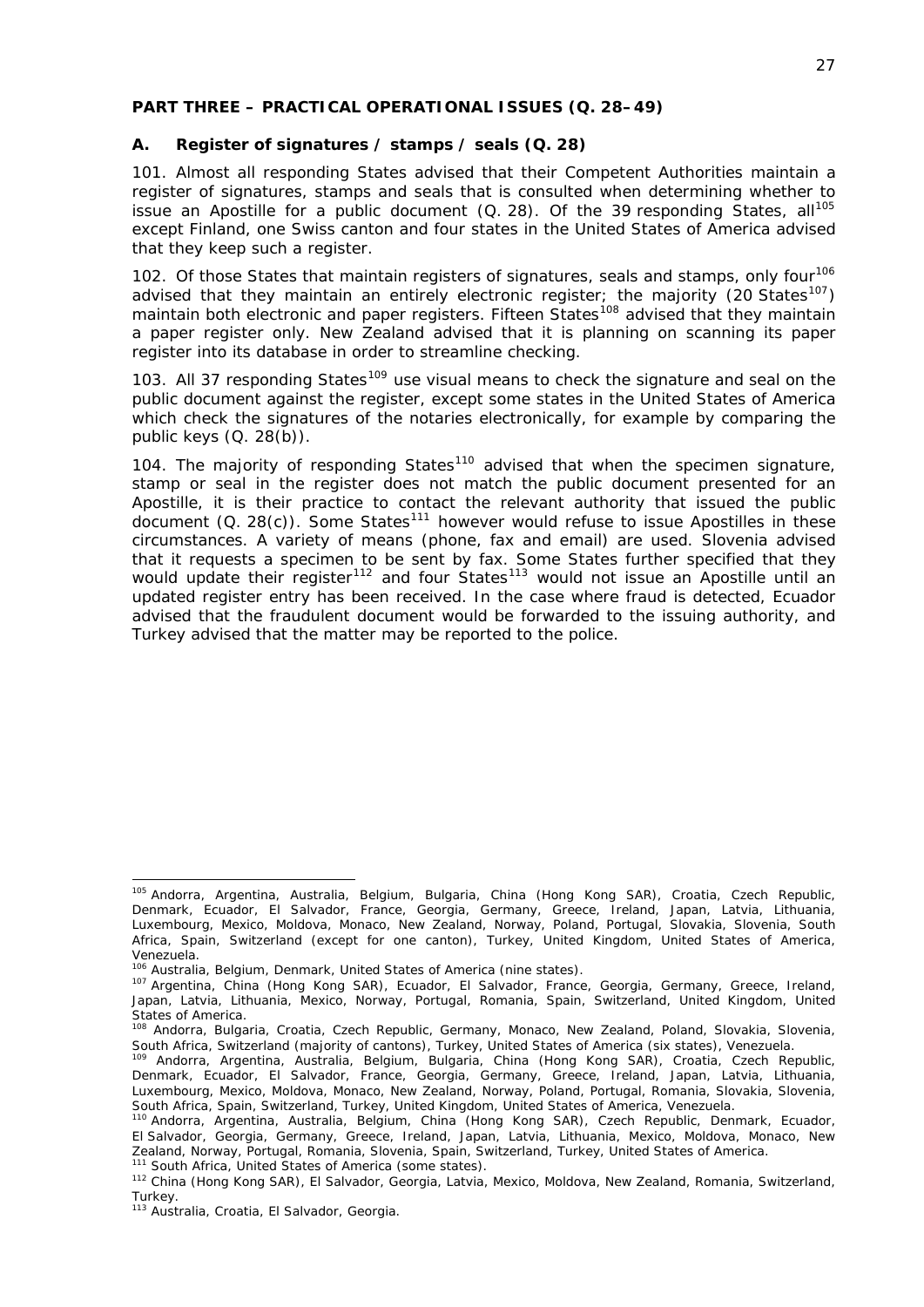105. In a majority of responding States, the Competent Authority will contact the relevant authority in order to update the register should a signature, stamp or seal not be included therein  $(Q. 28(d))$ . Of the 32 responding States,  $14$  30<sup>[115](#page-28-2)</sup> advised that they would contact the relevant authority in order to update the register. Georgia and Croatia specified that they would not issue an Apostille until the specimen has been received. In the case of the absence of a seal, Monaco would ask that the seal be affixed before the Apostille is issued, and Portugal would contact the authority concerned or return the document. South Africa advised that it would verify the samples in the register.

#### **In sum,**

- Almost all responding States maintain a register of signatures, stamps and seals, which is used by the Competent Authority to assist in the verification and authentication of a public document.
- In all but one of the responding States, verification is done by simple visual check.
- Where an irregularity is found between the public document and the register, almost all responding States contact the relevant authority that issued the public document, and then update the register accordingly.

### <span id="page-28-0"></span>**B. Issues relating to the Apostille Certificate (Q. 29-39)**

#### **Form and completion of Apostille Certificate (Q. 29–30)**

106. States were asked what form their Apostille takes and what methods are used to complete the certificate (Q. 29). The form of the Apostille Certificate is subject to wide variation, and some States use more than one method. Of the 37 responding States, <sup>[116](#page-28-3)</sup>  $17<sup>117</sup>$  $17<sup>117</sup>$  $17<sup>117</sup>$  advised that they issue Apostilles on standard white paper, while eight<sup>[118](#page-28-5)</sup> use security paper. Thirteen States<sup>[119](#page-28-6)</sup> use self-adhesive stickers and 14 States<sup>[120](#page-28-7)</sup> use rubber stamps. Four States<sup>[121](#page-28-8)</sup> advised that they use an electronic format (but not an e-Apostille). Six States<sup>[122](#page-28-9)</sup> use a mixture of formats:

- Apostille Certificates printed on letterhead paper and then attached to the document with a ribbon,
- rubber ink stamp affixed to the document,
- by electronic means on security paper,
- authorized official's signature is in red; blue ribbons with foil sticker of seal affixed
- printed on blue paper.

-

<span id="page-28-1"></span><sup>114</sup> Andorra, Argentina, Australia, Belgium, China (Hong Kong SAR), Croatia, Czech Republic, Denmark, Ecuador, El Salvador, France, Georgia, Germany, Greece, Ireland, Japan, Latvia, Lithuania, Mexico, Moldova, Monaco, New Zealand, Norway, Portugal, Romania, Slovenia, South Africa, Spain, Switzerland, Turkey, United States of America, Venezuela.

<span id="page-28-2"></span><sup>115</sup> Andorra, Argentina, Australia, Belgium, China (Hong Kong SAR), Czech Republic, Denmark, Ecuador, El Salvador, France, Georgia, Germany, Greece, Ireland, Japan, Latvia, Lithuania, Mexico, Moldova, Monaco, New Zealand, Norway, Portugal, Romania, Slovenia, Spain, Switzerland (majority of cantons), Turkey, United States of America, Venezuela.

<span id="page-28-3"></span><sup>116</sup> Andorra, Argentina, Australia, Belgium, Bulgaria, China (Hong Kong SAR), Croatia, Czech Republic, Denmark, Ecuador, El Salvador, Finland, France, Georgia, Germany, Greece, Ireland, Japan, Latvia, Lithuania, Luxembourg, Mexico, Moldova, Monaco, New Zealand, Norway, Poland, Portugal, Romania, Slovakia, Slovenia, South Africa, Spain, Switzerland, Turkey, United Kingdom, United States of America.

<span id="page-28-4"></span><sup>&</sup>lt;sup>117</sup> Bulgaria, Denmark, Ecuador, Finland, France, Germany, Greece, Japan, Latvia, New Zealand, Portugal,<br>Romania, South Africa, Switzerland, Turkey, United States of America (17 states), Venezuela.

<span id="page-28-5"></span><sup>&</sup>lt;sup>118</sup> Argentina, El Salvador, Finland, Lithuania, Mexico, Poland, United Kingdom, United States of America (10 states).

<span id="page-28-6"></span><sup>&</sup>lt;sup>119</sup> Belgium, Bulgaria, China (Hong Kong SAR), Czech Republic, Finland, France, Germany, Latvia, Luxembourg, Monaco, Norway, Slovakia, Switzerland.

<span id="page-28-7"></span><sup>120</sup> Andorra, Australia, Croatia, Czech Republic, France, Georgia, Germany, Greece, Moldova, Romania, Slovenia, Switzerland, Turkey, United States of America (one state).

<span id="page-28-8"></span><sup>&</sup>lt;sup>121</sup> Australia, Bulgaria, Switzerland (two cantons), United States of America (four states).<br><sup>122</sup> France, Ireland, Moldova, New Zealand, Spain, United States of America.

<span id="page-28-9"></span>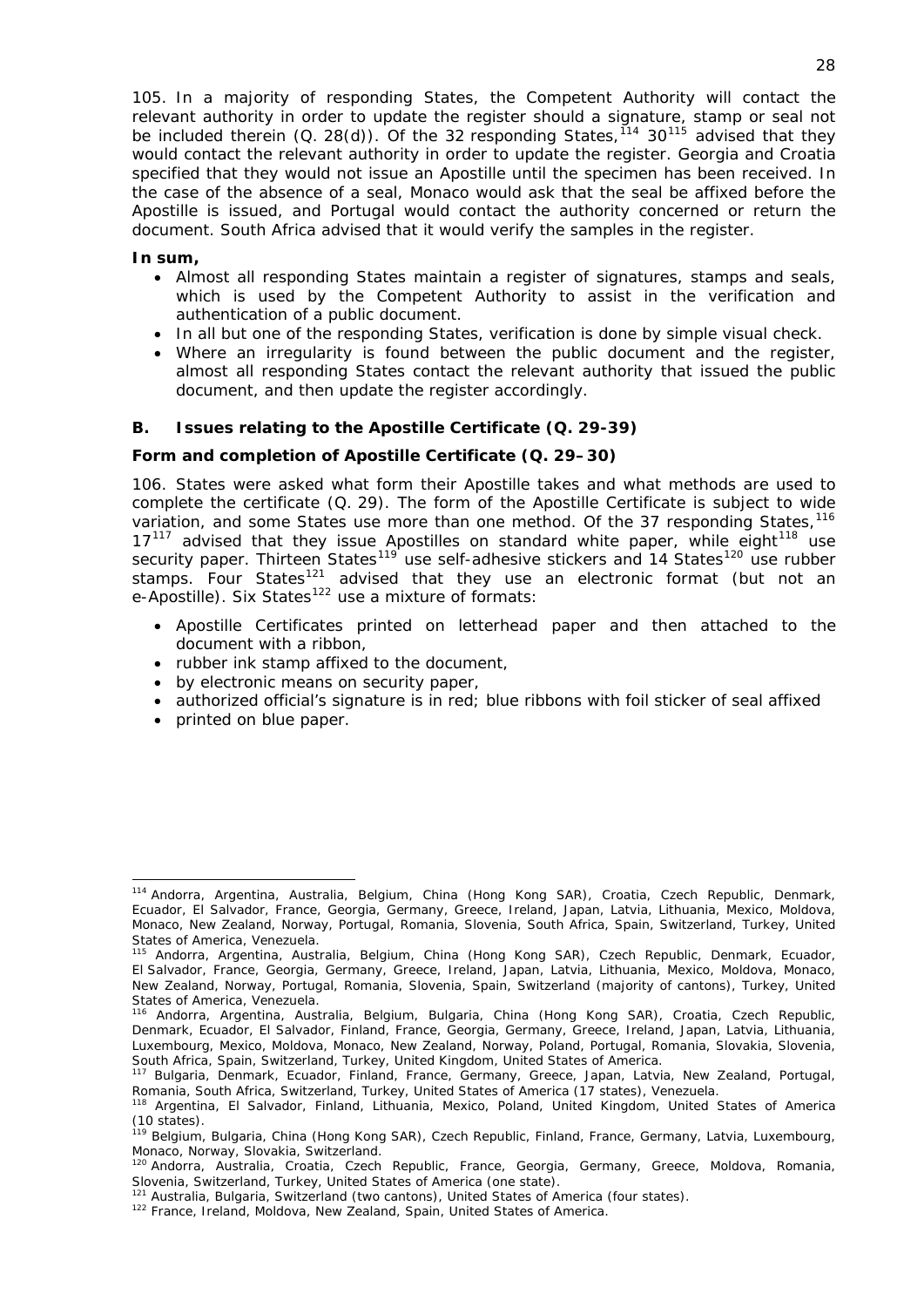107. The majority of responding States use a computer to complete the Apostille (Q. 30). Of the 38 responding States,<sup>[123](#page-29-0)</sup> 29<sup>[124](#page-29-1)</sup> advised that computers are regularly used for this purpose, while 19 States<sup>[125](#page-29-2)</sup> advised that they complete the Apostille by hand. Three States<sup>[126](#page-29-3)</sup> use a typewriter, though they all also employ either handwritten or computerised entries. Some States indicated they use a combination of means. The Permanent Bureau recommends using a computer to complete Apostilles in order to ensure legibility and reliability.

### **Numbering of Apostille Certificate (Q. 31)**

108. Almost all responding States number their Apostilles in consecutive order (Q. 31). Of the 38 responding States,<sup>[127](#page-29-4)</sup> 35<sup>[128](#page-29-5)</sup> advised that this was their practice. South Africa advised that it has not yet developed a numbering system,[129](#page-29-6) and Monaco advised that it uses an annual consecutive system, according to which the number returns to one at the start of each year. Ecuador advised that the number corresponds to the security paper log. Two States<sup>[130](#page-29-7)</sup> use random order; Moldova plans to adopt such a system from the start of 2009, with the introduction of an electronic method. One state of the United States of America advised that the number of its Apostilles contains the initials of the staff member issuing the Apostille. The Permanent Bureau notes that the use of random numbering systems may be an effective way to combat the issuance of fraudulent Apostilles.

### **Signing of Apostille Certificate (Q. 32)**

109. A number of different methods are employed to sign an Apostille (Q. 32). The vast majority of States, 35<sup>[131](#page-29-8)</sup> of 38 responding States, indicated they use handwritten or "wet" signatures. Six States<sup>[132](#page-29-9)</sup> advised that they also use signatures reproduced by rubber stamp. Four States<sup>[133](#page-29-10)</sup> use scanned images of handwritten signatures. One US state uses a signature produced by mechanical means, and another uses an electronic signature.

<span id="page-29-0"></span><sup>&</sup>lt;sup>123</sup> Andorra, Argentina, Australia, Belgium, Bulgaria, China (Hong Kong SAR), Croatia, Czech Republic, Denmark, Ecuador, El Salvador, Finland, France, Georgia, Germany, Greece, Ireland, Japan, Latvia, Lithuania, Luxembourg, Mexico, Moldova, Monaco, New Zealand, Norway, Poland, Portugal, Romania, Slovakia, Slovenia,

<span id="page-29-1"></span>South Africa, Spain, Switzerland, Turkey, United Kingdom, United States of America, Venezuela. 124 Argentina, Australia, Belgium, Bulgaria, China (Hong Kong SAR), Czech Republic, Denmark, Ecuador, El Salvador, Finland, France, Germany, Japan, Latvia, Lithuania, Luxembourg, Mexico, Monaco, New Zealand, Norway, Poland, Portugal, South Africa, Spain, Switzerland (some cantons), Turkey, United Kingdom, United States of America (29 states), Venezuela.

<span id="page-29-2"></span><sup>125</sup> Andorra, Australia, Croatia, Czech Republic, France, Georgia, Germany, Greece, Ireland, Latvia, Moldova, Monaco, Norway, Romania, Slovakia, Slovenia, Switzerland (most cantons), Turkey, United States of America (one State).

<span id="page-29-4"></span><span id="page-29-3"></span><sup>&</sup>lt;sup>126</sup> Finland, Slovenia, Switzerland (one canton).<br><sup>127</sup> Andorra, Argentina, Australia, Belgium, Bulgaria, China (Hong Kong SAR), Croatia, Czech Republic, Denmark, Ecuador, El Salvador, Finland, France, Georgia, Germany, Greece, Ireland, Japan, Latvia, Lithuania, Luxembourg, Mexico, Moldova, Monaco, New Zealand, Norway, Poland, Portugal, Romania, Slovakia, Slovenia,<br>South Africa, Spain, Switzerland, Turkey, United Kingdom, United States of America (30 states), Venezuela.

<span id="page-29-5"></span><sup>&</sup>lt;sup>128</sup> Andorra, Argentina, Australia, Belgium, Bulgaria, China (Hong Kong SAR), Czech Republic, Denmark, Ecuador, El Salvador, Finland, France, Georgia, Germany, Greece, Ireland, Japan, Latvia, Lithuania, Mexico, Moldova, Monaco, New Zealand, Norway, Poland, Portugal, Romania, Slovakia, Slovenia, Spain, Switzerland, Turkey, United Kingdom, United States of America (27 states), Venezuela.<br><sup>129</sup> However, the sample Apostille provided by South Africa contains a number.

<span id="page-29-6"></span>

<span id="page-29-8"></span><span id="page-29-7"></span><sup>&</sup>lt;sup>130</sup> Luxembourg, United States of America (one State).<br><sup>131</sup> Andorra, Argentina, Australia, Belgium, Bulgaria, China (Hong Kong SAR) (before 2 October 2008), Croatia, Czech Republic, Denmark, El Salvador, Finland, France, Georgia, Germany, Greece, Ireland, Latvia, Lithuania, Mexico, Moldova, Monaco, New Zealand, Norway, Poland, Portugal, Romania, Slovakia, Slovenia, South Africa,<br>Spain, Switzerland, Turkey, United Kingdom, United States of America (four states), Venezuela.

<span id="page-29-10"></span><span id="page-29-9"></span><sup>&</sup>lt;sup>132</sup> France, Japan, Norway, Portugal, Switzerland (one canton), United States of America (two states).<br><sup>133</sup> China (Hong Kong SAR) (after 2 October 2008), Ecuador, Luxembourg, United States of America (20 states).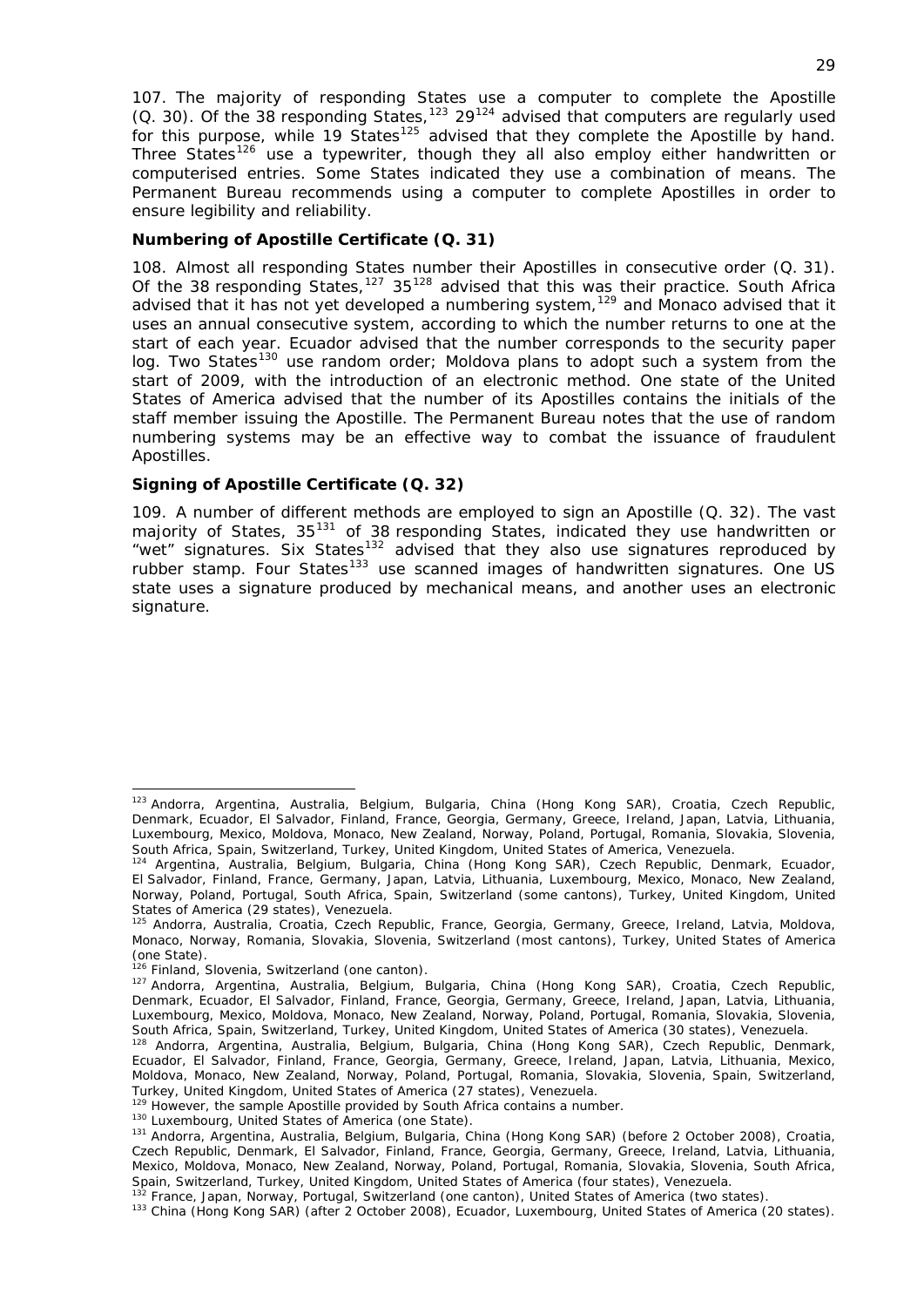#### **Affixing the** *allonge* **(Q. 33)**

110. A variety of different methods are used to attach an *allonge* to the public document (Q. 33). Of the 35 responding States, 17[134](#page-30-0) advised that they attach the *allonge* with a simple staple. Twelve States<sup>[135](#page-30-1)</sup> attach the *allonge* using ribbons. Thirteen States<sup>[136](#page-30-2)</sup> use glue, and a small number of States use grommets<sup>[137](#page-30-3)</sup> or wax seals.<sup>[138](#page-30-4)</sup> Some States<sup>[139](#page-30-5)</sup> also advised that they use other methods, generally a combination or variation of the above.

#### **Placing the Apostille (***allonge***) (Q. 34–35)**

the stamp. Nine States<sup>[141](#page-30-7)</sup> place the *allonge* on the front of the document, and 19 States<sup>142</sup> place the *allonge* on the back. 111. Where an *allonge* must be placed on a single-page public document, the *allonge* is generally placed on the page containing the signature (Q. 34). Of the 39 responding States, 26<sup>[140](#page-30-6)</sup> advised that they place the *allonge* on the page containing the signature. Ireland specified that it also places Apostilles on the back of the document, and Japan specified that it determines the location of the *allonge* by reference to the seal as well as

States<sup>[146](#page-30-10)</sup> place the *allonge* across the back of several pages folded in a cascade. One 112. Where an *allonge* is to be placed on a multiple-page public document, most States place the *allonge* on the page containing the signature (Q. 35). Of the 38 responding States, 28<sup>[143](#page-30-8)</sup> advised that they use this page, although some States have varying practices between Competent Authorities. Six States<sup>[144](#page-30-9)</sup> advised that they place the *allonge* on the first page, and 15 States[145](#page-30-10) place the *allonge* on the last page. Four Swiss canton affixes the *allonge* with a stamp.

#### **Rejection of Apostilles for formal reasons (Q. 36–37)**

not had Apostilles they have issued rejected by States of Destination for this reason, 11 States<sup>148</sup> advised that their Apostilles had been so rejected. 113. It appears that Apostilles are sometimes rejected on the grounds of their format, appearance or the method of attachment to the underlying public document (Q. 36). While the vast majority of States  $(27^{147}$  $(27^{147}$  $(27^{147}$  of 37 responding States) advised that they have

<span id="page-30-0"></span><sup>134</sup> Argentina, Croatia, Czech Republic, Ecuador, El Salvador, France, Germany, Ireland, Japan, Luxembourg, Monaco, Poland, Romania, Switzerland, Turkey, United States of America (25 states), Venezuela.

<span id="page-30-1"></span><sup>135</sup> Czech Republic, Ecuador, France, Ireland, Japan, Mexico, Monaco, Poland, Romania, Switzerland (two cantons), Turkey, United States of America (one state).

<span id="page-30-2"></span><sup>136</sup> Andorra, Belgium, Bulgaria, China (Hong Kong SAR), Croatia, France, Germany, Ireland, Monaco, Norway, Slovenia, Switzerland, United Kingdom.<br><sup>137</sup> Bulgaria, Germany, Lithuania, Moldova, Switzerland (two cantons).<br><sup>138</sup> Bulgaria, Germany, South Africa, Switzerland (one canton), Turkey.<br><sup>139</sup> Australia, Czech Republic, Denma

<span id="page-30-4"></span><span id="page-30-3"></span>

<span id="page-30-5"></span><sup>(</sup>some cantons), United States of America.

<span id="page-30-6"></span><sup>140</sup> Andorra, Argentina, Belgium, China (Hong Kong SAR) (when there is space), Croatia, Czech Republic, Denmark, France, Georgia, Germany, Ireland, Japan, Latvia, Lithuania, Mexico, Monaco, Norway, Poland, Portugal, Slovakia, Slovenia, South Africa, Spain, Switzerland (half the cantons), United States of America, Venezuela.

<span id="page-30-7"></span><sup>141</sup> Belgium, France, Georgia, Luxembourg, New Zealand, Norway, South Africa, Switzerland, United States of America (16 states).

<sup>&</sup>lt;sup>142</sup> Australia, Belgium, Bulgaria, China (Hong Kong SAR), Ecuador, El Salvador, Finland, France, Georgia, Germany, Greece, Moldova, Norway, Poland, Romania, Switzerland (half the cantons), Turkey, United Kingdom, United States of America (four states).

<sup>143</sup> Andorra, Argentina, China (Hong Kong SAR), Croatia, Czech Republic, Denmark, El Salvador (on the back of the page), France, Georgia (except the Supreme Court), Germany, Greece, Ireland, Japan, Latvia, Lithuania, Luxembourg, Mexico, Moldova, Monaco, Norway, Poland, Portugal, Slovakia, Slovenia, South Africa, Switzerland<br>(majority of cantons), United Kingdom (back of the page), United States of America.

<span id="page-30-9"></span><span id="page-30-8"></span>

<sup>&</sup>lt;sup>144</sup> Ireland, New Zealand, Norway, Portugal, South Africa, United States of America (16 states).<br><sup>145</sup> Australia, Belgium, Bulgaria, Czech Republic, Ecuador, Finland, France, Georgia, Germany, Ireland, Romania,<br>Switzerlan

<span id="page-30-11"></span>

<span id="page-30-10"></span>om Brittoniana, Famo, France, Switzerland (one canton).<br><sup>146</sup> Bulgaria, France, Monaco, Switzerland (one canton).<br><sup>147</sup> Andorra, Argentina, Belgium, Bulgaria, China (Hong Kong SAR), Czech Republic, Denmark, Ecuador, El Salvador, Georgia, Germany, Greece, Ireland, Japan, Latvia, Lithuania, Mexico, Moldova, Poland, Portugal,

Slovakia, Slovenia, South Africa, Switzerland, Turkey, United States of America (six states), Venezuela.<br><sup>148</sup> Finland, France, Germany, Luxembourg, Monaco, New Zealand, Norway, Romania, Spain, United Kingdom, United States of America (24 states).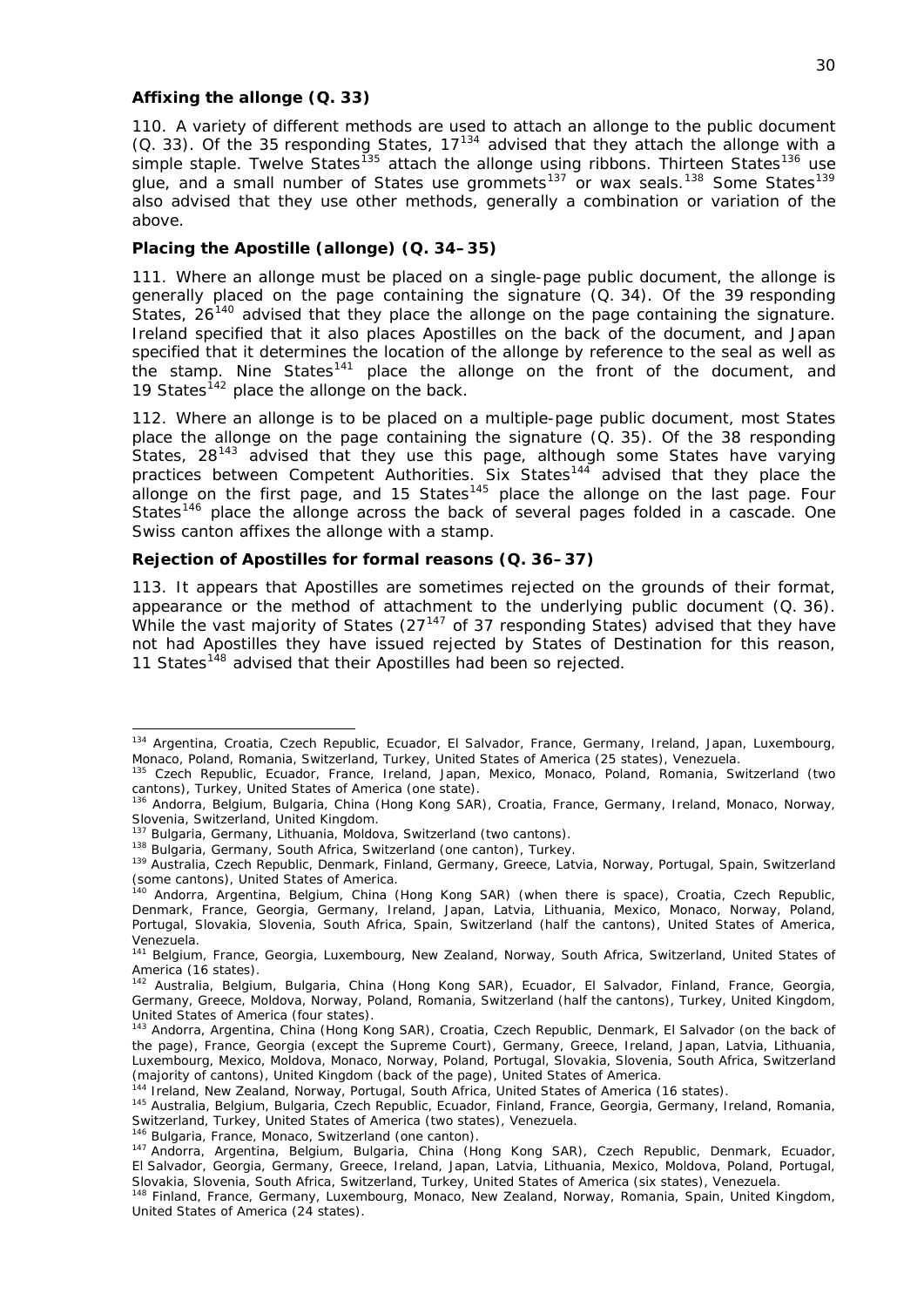114. Among the States that have had Apostilles rejected, France advised that it had had a number of Apostilles rejected by officials of the Russian Federation on grounds including the following:

- The Apostille certificate was not precisely square;
- The stamp on the Apostille did not conform:
- The ink used to complete the Apostille certificate was not blue;
- The pages of the document were not folded and stapled, or held together by a link with the seal of the Competent Authority;
- The Apostille certificate did not mention the State of Destination;
- The characters of the stamp were smudged or illegible;
- The Apostille certificate was not attached to all the pages of the document;
- The name of the signatory was insufficiently precise;
- The seal of the competent authority did not appear on every page of the document.

115. Luxembourg advised that an Italian notary had refused to recognise a PDF signature. Norway advised that it had an Apostille rejected on the basis that the stamp was in blue ink. Monaco advised that some Monegasque Apostilles had been rejected because the certificates were not sewn with ribbons, or in the case of certified copies the originals were not attached. The Permanent Bureau is particularly concerned that certified copies, for which an Apostille has been issued, are being rejected because originals are not attached, as this practice completely undermines the purpose of a certified copy.

116. New Zealand advised that it had a large number of Apostilles rejected in 2007 because they did not have exactly the same measurements as those of the *Model* Certificate on the "Apostille Section" of the Hague Conference website. Romania had an Apostille rejected because the stamp was illegible. The United Kingdom referred to a recent case where an Apostille was rejected in Germany because the Competent Authority described the signatory as a "notary" and not a "Scrivener Notary". Spain advised that it had had a number of Apostilles rejected by officials of the Russian Federation because the Apostille Certificate was not surrounded by a perfect square with sides of 9 cm minimum as indicated on the Model Form; two sides were 2 mm too short. The United States of America advised that it had had Apostilles rejected because the method of attachment of the Apostille (usually stapling) was not to the liking of the receiving body, and because the Apostille Certificate differs slightly from the Model Form.

117. Most States,  $27<sub>149</sub>$  $27<sub>149</sub>$  $27<sub>149</sub>$  advised that they have never rejected a foreign Apostille because of the format, appearance or method of attachment  $(Q. 36)$ . Six States<sup>[150](#page-31-1)</sup> did not have any information in this regard. Six States<sup>[151](#page-31-2)</sup> indicated that they had rejected Apostilles: Turkey because the underlying document was separated from the Apostille; and two States<sup>[152](#page-31-3)</sup> reported a case relating to electronic Apostilles, although Spain advised that it was reviewing its position.<sup>153</sup>

#### **Language requirements (Q. 38)**

118. Pursuant to Article 4(2) of the Convention, the Model Apostille Certificate annexed to the Convention, and Conclusion and Recommendation No 19 of the 2003 Special Commission, the language requirements of Apostilles may be summarised as follows:

<span id="page-31-0"></span><sup>149</sup> Andorra, Argentina, Bulgaria, China (Hong Kong SAR), Czech Republic, Denmark, Ecuador, El Salvador, Finland, Georgia, Germany, Latvia, Lithuania, Luxembourg, Mexico, Moldova, Monaco, New Zealand, Poland, Romania, Slovakia, Slovenia, South Africa, Switzerland (majority of cantons), United Kingdom, United States of America (20 states), Venezuela.<br>
<sup>150</sup> Croatia, Ireland, Japan, Norway, Portugal, Switzerland (majority of cantons answered no).<br>
<sup>151</sup> Belgium, Germany, Spain, Switzerland, Turkey, United States of America (one state).<br>
<sup></sup>

<span id="page-31-1"></span>

<span id="page-31-2"></span>

<span id="page-31-3"></span>e-Apostilles.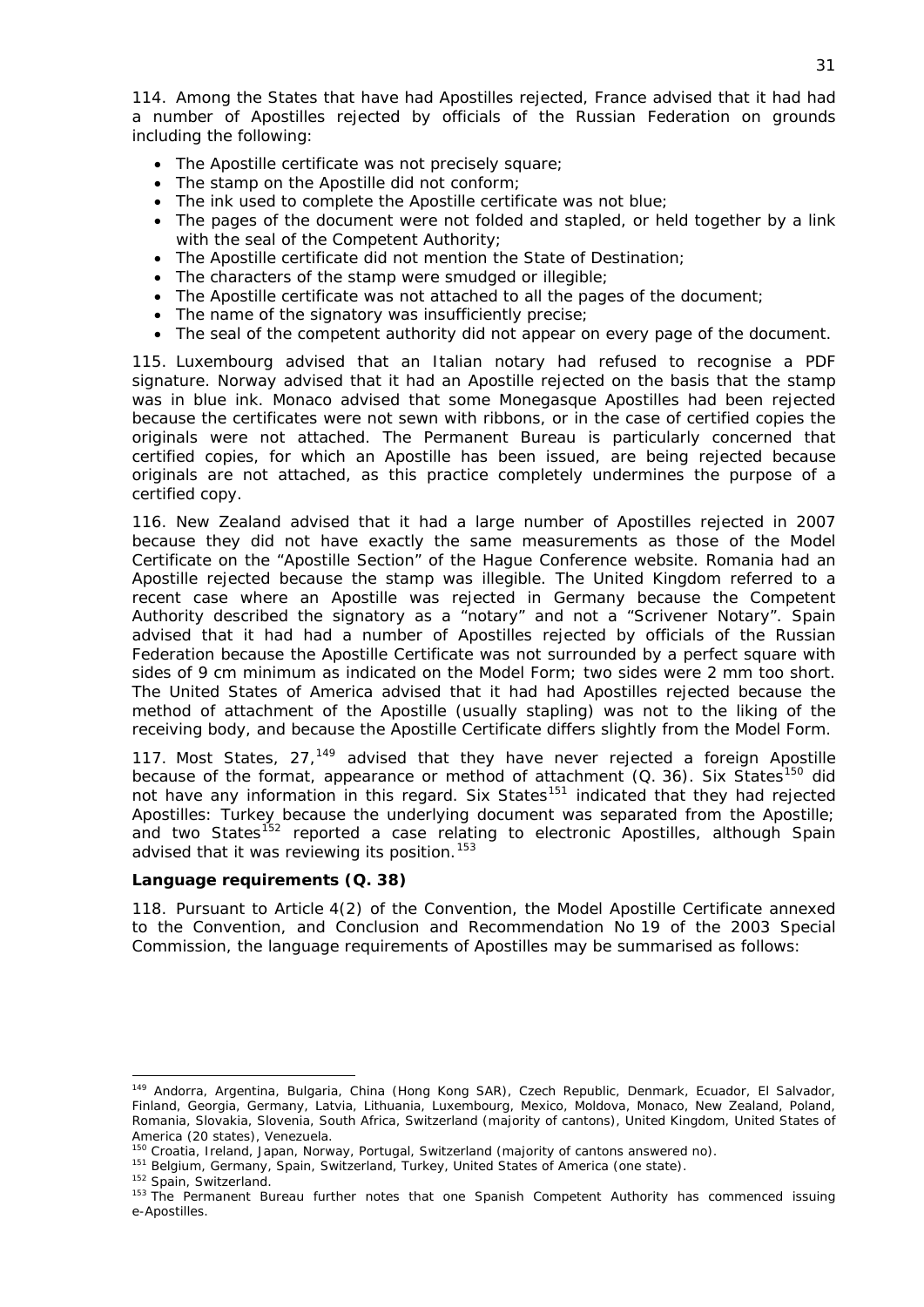- Title. The reference to the Convention in the title of an Apostille Certificate must be in French *only* (*i.e.*, "Apostille (*Convention de La Haye du 5 octobre 1961*)").
- *Standard Terms.* The standard terms are the 10 required data fields that must be shown on the Apostille Certificate. They must be *either in French or in English*, *or in the* / *an official language of the Competent Authority issuing the Apostille*. It is also possible to use *other* languages (*e.g.*, the / an official language of the State of destination of the Apostille) together with any of the first required languages. In other words, the use of any other language is optional and does not replace use of the first required language (*i.e.*, English, French or the / an official language of the issuing Competent Authority). Although Article 4(2) only refers to a "second language", the standard terms may actually be written in more than two languages if the Competent Authority so wishes (see Conclusion and Recommendation No 19 of the 2003 Special Commission). From a strictly practical point of view, if the standard terms are written in several languages, it is useful to use bold characters for the required language and to use regular and / or smaller characters for the other language(s).
- *Entries added by the Competent Authority.* The "entries" are the answers to the standard terms that will be unique to every Apostille. They must be *either in French or in English, or in the* / *an official language of the Competent Authority issuing the Apostille*.

119. All 38 responding  $\text{States}^{154}$  $\text{States}^{154}$  $\text{States}^{154}$  indicated that they complied with the language requirements set out in Article 4(2) of the Convention (Q. 38 (a)). No State indicated that it did not comply with these requirements. New Zealand remarked that its Apostilles are issued in English, and Switzerland noted that Apostilles were issued in languages other than the official languages of Switzerland, such as Spanish, Russian or Portuguese.

120. The majority of responding States  $(36^{155})$  $(36^{155})$  $(36^{155})$  advised that they do not have a policy to translate Apostilles into one of the languages of the State of Destination. Greece advised that in most cases, the official Translation Service provides a notice at the end of an official translation that a document is apostillised, and indicating some of the standard items of the Apostille; if requested, all items can be translated. Switzerland and New Zealand indicated that they have translated their Apostilles to avoid difficulties.

## **Additional information provided on Apostille Certificate (Q. 39)**

1

121. Few responding States advised that they include additional information on an Apostille (Q. 39). Of the 38 responding States,  $\sin^{156}$  $\sin^{156}$  $\sin^{156}$  advised that they add any such  $information$ . Thirty-four States<sup>[157](#page-32-3)</sup> advised that they do not include such information.

<span id="page-32-0"></span><sup>154</sup> Andorra, Argentina, Australia, Belgium, Bulgaria, China (Hong Kong SAR), Croatia, Czech Republic, Denmark, Ecuador, El Salvador, Finland, France, Georgia, Germany, Greece, Ireland, Japan, Latvia, Lithuania, Luxembourg, Mexico, Moldova, Monaco, New Zealand, Norway, Poland, Portugal, Romania, Slovakia, Slovenia, South Africa, Spain, Switzerland (half the cantons), Turkey, United Kingdom, United States of America (30 states), Venezuela.

<span id="page-32-1"></span><sup>&</sup>lt;sup>155</sup> Andorra, Argentina, Australia, Belgium, Bulgaria, China (Hong Kong SAR), Croatia, Czech Republic, Denmark, Ecuador, El Salvador, Finland, France, Georgia, Germany, Ireland, Japan, Latvia, Lithuania, Luxembourg, Mexico, Moldova, Monaco, Norway, Poland, Portugal, Romania, Slovakia, Slovenia, South Africa,

<span id="page-32-3"></span><span id="page-32-2"></span>

Spain, Switzerland, Turkey, United Kingdom, United States of America (30 states), Venezuela.<br><sup>156</sup> Argentina, Bulgaria, France, Switzerland, United Kingdom, United States of America (six states).<br><sup>157</sup> Andorra, Australia, El Salvador, Finland, Georgia, Germany, Greece, Ireland, Japan, Latvia, Lithuania, Luxembourg, Mexico, Moldova, Monaco, New Zealand, Norway, Poland, Portugal, Romania, Slovakia, Slovenia, South Africa, Spain, Switzerland (majority of cantons), Turkey, United States of America (24 states), Venezuela.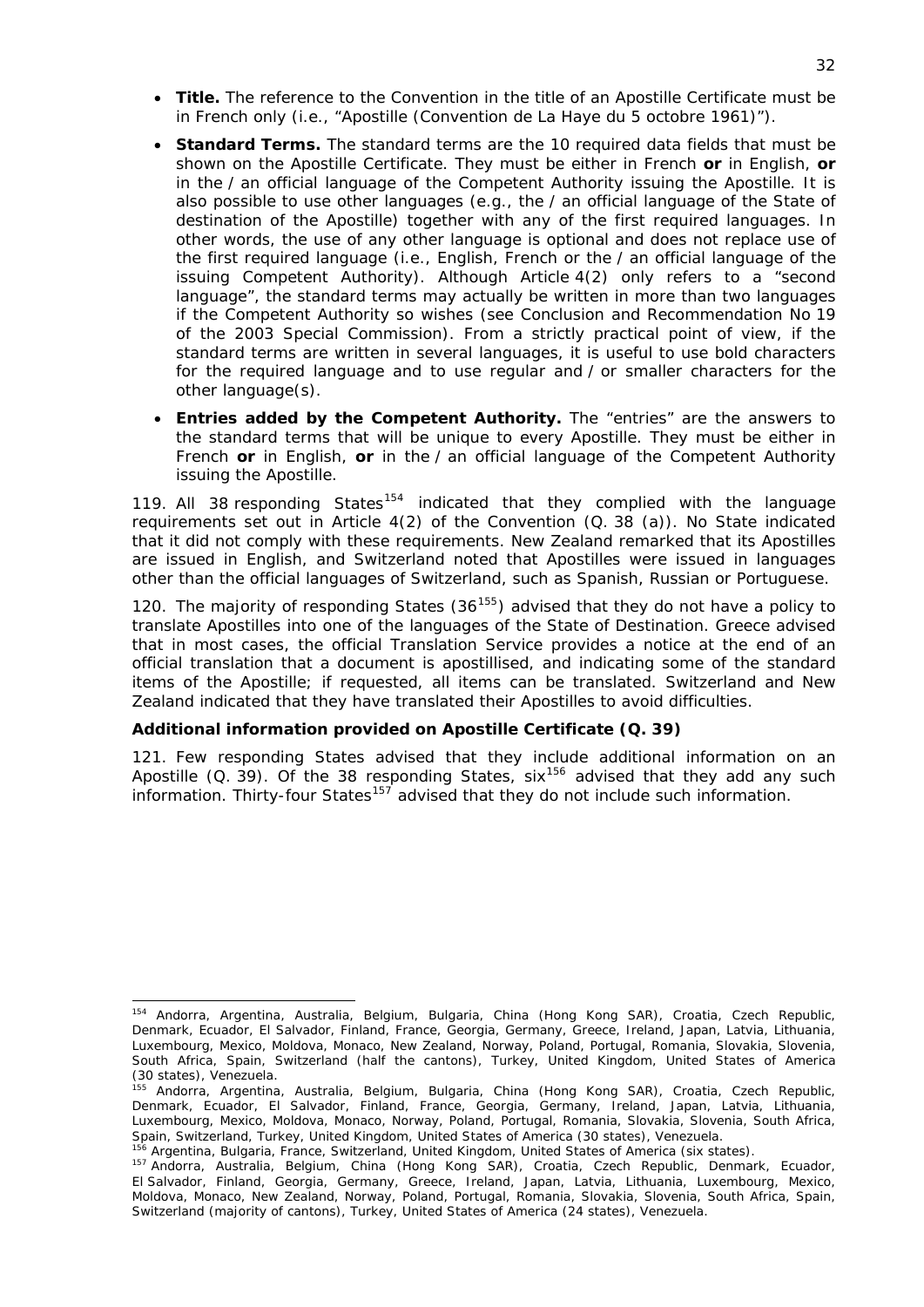122. Of the States that do provide additional information, two<sup>[158](#page-33-1)</sup> advised that they provide information relating to the limited effect of the Apostille, and New Zealand advised that it will shortly add such information. Two States<sup>[159](#page-33-2)</sup> advised that they provide information relating to the nature or content of the underlying document, and information relating to the person requesting the Apostille. Argentina advised that it includes information relating to the authorising official, authorised signatory, fee and date. Bulgaria advised that it adds a checking code. The United Kingdom noted that it prints a disclaimer<sup>[160](#page-33-3)</sup> below the Apostille, and some Swiss cantons include the price charged to issue the Apostille below the Apostille, next to the number. The United States of America noted that words are sometimes added to the effect that the Apostille is not to be used in the United States of America. The Permanent Bureau supports the addition of text describing the limited effect of Apostilles.

123. Most States that add information do so outside the box of the Apostille,<sup>[161](#page-33-4)</sup> although some States add the information within the box.<sup>[162](#page-33-5)</sup> The Permanent Bureau considers that such information should be added outside the box.

### **In Sum**,

- Apostille Certificates:
	- o are often printed on white paper, but a variety of other forms is also used;
	- o are usually numbered sequentially;
	- o are generally printed with a computer, but signed by hand;
	- o are attached to the public document in many different ways, but mainly with ribbons and staples;
	- o are generally placed on the page containing the signature.
- All States comply with the language requirements of the Convention.
- Few States have a policy of translating an Apostille into the language of the State of Destination.
- The vast majority of States have not rejected an Apostille or had an Apostille rejected on the basis of its format, appearance or method of attachment, although some States have reported that this has occurred.
- Very few States add additional information about the nature of an Apostille, and where such information is added it is usually outside the box of the Apostille itself.

# <span id="page-33-0"></span>**C. Registers (Q. 40-43)**

124. Almost all responding States advised that they maintain a register as required by Article 7 of the Convention (Q. 40). Of the 38 responding States,  $163$  all advised that they maintain a register. Only one Competent Authority<sup>[164](#page-33-7)</sup> advised that it did not maintain a register.

<span id="page-33-2"></span><span id="page-33-1"></span>

<span id="page-33-3"></span>

<sup>&</sup>lt;sup>158</sup> France, United States of America (one state).<br><sup>159</sup> Argentina, United States of America (two states, three states).<br><sup>160</sup> The disclaimer states: "If this document is to be used in a country which is not party to the Convention of 5 October 1961, it should be presented to the consular section of the mission representing that country. An Apostille or legalisation certificate only confirms that the signature, seal or stamp on the document is genuine. It does not mean that the contents of the document are correct or that the Foreign & Commonwealth Office approves of the contents.'<br><sup>161</sup> Argentina, France, United States of America.

<span id="page-33-7"></span><span id="page-33-6"></span><span id="page-33-5"></span><span id="page-33-4"></span><sup>162</sup> Bulgaria.<br><sup>162</sup> Bulgaria.<br><sup>163</sup> Andorra, Argentina, Australia, Belgium, Bulgaria, China (Hong Kong SAR), Croatia, Czech Republic, Denmark, Ecuador, El Salvador, Finland, France, Georgia, Germany, Greece, Ireland, Japan, Latvia, Lithuania, Luxembourg, Mexico, Moldova, Monaco, New Zealand, Norway, Poland, Portugal, Romania, Slovakia, Slovenia, South Africa, Spain, Switzerland, Turkey, United Kingdom, United States of America (28 states), Venezuela.<br><sup>164</sup> One Swiss canton.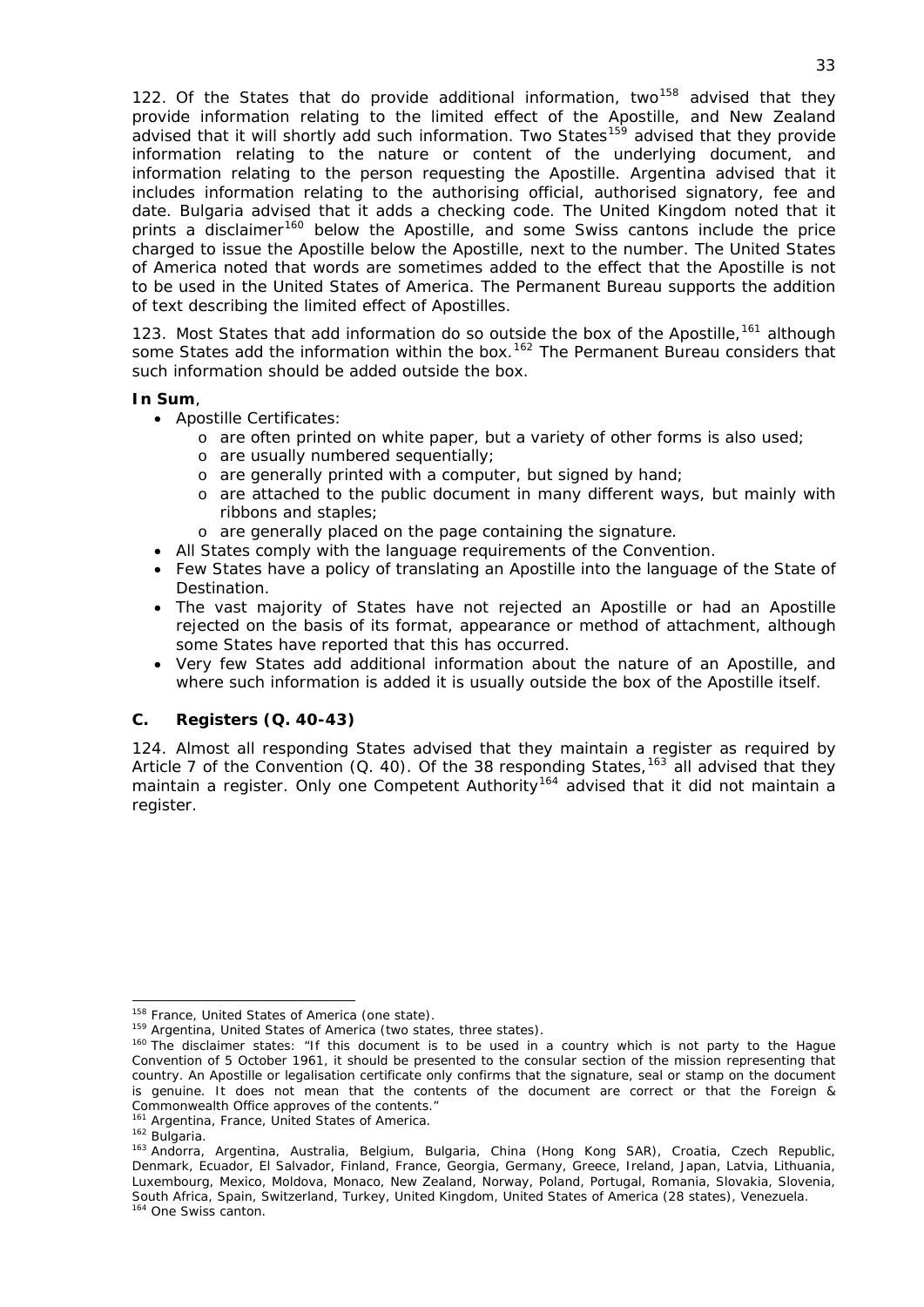125. Different forms of registers are maintained (Q. 41). Twenty-one responding States<sup>[165](#page-34-0)</sup> use a paper register, and 23 States<sup>[166](#page-34-1)</sup> maintain an electronic register accessible only to the Competent Authority (*i.e.*, an intranet register). Three States<sup>[167](#page-34-2)</sup> advised that they maintain an electronic register that is accessible online. The Permanent Bureau is also aware Colombia maintains such a register.<sup>[168](#page-34-3)</sup>

126. The majority of responding States advised that they retain information in the register for more than 10 years (Q. 42). Of the 30 responding States,  $24^{169}$  $24^{169}$  $24^{169}$  advised that they kept entries for at least this length of time,  $12^{170}$  $12^{170}$  $12^{170}$  indicated that they retain information for between one and five years, and seven<sup>[171](#page-34-6)</sup> retain information for between five and ten years. No State indicated that it retains information in its Register for less than a year.

127. Ten responding States<sup>[172](#page-34-7)</sup> advised that they keep a copy of information relating to the underlying public document (there being no need to do so under the Convention) (Q. 43). Andorra advised that its electronic register contains a field containing a summary description of the act of delivering the Apostille. Bulgaria advised that the document is stored together with information about which court or official signed it. Croatia keeps a copy of the document, as do some German *Länder*. Georgia advised that it keeps a copy and records information about the requesting person, the type of document and the destination country. Slovenia advised that it keeps information about the nature of the document to ensure the completeness of their register. Latvia keeps a short description of the document and its contents. One Swiss canton indicated that all apostillised documents are photocopied and the document retained. Romania keeps detailed information about the applicant, the document and the destination, including occasionally copies. Some states in the United States of America also keep copies of the underlying document, or retain information relating to it. Thirty States<sup>[173](#page-34-8)</sup> do not keep a copy of, or information about, the underlying document.

#### **In Sum,**

-

- Almost all States keep a register of the Apostilles they have issued, with the exception of a single Competent Authority.
- Many States maintain electronic registers, although many States still use paper registers.
- Three responding States have made their register available online.
- Most responding States keep information in the register for over 10 years, and all responding States maintain their records for over one year.
- Most States do not keep a copy of or information relating to the underlying document, although a few States record information in the register.

<span id="page-34-0"></span><sup>165</sup> China (Hong Kong SAR), Croatia, Czech Republic, El Salvador, Finland, France (22 Competent Authorities), Georgia, Germany, Greece, Japan, Moldova, Monaco, Portugal, Romania, Slovakia, Slovenia, South Africa,

<span id="page-34-1"></span>Spain, Switzerland (majority of cantons), Turkey, United States of America (four states).<br><sup>166</sup> Andorra, Argentina, Australia, Bulgaria, China (Hong Kong SAR), Denmark, Ecuador, France (10 Competent Authorities), Georgia, Germany, Ireland, Latvia, Lithuania, Luxembourg, Mexico, New Zealand, Norway, Poland,<br>Romania, Switzerland (some cantons), United Kingdom, United States of America (25 states), Venezuela.

<span id="page-34-4"></span>

<span id="page-34-3"></span><span id="page-34-2"></span><sup>&</sup>lt;sup>167</sup> Belgium, Bulgaria (since 24 November 2008), United States of America (Rhode Island).<br><sup>168</sup> For greater detail on electronic registers see the e-APP website, available at < www.e-APP.info >.<br><sup>169</sup> Andorra, Argentina, Finland, France, Georgia, Germany, Latvia, Moldova, New Zealand, Norway, Portugal, Slovakia, Slovenia, Spain,<br>Switzerland (majority of cantons), United Kingdom, United States of America (16 states).

<span id="page-34-5"></span><sup>170</sup> El Salvador, Ireland, Japan, Lithuania, Luxembourg, Mexico, Poland, Romania, South Africa, Switzerland (some cantons), United States of America (nine states), Venezuela.

<span id="page-34-6"></span><sup>&</sup>lt;sup>171</sup> Czech Republic, France, Germany, Greece, Switzerland (some cantons), Turkey, United States of America (five states).

<span id="page-34-7"></span><sup>&</sup>lt;sup>172</sup> Andorra, Bulgaria, Croatia, Czech Republic, Georgia, Germany, Latvia, Romania, Slovenia, United States of America (six states).

<span id="page-34-8"></span><sup>173</sup> Argentina, Australia, Belgium, China (Hong Kong SAR), Denmark, Ecuador, El Salvador, Finland, France, Germany, Greece, Ireland, Japan, Lithuania, Luxembourg, Mexico, Moldova, Monaco, New Zealand, Norway, Poland, Portugal, Slovakia, South Africa, Spain, Switzerland, Turkey, United Kingdom, United States of America (23 states), Venezuela.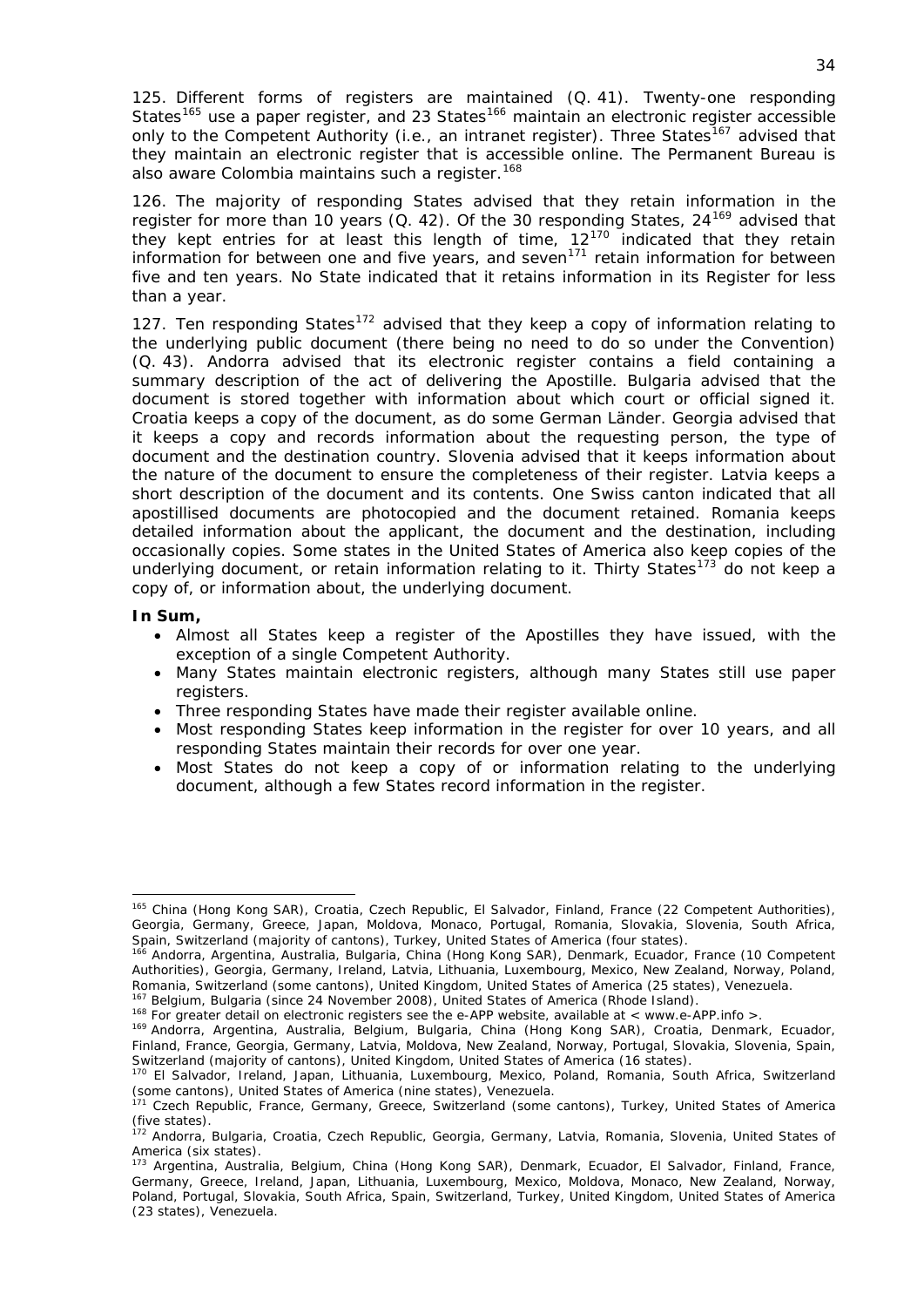### <span id="page-35-0"></span>**D. Various scenarios relating to the issuance of Apostilles (Q. 44–45)**

128. Question 44 traversed some of the most common scenarios arising from the operation of the Apostille Convention and invited States to indicate whether or not they would issue an Apostille in a given scenario. The scenarios were chosen by the Permanent Bureau based upon its experience of questions that raised particularly difficult issues. Consequently, while State practice is uniform in some scenarios, it is quite varied in others. At the end of each scenario, the Permanent Bureau has taken the liberty of expressing its view upon the scenario.

### *Applicant*

#### Scenario One:

### *A person other than the one who requires the Apostille requests the Apostille.*

129. All but one of the 38 responding States<sup>[174](#page-35-1)</sup> indicated they would issue an Apostille in this situation, although in certain States the Apostille would only be issued subject to certain conditions. Germany advised that some *Länder* require the applicant to produce a power of attorney. Japan advised that it would require a letter of proxy, whereas Moldova and Romania require the presentation of a power of attorney unless the person applying for the Apostille is a direct relative or spouse with proper identity documents. Latvia indicated it would not issue an Apostille with the qualification that it would only do so for a relative or someone holding a power of attorney on behalf of the person who ultimately requires the Apostille.

130. In the Permanent Bureau's view, an Apostille should be issued to any person who requests it, even if he / she is not the person who intends to use the Apostille abroad. Article 5 of the Convention provides that "[t]he certificate shall be issued at the request of the person who has signed the document *or of any bearer*."[175](#page-35-2) The Permanent Bureau considers that this language is sufficiently wide to entitle any person to seek an Apostille, whether or not they intend to use the Apostille abroad themselves. However, when an Apostille is sought by an individual who is not the ultimate user of the Apostille, it is suggested that the authority given by the ultimate user should be evidenced before issuing the Apostille in order to prevent fraud.

## *Old documents*

#### Scenario Two:

1

## *The document was issued so long ago that a sample of the signature or stamp is not included in the register.*

131. Practice on this question was divided, and only a minority of responding States appear willing to issue an Apostille if it is not possible to verify the signature and stamp on the document, and the capacity in which the document was signed. Twenty-six responding States<sup>[176](#page-35-3)</sup> indicated they would not issue an Apostille, however a number of these States specified that they would seek further clarification<sup>[177](#page-35-4)</sup> by contacting the relevant authority<sup>[178](#page-35-5)</sup> or trying otherwise to obtain a copy of the signature.<sup>[179](#page-35-6)</sup> The Czech Republic indicated that 10 years was a hard limit, whilst Ireland would "ensure the document was issued in the current calendar year."

<span id="page-35-1"></span><sup>174</sup> Andorra, Argentina, Australia, Belgium, Bulgaria, China (Hong Kong SAR), Croatia, Czech Republic, Denmark, Ecuador, El Salvador, Finland, France, Georgia, Germany, Greece, Ireland, Japan, Latvia, Lithuania, Luxembourg, Mexico, Moldova, Monaco, New Zealand, Norway, Poland, Portugal, Romania, Slovakia, Slovenia, South Africa, Spain, Switzerland, Turkey, United Kingdom, United States of America, Venezuela.<br><sup>175</sup> Emphasis added.<br><sup>176</sup> Andorra, Argentina, Australia, Belgium, China (Hong Kong SAR), Croatia, Czech Republic, Ecuador,

<span id="page-35-3"></span><span id="page-35-2"></span>El Salvador, Finland, France, Georgia, Germany, Greece, Ireland, Lithuania, Luxembourg, New Zealand, Portugal, Slovakia, Slovenia, Switzerland, Turkey, United Kingdom, United States of America (16 states), Venezuela.<br><sup>177</sup> China (Hong Kong SAR).

<span id="page-35-4"></span>

<span id="page-35-6"></span><span id="page-35-5"></span><sup>&</sup>lt;sup>178</sup> New Zealand, Portugal, Switzerland.<br><sup>179</sup> Germany, Portugal, Slovakia, Switzerland, United Kingdom, Venezuela.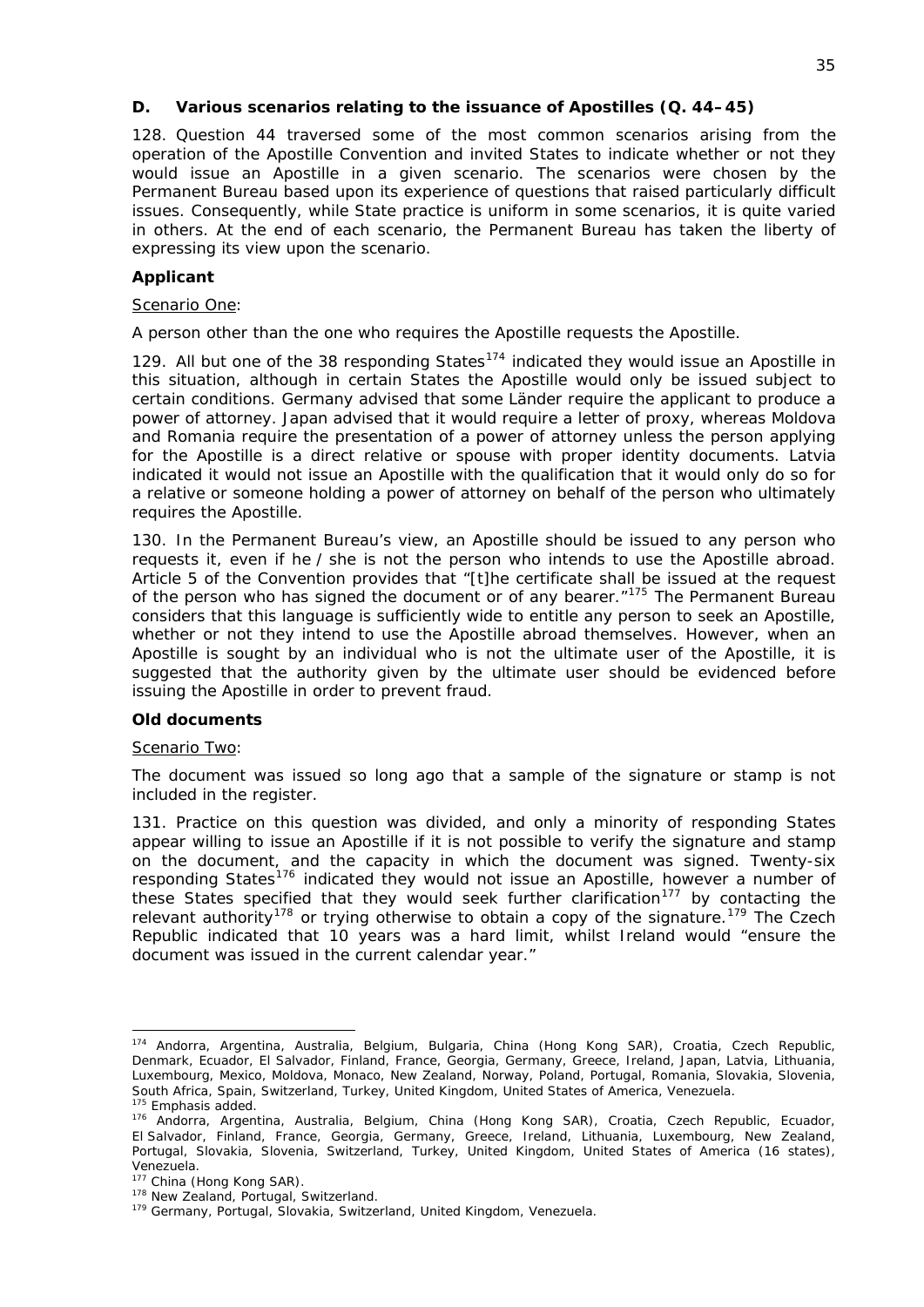132. Thirteen States<sup>[180](#page-36-0)</sup> indicated they would issue an Apostille in this situation. Four States<sup>[181](#page-36-1)</sup> specified that they would only issue an Apostille if the issuing authority could verify or certify the document or the signature. Japan stipulated that it will only do so if a new public document for the same purpose cannot be issued. Finland advised that it verifies the authenticity using archives.

133. The Permanent Bureau considers that it is a matter for the law of each Contracting State to determine whether an old document is a public document or not. Where, however, an old document is considered to be a public document, then an Apostille should ordinarily be issued if and when the signature, identity and stamp can be verified. Accordingly, when presented with an old document, a Competent Authority should make efforts to verify the signature, capacity and stamp. If however, these efforts eventually prove fruitless and the Competent Authority is unable to verify the signature, identity and stamp, then no Apostille should be issued.

#### Scenario Three:

### *The public document was issued with a time limit which has since expired.*

134. Again, practice on this question was divided. Nineteen States<sup>[182](#page-36-2)</sup> indicated thev would issue an Apostille in this scenario. New Zealand advised that it would discuss the matter with the applicant, but noted that examples exist where expired public documents have legitimate uses (such as police clearances). El Salvador remarked that the Apostille authenticates the signature only. Similarly, Monaco and Switzerland noted that the contents of the document are the concern of the receiving State, and that so long as the aspects which the Apostille authenticates are valid then an Apostille should be issued.

135. Eighteen States<sup>[183](#page-36-3)</sup> indicated they would not issue Apostilles in this situation, although Turkey noted that if the document were presented as a copy certified by a currently authorised individual, it would issue an Apostille. The Czech Republic advised that such documents are unknown in the Czech Republic, and Japan could not envisage such a document. Romania indicated there was not uniform practice and that varying justifications were used to issue or not to issue an Apostille. Finland also indicated that practice was not uniform, and a new document would be preferred.

136. The Permanent Bureau considers that an Apostille should be issued for an expired public document, so long as the expiry does not deprive the document of its status as a public document. The purpose of the Apostille is limited to authenticating the signature of the person who executed the public document, their capacity, and, where relevant, the identity of any stamp placed upon the document. The Apostille is not concerned with the content of the document. Accordingly, the fact that the content of the document refers to an expiry period should not prevent the Competent Authority from verifying the authenticity of the limited details that the Apostille authenticates. However, if the expiry causes the document to lose its public character then an Apostille cannot be issued, since the document has ceased to fall within the scope of the Convention according to Article 1 of which an Apostille applies only to public documents.

<span id="page-36-0"></span><sup>180</sup> Denmark, Finland, Germany, Japan, Latvia, Mexico, Moldova, Monaco, Poland, Romania, South Africa, Spain, United States of America (19 states).

<span id="page-36-2"></span><span id="page-36-1"></span>

<sup>&</sup>lt;sup>181</sup> Japan, Mexico, Monaco, Romania.<br><sup>182</sup> Argentina, Belgium, China (Hong Kong SAR), Croatia, El Salvador, France, Germany, Latvia, Lithuania, Luxembourg, Mexico, Monaco, New Zealand, Poland, Romania, Slovenia, Switzerland, United Kingdom, United States of America.

<span id="page-36-3"></span><sup>183</sup> Andorra, Australia, Denmark, Ecuador, Finland, Georgia, Germany, Greece, Ireland, Moldova, Norway, Portugal, Romania, Slovakia, South Africa, Spain, Turkey, Venezuela.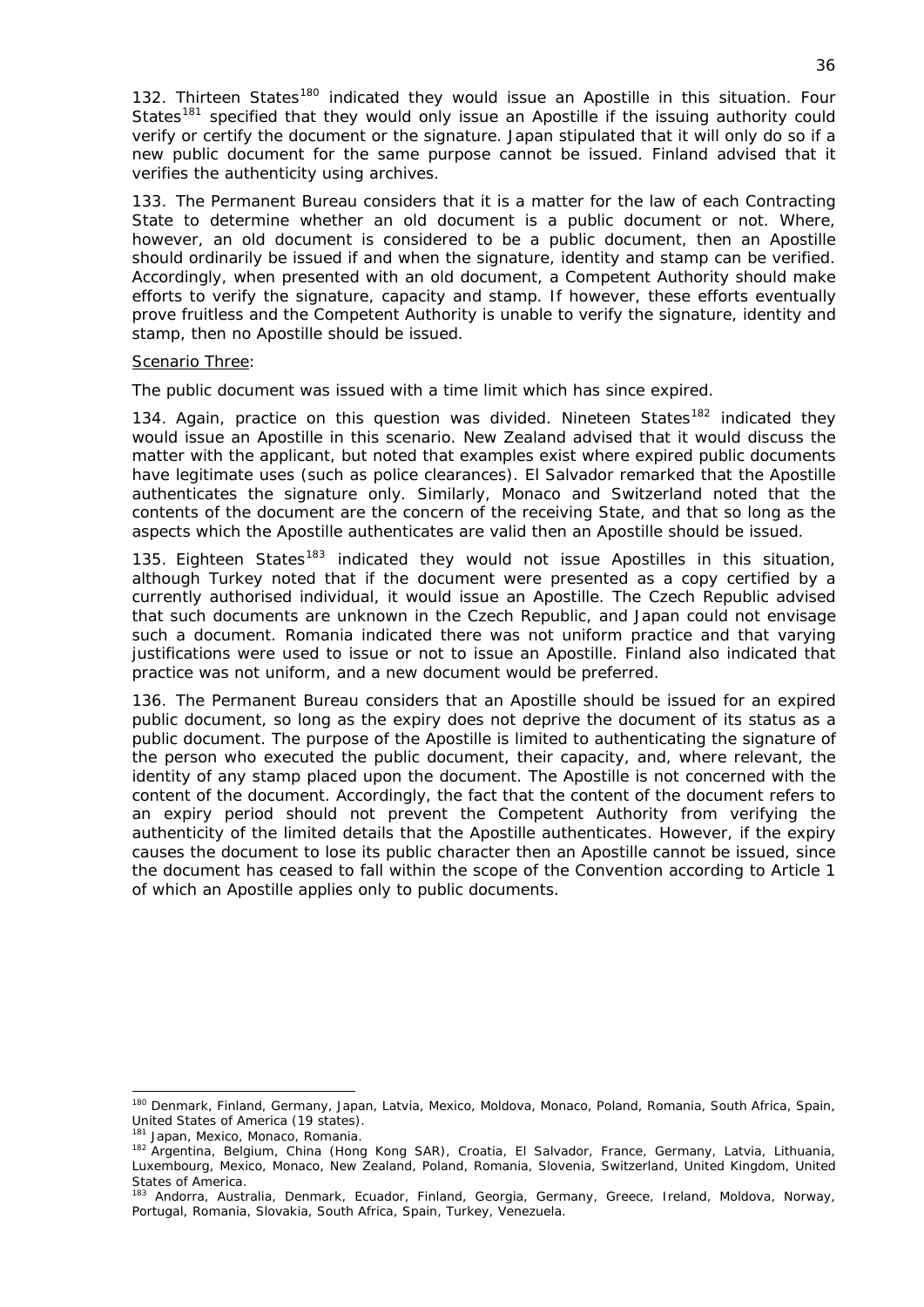#### *Discrepancies in the signature or name*

Scenario Four:

*The name but not the signature matches the sample in the register.* 

137. A majority of responding States  $(29^{184})$  $(29^{184})$  $(29^{184})$  advised that they would not issue an Apostille in such circumstances. El Salvador advised that it would return the document to the relevant authority for rectification. Five States<sup>[185](#page-37-1)</sup> advised that they would contact the relevant authority. Switzerland would issue an Apostille on the provision of a new specimen or verification. Romania indicated that practice was not uniform but that Apostilles could be issued under certain conditions, perhaps following verification.

138. Twelve States<sup>[186](#page-37-2)</sup> advised that they would issue an Apostille in this scenario. However, all of those States except Romania indicated they would first verify the name with the relevant authority. Romania indicated that practice was not uniform in this regard, and that some authorities would and others would not issue a response but that verification with the relevant authority was a possibility.

139. Regardless of whether an Apostille is issued or not, the responses indicate that almost all States would contact the relevant authority under this scenario.<sup>[187](#page-37-3)</sup>

140. The Permanent Bureau considers that an Apostille must never be issued if the Competent Authority is unable to verify the signature on the public document. Where, however, a signature does not match between the public document and the specimen contained in the register, the Competent Authority should attempt to contact the authority that issued the public document to check the veracity of the signature. If it transpires that the signature is genuine, then an Apostille should be issued; if not, then an Apostille should be refused.

#### Scenario Five:

-

#### *The signature matches the sample but the name varies (*e.g.*, addition of a middle name).*

141. Responses differed in respect of this scenario, but it appears that most responding States would attempt to check the matter with the authority that executed the public document. Twenty-one States<sup>[188](#page-37-4)</sup> indicated they would issue an Apostille in this scenario, but eight of these States<sup>[189](#page-37-5)</sup> specified that they would require further clarification and verification by the issuing authority. Seventeen States<sup>[190](#page-37-6)</sup> indicated they would not issue an Apostille, but, again, six of these States<sup>[191](#page-37-7)</sup> indicated they would seek further clarification, or even a new specimen.<sup>[192](#page-37-8)</sup> Romania again indicated that practice was not uniform, but diverse avenues, including verification, were open to authorities. Regardless

<span id="page-37-0"></span><sup>184</sup> Andorra, Argentina, Australia, Belgium, Croatia, Czech Republic (Ministry of Foreign Affairs), Ecuador, El Salvador, Finland, France, Germany, Ireland, Latvia, Lithuania, Luxembourg, Mexico, Moldova, New Zealand, Norway, Poland, Portugal, Romania, Slovakia, South Africa, Switzerland, Turkey, United Kingdom, United States of America (23 states), Venezuela.<br><sup>185</sup> Andorra, Denmark, New Zealand, Portugal, Venezuela.

<span id="page-37-1"></span>

<span id="page-37-2"></span><sup>&</sup>lt;sup>186</sup> China (Hong Kong SAR), Czech Republic (Ministry of Justice), Finland, Georgia, Germany, Greece, Japan, Monaco, Romania, Slovenia, Spain, United States of America (seven states).

<span id="page-37-3"></span><sup>&</sup>lt;sup>187</sup> Andorra, Bulgaria, China (Hong Kong SAR), Czech Republic (Ministry of Justice), Denmark, El Salvador, Georgia, Germany, Greece, Japan, Moldova, Monaco, New Zealand, Norway, Poland, Portugal, Romania,<br>Slovakia, Slovenia, South Africa, Spain, Switzerland, Turkey, United Kingdom, Venezuela.

<span id="page-37-4"></span><sup>&</sup>lt;sup>188</sup> Argentina, Belgium, China (Hong Kong SAR), Czech Republic (Ministry of Justice), El Salvador, France, Georgia, Germany, Greece, Japan, Lithuania, Mexico, Moldova, New Zealand, Norway, Poland, Portugal, Romania, Slovenia, Spain, United States of America (three states).<br><sup>189</sup> Argentina, China (Hong Kong SAR), Czech Republic, El Salvador, Japan, Portugal, Slovenia, Spain.

<span id="page-37-6"></span><span id="page-37-5"></span><sup>190</sup> Andorra, Australia, Croatia, Czech Republic (Ministry of Foreign Affairs), Ecuador, Germany, Ireland, Luxembourg, Monaco, Romania, Slovakia, South Africa, Switzerland, Turkey, United Kingdom, United States of America (26 states), Venezuela.<br>
<sup>191</sup> Andorra, Monaco, Slovakia, South Africa, Switzerland, Venezuela.<br>
<sup>192</sup> Slovakia, Switzerland.

<span id="page-37-8"></span><span id="page-37-7"></span>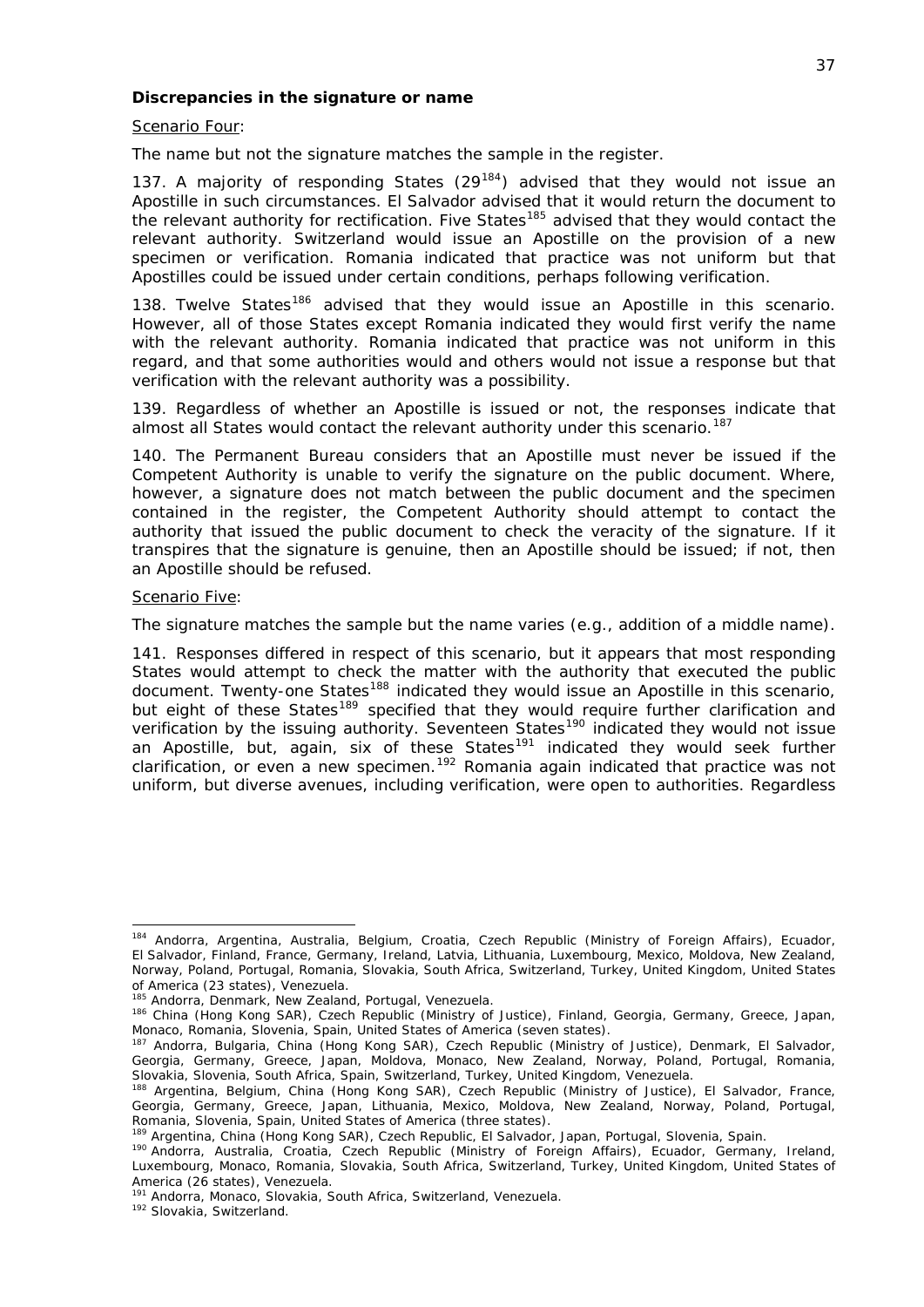of whether States indicated that they would or would not issue an Apostille, most indicated they would check with the appropriate authority.<sup>[193](#page-38-0)</sup>

142. The Permanent Bureau considers that, like the previous scenario, the Competent Authority should attempt to clarify the matter with the authority that executed the document and, if it transpires that the signature and name are authentic, the Apostille should be issued.

#### *Certified copies*

#### Scenario Six:

### *Apostille requested for a certification of a copy of the passport issued by your State.*

143. Most States Parties advised that they would issue an Apostille in this scenario. Twenty-six responding States<sup>[194](#page-38-1)</sup> indicated they would issue an Apostille, and eight States<sup>[195](#page-38-2)</sup> specified that they would prefer or even insist on a certified copy. Ten States<sup>[196](#page-38-3)</sup> indicated they would not issue an Apostille, and four of these States<sup>[197](#page-38-4)</sup> indicated this was for reasons of domestic legislation or policy.

144. The Permanent Bureau considers that a certification that a copy of a passport was genuine would ordinarily fall within the scope of the Convention as it would be a "public document" according to the law of most States. The Permanent Bureau notes, however, the Conclusion and Recommendation of the 2003 Special Commission which noted that:

"Regarding the application of an Apostille on a *certified copy* of a public document, the SC concluded that Article 1 of the Convention applies. Individual States, however, may decline to issue an Apostille to the certified copy of a document on the grounds of public policy."<sup>[198](#page-38-5)</sup>

#### Scenario Seven:

1

#### *Apostille requested for a certification of a copy of the passport issued by a foreign State.*

145. Most responding States advised that they would not issue an Apostille in such circumstances. Thirteen States[199](#page-38-6) indicated they would issue an Apostille in this scenario. Eight States<sup>[200](#page-38-7)</sup> commented they would only do so if the certification was performed by an appropriate domestic authority, and therefore one capable of being authenticated. By contrast, 24 States<sup>[201](#page-38-8)</sup> indicated they would not issue an Apostille in this scenario. Three States<sup>[202](#page-38-9)</sup> considered that a consular certification process would be more appropriate. Romania noted that the Convention applies only to documents issued within the requested State and that this applies to all kinds of identity documents including passports.

<span id="page-38-0"></span><sup>193</sup> China (Hong Kong SAR), Czech Republic (Ministry of Justice), Denmark, El Salvador, Georgia, Japan, Latvia, Monaco, Portugal, Romania, Slovakia, Slovenia, Switzerland.

<span id="page-38-1"></span><sup>194</sup> Andorra, Argentina, Croatia, Denmark, Ecuador, El Salvador, Finland, France, Germany, Greece, Ireland, Lithuania, Moldova, Monaco, New Zealand, Norway, Poland, Portugal, Slovakia, Slovenia, South Africa, Switzerland, Turkey, United Kingdom, United States of America, Venezuela.<br><sup>195</sup> Denmark, Ecuador, El Salvador, Finland, Germany, Greece, South Africa, Switzerland.

<span id="page-38-3"></span><span id="page-38-2"></span><sup>196</sup> Belgium, Bulgaria, China (Hong Kong SAR), Czech Republic, Georgia, Japan, Latvia, Luxembourg, Mexico, Romania.<br><sup>197</sup> Czech Republic, Georgia, Japan, Romania.

<span id="page-38-6"></span><span id="page-38-5"></span><span id="page-38-4"></span><sup>&</sup>lt;sup>198</sup> Conclusion and Recommendation No 11.<br><sup>199</sup> Argentina, Denmark, Germany, Japan, Luxembourg, Moldova, Monaco, New Zealand, Slovakia, Spain, Switzerland, United Kingdom, United States of America.<br><sup>200</sup> Australia, Germany, Monaco, New Zealand, Slovakia, Spain, Switzerland, United Kingdom.<br><sup>201</sup> Andorra, Belgium, Bulgaria, China (Hong Kong SAR), Croatia, Czech Re

<span id="page-38-8"></span><span id="page-38-7"></span>France, Georgia, Greece, Ireland, Latvia, Lithuania, Mexico, Norway, Poland, Portugal, Romania, Slovenia, South Africa, Turkey, Venezuela.

<span id="page-38-9"></span><sup>&</sup>lt;sup>202</sup> El Salvador, South Africa, Turkey.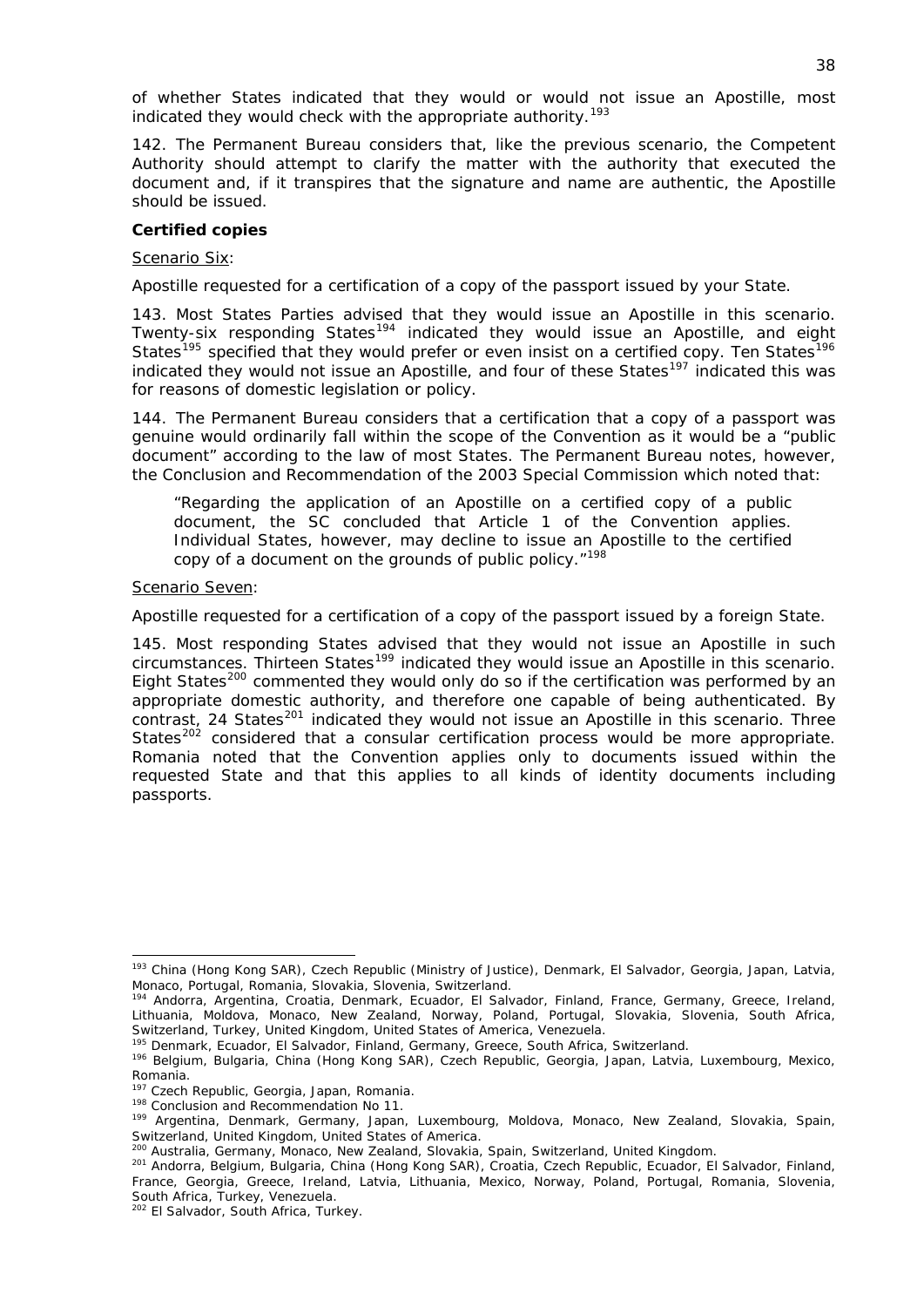146. The Permanent Bureau considers that, if the copy of the foreign passport was certified by a notary or other officer of the State in which the Apostille was sought, then the certification that the document is genuine would be a public document according to the law of that State, and hence capable of being apostillised. The Apostille would certify only the signature, capacity and seal of the notary. If the certification issued by a notary or other authority is a public document under domestic law, then it may be apostillised.

### Scenario Eight:

### *Apostille requested for certification of copy of an identity document issued by your State.*

147. The majority of responding States would issue an Apostille in these circumstances. Thirty responding States<sup>[203](#page-39-0)</sup> indicated they would issue an Apostille in this case. Eight States<sup>[204](#page-39-1)</sup> indicated they would not, with the Czech Republic commenting that it is prohibited by law to do so. The United Kingdom indicated an Apostille may or may not be issued, and that Apostilles are not issued on immigration papers except where they form part of an adoption case. Three States<sup>[205](#page-39-2)</sup> indicated that the issuance of an Apostille would depend on the certification of a genuine copy being issued by a local authority. South Africa advised that it requires the originals to also be present at the time of issuance.

148. The Permanent Bureau considers that if the certification issued by a notary or other authority is a public document under domestic law, then it may be apostillised.

#### Scenario Nine:

### *Apostille requested for certification of copy of an identity document issued by a foreign State.*

the Convention, which provides that only public documents of domestic origin should be 149. A majority of responding States advised they would not issue an Apostille in these circumstances. Thirteen States<sup>[206](#page-39-3)</sup> indicated they would issue an Apostille whilst 26 States<sup>[207](#page-39-4)</sup> indicated they would not. Eight States<sup>[208](#page-39-5)</sup> specified that it would depend on whether the certification was performed by a domestic authority, *i.e.*, one capable of being apostillised. Three States<sup>[209](#page-39-6)</sup> indicated that diplomatic and consular processes should be employed rather than issuing an Apostille. Romania referred to the scope of issued with an Apostille.

150. The Permanent Bureau considers that its remarks in respect of the previous three scenarios are applicable here.

#### **Special cases related to notarial certificates**

#### Scenario Ten:

1

# *The notarial certificate is otherwise valid but the document it relates to is not attached.*

151. The majority of responding States advised that they would not issue an Apostille in this case. Ten States<sup>210</sup> indicated they would issue an Apostille in this situation, and

<span id="page-39-0"></span><sup>203</sup> Andorra, Argentina, Australia, Croatia, Denmark, Ecuador, El Salvador, Finland, France, Germany, Greece, Ireland, Japan, Lithuania, Luxembourg, Moldova, Monaco, New Zealand, Norway, Poland, Portugal, Romania,<br>Slovakia, Slovenia, South Africa, Spain, Switzerland, Turkey, United States of America, Venezuela.

<span id="page-39-3"></span>

<span id="page-39-2"></span><span id="page-39-1"></span><sup>&</sup>lt;sup>204</sup> Argentina, Belgium, Bulgaria, China (Hong Kong SAR), Czech Republic, Georgia, Latvia, Mexico.<br><sup>205</sup> Ecuador, El Salvador, Switzerland.<br><sup>206</sup> Argentina, Australia, Germany, Japan, Luxembourg, Moldova, Monaco, New Zeal Switzerland, United Kingdom, United States of America.<br><sup>207</sup> Andorra, Argentina, Belgium, Bulgaria, China (Hong Kong SAR), Croatia, Czech Republic, Denmark, Ecuador,

<span id="page-39-4"></span>El Salvador, Finland, France, Georgia, Greece, Ireland, Latvia, Lithuania, Mexico, Norway, Poland, Portugal, Romania, Slovenia, South Africa, Turkey, Venezuela.<br><sup>208</sup> Andorra, Australia, Germany, Monaco, New Zealand, Slovakia, Switzerland, United Kingdom.

<span id="page-39-5"></span>

<span id="page-39-6"></span><sup>&</sup>lt;sup>209</sup> El Salvador, South Africa, Turkey.<br><sup>210</sup> Bulgaria, Denmark, France, Luxembourg, Moldova, Monaco, Poland, Spain, Switzerland, United States of America.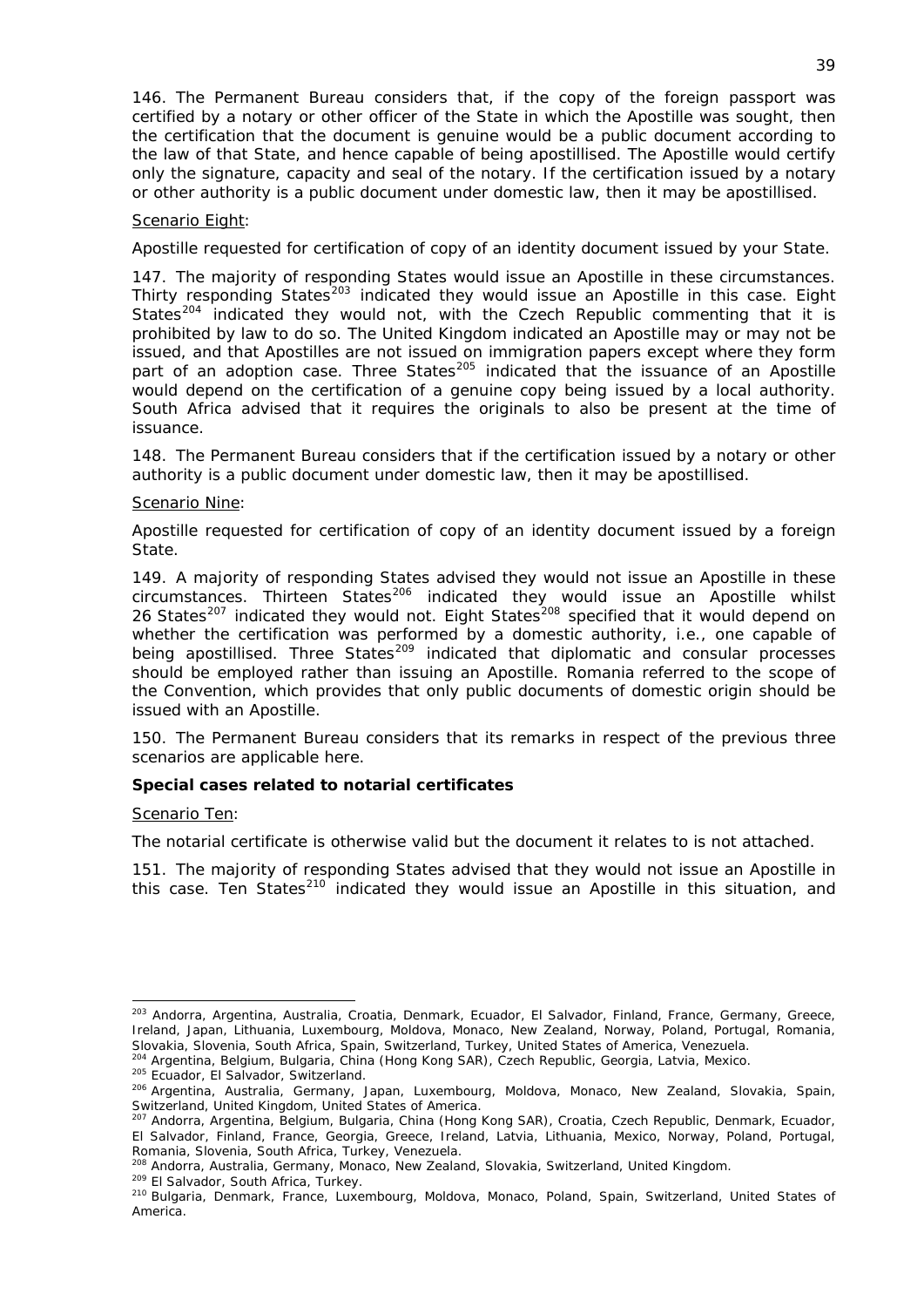26 States<sup>[211](#page-40-0)</sup> indicated they would not. Switzerland noted that it is only the signature that is authenticated, but that some Cantons advised that an Apostille would not be issued. El Salvador advised that it requires validation of notarized documents by the Supreme Court's Authentication Department, and Georgia noted that it would issue the Apostille only on the document itself, not on the certification. Portugal advised that this situation had not yet arisen.

152. The Permanent Bureau recommends not issuing an Apostille in this situation as the notarial certificate does not actually relate to anything, and there is no way to verify the document to which it nominally relates. Issuing an Apostille without the underlying document encourages the incidence of fraud.

#### Scenario Eleven:

### *Notarial certificate contains only the seal and not the signature.*

153. Almost all responding States would not issue an Apostille in this case. Thirty-five responding States<sup>[212](#page-40-1)</sup> indicated they would not issue an Apostille in this situation, and only one State<sup>[213](#page-40-2)</sup> advised that it would. Ecuador advised that it requires a signature for every notarial certificate, whereas El Salvador requires validation by the relevant Supreme Court department. New Zealand advised that it would return the document to the notary for signature. Portugal noted the situation had not arisen thus far. One Swiss canton indicated that as long as its Competent Authority has a specimen they will issue an Apostille.

154. The Permanent Bureau considers that the outcome of this scenario turns upon the law of the State of execution: if, under that law, a notarial certificate is a valid public document without a signature, then an Apostille should be issued; if not, then an Apostille should not be issued.

### Scenario Twelve:

1

### *Notarial certificate contains only the signature and not the seal.*

155. Again, a majority of responding States would not issue an Apostille in such  $circumstances$ . Only six States<sup>[214](#page-40-3)</sup> indicated they would issue an Apostille. Finland remarked that a seal or stamp is not obligatory and Portugal noted the situation had not arisen thus far. The United Kingdom noted that it would only issue Apostilles in the case of Scottish notaries issuing the certificate. By contrast, 31 States $^{215}$  $^{215}$  $^{215}$  indicated that they would not issue an Apostille. Ecuador noted every certificate must bear the seal whilst El Salvador noted that every certified copy must be validated. Denmark advised that it would contact the notary. Romania noted that only domestically issued public documents can be issued with an Apostille, and Georgia advised that it places the Apostille on the underlying document and not the certification. New Zealand advised that it would return the document to the notary for rectification of the omission. Switzerland advised that three cantons would issue an Apostille where they had a specimen, but most cantons would not issue an Apostille.

156. In the Permanent Bureau's view, this scenario also turns upon the law of the State of Execution: if, under that law, a notarial certificate is a valid public document without a seal, then an Apostille should be issued; if not, then an Apostille should not be issued.

<span id="page-40-0"></span><sup>211</sup> Andorra, Argentina, Australia, Belgium, China (Hong Kong SAR), Czech Republic, Ecuador, El Salvador, Finland, Georgia, Germany, Ireland, Japan, Latvia, Lithuania, Mexico, New Zealand, Norway, Portugal,

<span id="page-40-1"></span>Romania, Slovakia, Slovenia, South Africa, Turkey, United Kingdom, Venezuela.<br><sup>212</sup> Argentina, Australia, Belgium, Bulgaria, China (Hong Kong SAR), Croatia, Czech Republic, Denmark, Ecuador, El Salvador, Finland, France, Georgia, Germany, Ireland, Japan, Latvia, Lithuania, Luxembourg, Mexico, Moldova, Monaco, New Zealand, Norway, Poland, Portugal, Romania, Slovakia, Slovenia, South Africa, Switzerland, Turkey, United Kingdom, United States of America (30 states), Venezuela.<br><sup>213</sup> Andorra.<br><sup>214</sup> Andorra, Finland, Luxembourg, Portugal, United Kingdom, United States of America (five states).<br><sup>215</sup> Argentina, Au

<span id="page-40-4"></span><span id="page-40-3"></span><span id="page-40-2"></span>

Ecuador, El Salvador, France, Georgia, Germany, Ireland, Japan, Latvia, Lithuania, Mexico, Moldova, Monaco, New Zealand, Norway, Poland, Romania, Slovakia, Slovenia, South Africa, Switzerland, Turkey, United States of America (26 states), Venezuela.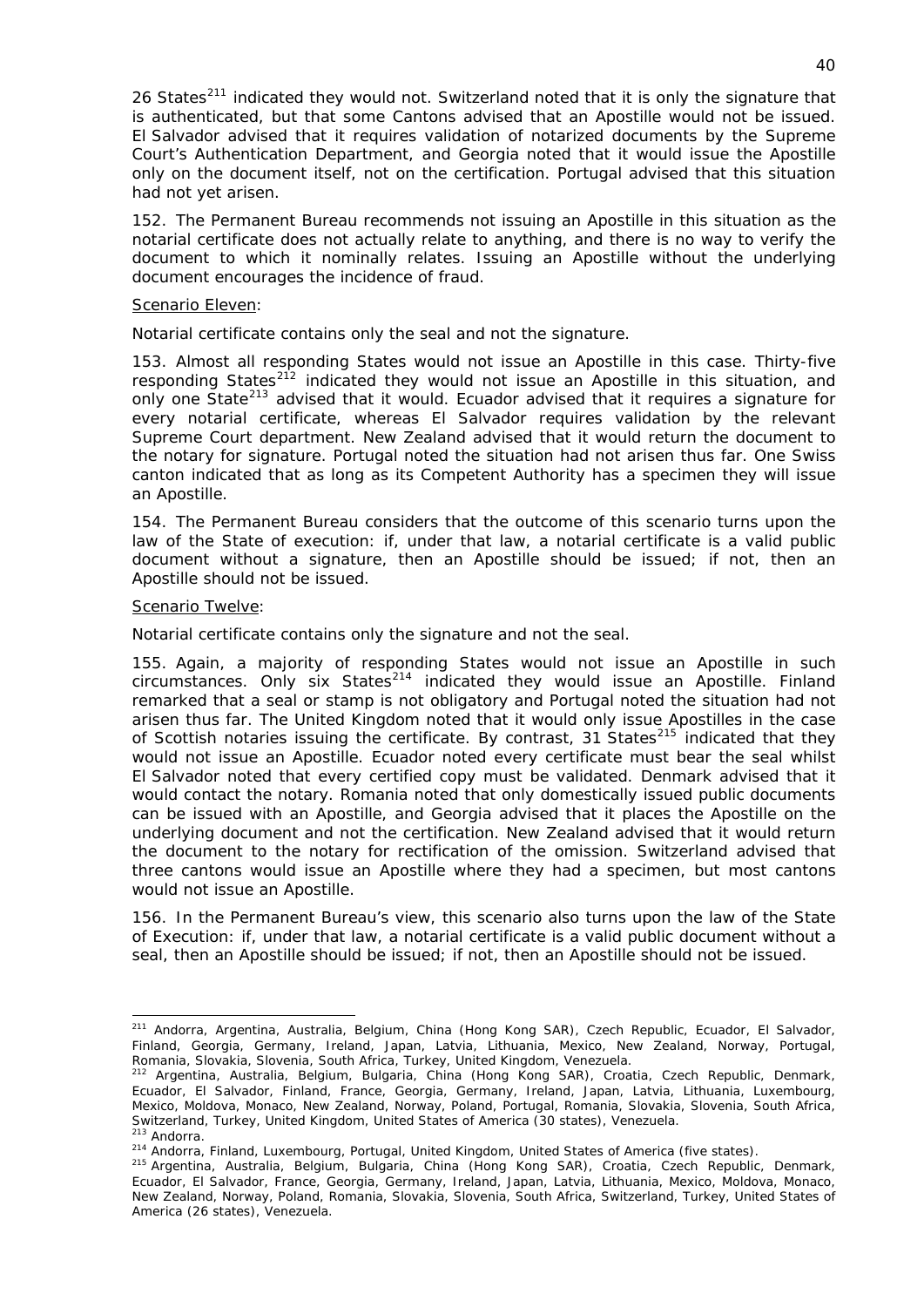#### Scenario Thirteen:

*Underlying document of a notarial certificate contains statements that appear on their face to be false.* 

157. Responses to this scenario were mixed. Twenty States<sup>[216](#page-41-0)</sup> advised that in this scenario they would issue an Apostille, with eight States $^{217}$  $^{217}$  $^{217}$  noting that the Apostille does not relate to the contents and therefore their competent authorities have no responsibility in this regard. Nineteen States $^{218}$  $^{218}$  $^{218}$  indicated they would not issue an Apostille. The United Kingdom advised that it would contact the notary in case of human error. Switzerland advised that practice varies between cantons: some commented they are not responsible for the contents of the underlying document, while other cantons advised that they would not issue an Apostille in the case of falsity.

158. The Permanent Bureau considers that a Competent Authority should issue an Apostille for valid public documents so long as the origin of the document has been ascertained and its issuance determined to be valid, and should not scrutinise its contents. Only the signature, the capacity in which the person signing the document has acted and, where appropriate, the identity of the seal or stamp which it bears should be scrutinised.

#### Scenario Fourteen:

### *Underlying document of a notarial certificate contains offensive or inflammatory language.*

159. A majority of responding States would issue an Apostille in this case. Twenty States<sup>[219](#page-41-3)</sup> indicated they would issue an Apostille, whilst 16 States<sup>[220](#page-41-4)</sup> indicated that they would not. Six States<sup>[221](#page-41-5)</sup> noted they are not responsible for the content of a certified copy and may therefore issue an Apostille. The United Kingdom noted that in general they do not read the underlying document, but if they happened to notice something that would offend a reasonable person they would make a judgment call.

160. The Permanent Bureau considers that a Competent Authority should issue an Apostille for valid public documents so long as the origin of the document has been ascertained and its issuance determined to be valid, and should not scrutinise its contents. Only the signature, the capacity in which the person signing the document has acted and, where appropriate, the identity of the seal or stamp which it bears should be scrutinised.

#### Scenario Fifteen:

-

### *Underlying document of a notarial certificate appears on its face to be for an illegitimate, fraudulent or otherwise illegal purpose.*

161. A majority of responding States would not issue an Apostille in this circumstance. Thirteen States<sup>[222](#page-41-6)</sup> indicated that they would issue an Apostille, and  $21^{223}$  $21^{223}$  $21^{223}$  indicated they would not. Three States<sup>[224](#page-41-8)</sup> advised that they consider that they are not obliged to check

<span id="page-41-0"></span><sup>&</sup>lt;sup>216</sup> Australia, Bulgaria, China (Hong Kong SAR), Croatia, France, Germany, Japan, Luxembourg, Mexico, Moldova, Monaco, New Zealand, Poland, Portugal, Romania, Slovakia, Slovenia, Switzerland, Turkey, United States of America (21 states).<br><sup>217</sup> Australia, Japan, Luxembourg, Monaco, New Zealand, Slovakia, Switzerland, Turkey.

<span id="page-41-2"></span><span id="page-41-1"></span><sup>218</sup> Argentina, Belgium, Czech Republic, Denmark, Ecuador, El Salvador, Finland, Georgia, Germany, Ireland, Latvia, Lithuania, Mexico, Romania, South Africa, Switzerland, United Kingdom, United States of America (10 states), Venezuela.

<span id="page-41-3"></span><sup>&</sup>lt;sup>219</sup> Australia, Bulgaria, China (Hong Kong SAR), Czech Republic, Denmark, Finland, France, Germany, Japan, Luxembourg, Mexico, Moldova, New Zealand, Norway, Portugal, Romania, Slovakia, Slovenia, Switzerland, United States of America (25 states).

<span id="page-41-4"></span><sup>220</sup> Argentina, Belgium, Ecuador, El Salvador, Georgia, Germany, Ireland, Latvia, Lithuania, Monaco, Poland,

<span id="page-41-6"></span>

<span id="page-41-5"></span>Romania, South Africa, United Kingdom, United States of America, Venezuela.<br><sup>221</sup> Czech Republic, Japan, Luxembourg, New Zealand, Portugal, Switzerland.<br><sup>222</sup> Bulgaria, China (Hong Kong SAR), Denmark, Finland, Germany, Jap Romania, Slovakia, Switzerland, United States of America (19 states).

<span id="page-41-7"></span><sup>223</sup> Argentina, Belgium, Ecuador, El Salvador, France, Georgia, Germany, Ireland, Latvia, Lithuania, Mexico, Monaco, Norway, Poland, Portugal, Romania, Slovenia, South Africa, United Kingdom, United States of America (12 states), Venezuela.

<span id="page-41-8"></span><sup>&</sup>lt;sup>224</sup> Japan, New Zealand, Switzerland.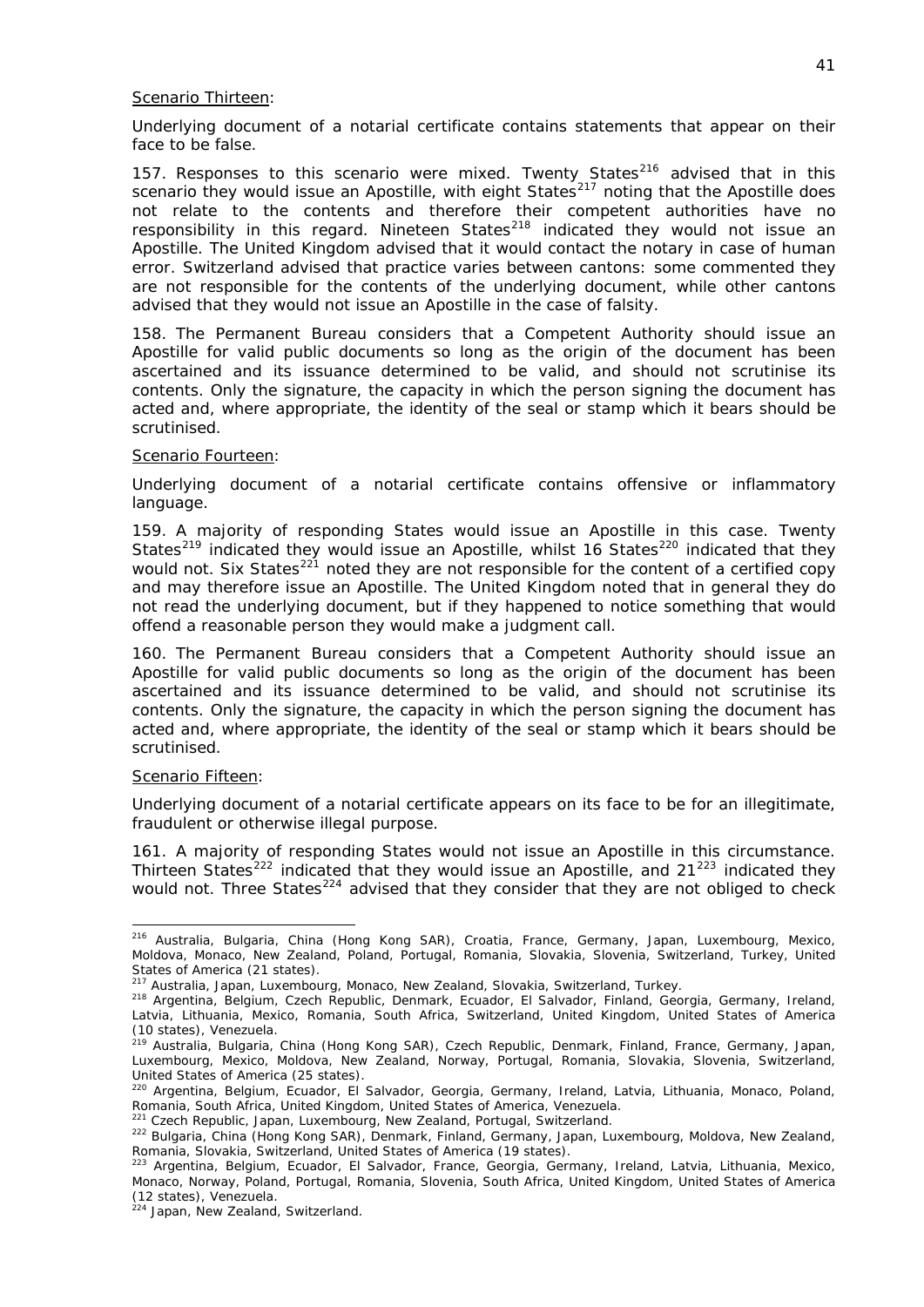the content of the underlying document, and even in this case could issue an Apostille for a notarial certificate. The Czech Republic noted the same but indicated such a document could not be certified by a notary. Romania noted that practice is not uniform and Turkey advised that it had not come across such instruments.

162. The Permanent Bureau considers that a Competent Authority should issue an Apostille for valid public documents so long as the origin of the document has been ascertained and its issuance determined to be valid, and should not scrutinise its contents. Only the signature, the capacity in which the person signing the document has acted and, where appropriate, the identity of the seal or stamp which it bears should be scrutinised. The Permanent Bureau notes that the addition of text explaining the limited effects of the Apostille would be particularly useful in this scenario.

### Scenario Sixteen:

### *Apostille requested for a notarial certificate where the underlying document is written in a foreign language.*

163. A majority of responding States would issue an Apostille in this circumstance. Twenty-seven States<sup>[225](#page-42-0)</sup> indicated they would issue an Apostille in such circumstances. Six States<sup>[226](#page-42-1)</sup> emphasised that it is the notarial certificate, and not the underlying document, that is issued with an Apostille, and therefore the contents should not be considered since this is the responsibility of the notary. Slovakia noted, however, that the Notary must be able to understand the language. Ireland and South Africa advised that they would require a translation, and South Africa also would require the presence of the original. By contrast, 10 States<sup>[227](#page-42-2)</sup> advised that they would not issue an Apostille in this case.

164. The Permanent Bureau considers that a Competent Authority should issue an Apostille for valid public documents so long as the origin of the document has been ascertained and its issuance determined to be valid, and should not scrutinise its contents. Only the signature, the capacity in which the person signing the document has acted and, where appropriate, the identity of the seal or stamp which it bears should be scrutinised. The Permanent Bureau notes that the addition of text explaining the limited effects of the Apostille would be particularly useful in this scenario. Further, whether or not notaries and equivalent authorities may issue Apostilles in such situations may be the subject of domestic laws and policies. These may circumscribe the documents for which a certification of a copy may be issued.

#### Scenario Seventeen:

1

### *Apostille requested for a notarial certificate where the underlying document is a diploma issued by what is commonly called a diploma mill.*

165. A majority of responding States would issue an Apostille in this case. Nineteen States<sup>[228](#page-42-3)</sup> indicated they would issue an Apostille in this scenario. Of those nineteen, six States<sup>[229](#page-42-4)</sup> emphasised that such an Apostille has no reference to the underlying document; it only authenticates the notarial certificate. Twelve States<sup>[230](#page-42-5)</sup> indicated they would not issue an Apostille. Ecuador noted that where a notarial certificate authenticates the signature then an Apostille can be issued. The Czech Republic and Romania indicated

<span id="page-42-0"></span><sup>&</sup>lt;sup>225</sup> Andorra, Australia, Belgium, China (Hong Kong SAR), Croatia, Czech Republic, Denmark, Finland, France, Germany, Japan, Latvia, Lithuania, Luxembourg, Moldova, Monaco, New Zealand, Norway, Poland, Portugal,<br>Romania, Slovakia, Slovenia, Switzerland, Turkey, United Kingdom, United States of America (27 states).

<span id="page-42-1"></span><sup>&</sup>lt;sup>226</sup> Australia, Japan, Monaco, New Zealand, Slovakia, Switzerland.<br><sup>227</sup> Argentina, Bulgaria, Ecuador, El Salvador, Georgia, Ireland, Mexico, South Africa, United States of America

<span id="page-42-2"></span>Somma, Duigarid, E.<br>(four states), Venezuela.<br>228 Act i

<span id="page-42-3"></span><sup>&</sup>lt;sup>28</sup> Andorra, Australia, China (Hong Kong SAR), Denmark, Finland, France, Germany, Japan, Lithuania, Luxembourg, Moldova, Monaco, New Zealand, Romania, Slovakia, Slovenia, Switzerland, Turkey, United States of America.<br><sup>229</sup> Australia. Japan, Monaco, New Zealand, Romania, Switzerland.

<span id="page-42-5"></span><span id="page-42-4"></span><sup>&</sup>lt;sup>230</sup> Argentina, Belgium, Bulgaria, Ecuador, El Salvador, Georgia, Ireland, Latvia, Mexico, Norway, South Africa, Venezuela.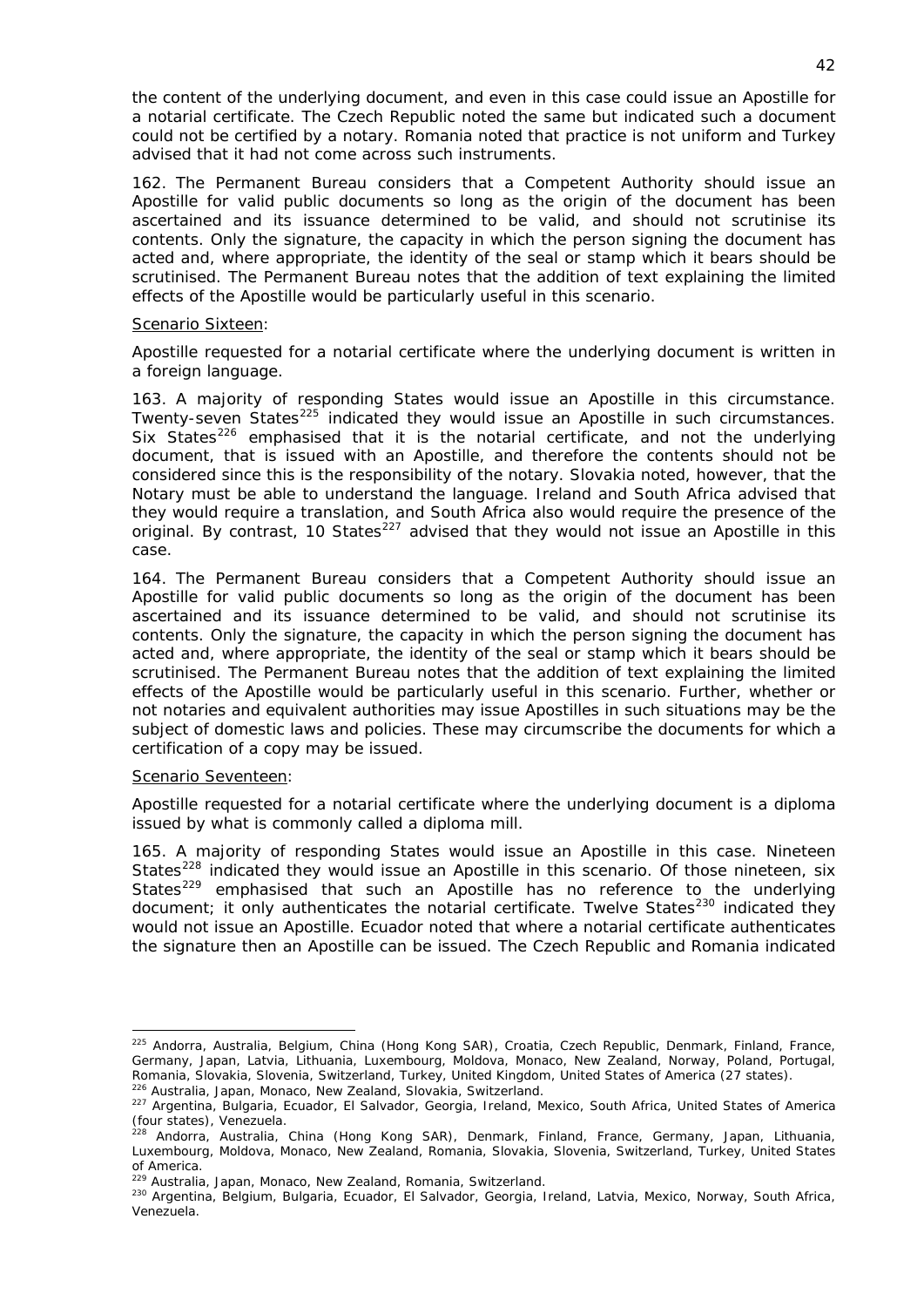they had no experience with such matters; in the case of the Czech Republic, because diploma mills are unknown there.

166. For more information relating to diploma mills and the exploitation of Apostille Convention see Preliminary Document No 5.

#### *Cluster of documents*

#### Scenario Eighteen:

#### *The applicant requests a single Apostille for multiple public documents all signed by the same official.*

167. A majority of responding States would not issue an Apostille in this scenario, and 15 States $^{231}$  $^{231}$  $^{231}$  indicated they would issue an Apostille. Australia advised that it would bind the documents together before issuing the single Apostille. Ireland advised that it places the Apostille on the first or last page. New Zealand noted that it commonly issues Apostilles in this manner. Portugal would only issue a single Apostille if there is a single recipient, and Slovakia noted that all documents must be bound together so they cannot be separated. However 22 States<sup>[232](#page-43-1)</sup> indicated they would not issue an Apostille. Eleven States<sup>[233](#page-43-2)</sup> apply a rule that every document must receive one Apostille. Turkey noted that if documents are sequential a single Apostille is made by stapling the documents to each other and sealing the corner of the stapled documents. Switzerland advised that practice differs between cantons: some cantons consider that Apostilles must be issued separately for each signature; other cantons will issue an Apostille if the documents are bound together, or if the receiving State agrees.

168. The Permanent Bureau notes situations do arise where multiple public documents form a single cluster of documents, for which a single Apostille may be requested, for example, in an adoption case, where a cover letter is issued by a public authority indicating that all the relevant documents are enclosed, or where patents are issued for parts of a constituent whole. In such cases an Apostille may be issued for the covering document, but it relates only to the covering document (additional text may prevent confusion in relation to these Apostilles). In situations where the documents are all directly related to the same proceeding and bundled together in a manner which means they cannot be separated, it may be in the interests of efficacy to issue a single Apostille. In the case where a Competent Authority is presented with copies of a public document and asked to issue a single Apostille which will be shared between the copies, then the Apostille should not be issued.

#### Scenario Nineteen:

1

#### *Multiple Apostilles are requested for a single document.*

169. The vast majority of responding States advised that they would not issue multiple Apostilles in this scenario. Seven States $234$  indicated they would issue an Apostille, and 21 States<sup>[235](#page-43-4)</sup> indicated they would not. Seven States<sup>[236](#page-43-5)</sup> specified that they would only issue one Apostille for each document. Georgia advised that it would assess matters on a case-by-case basis depending on the number of documents. Monaco advised that it would be prevented from issuing such Apostilles due to the format of the certificate.

<span id="page-43-0"></span><sup>&</sup>lt;sup>231</sup> Australia, China (Hong Kong SAR), Denmark, France, Germany, Ireland, Luxembourg, New Zealand,<br>Portugal, Slovakia, Slovenia, South Africa, Spain, United Kingdom, United States of America (22 states).

<span id="page-43-1"></span><sup>&</sup>lt;sup>232</sup> Argentina, Belgium, Bulgaria, Croatia, Czech Republic, El Salvador, Finland, Georgia, Germany, Greece, Japan, Latvia, Lithuania, Mexico, Moldova, Monaco, Poland, Romania, Switzerland, Turkey, United States of

<span id="page-43-2"></span>America (six states), Venezuela.<br><sup>233</sup> Argentina, Belgium, Bulgaria, Czech Republic, El Salvador, Georgia, Greece, Monaco, Romania, Spain, Venezuela.

<span id="page-43-3"></span><sup>&</sup>lt;sup>234</sup> China (Hong Kong SAR), France, Norway, Slovakia, Spain, United Kingdom, United States of America  $(22 \times 1)$ .

<span id="page-43-4"></span><sup>&</sup>lt;sup>15</sup> Argentina, Australia, Belgium, Bulgaria, Croatia, Czech Republic, Denmark, Ecuador, El Salvador, Finland, Georgia, Germany, Greece, Ireland, Japan, Latvia, Lithuania, Luxembourg, Mexico, Moldova, Monaco, New Zealand, Poland, Portugal, Romania, Slovenia, South Africa, Switzerland, Turkey, United States of America (six states), Venezuela.

<span id="page-43-5"></span><sup>&</sup>lt;sup>236</sup> Belgium, El Salvador, Greece, New Zealand, Slovakia, Switzerland, Venezuela.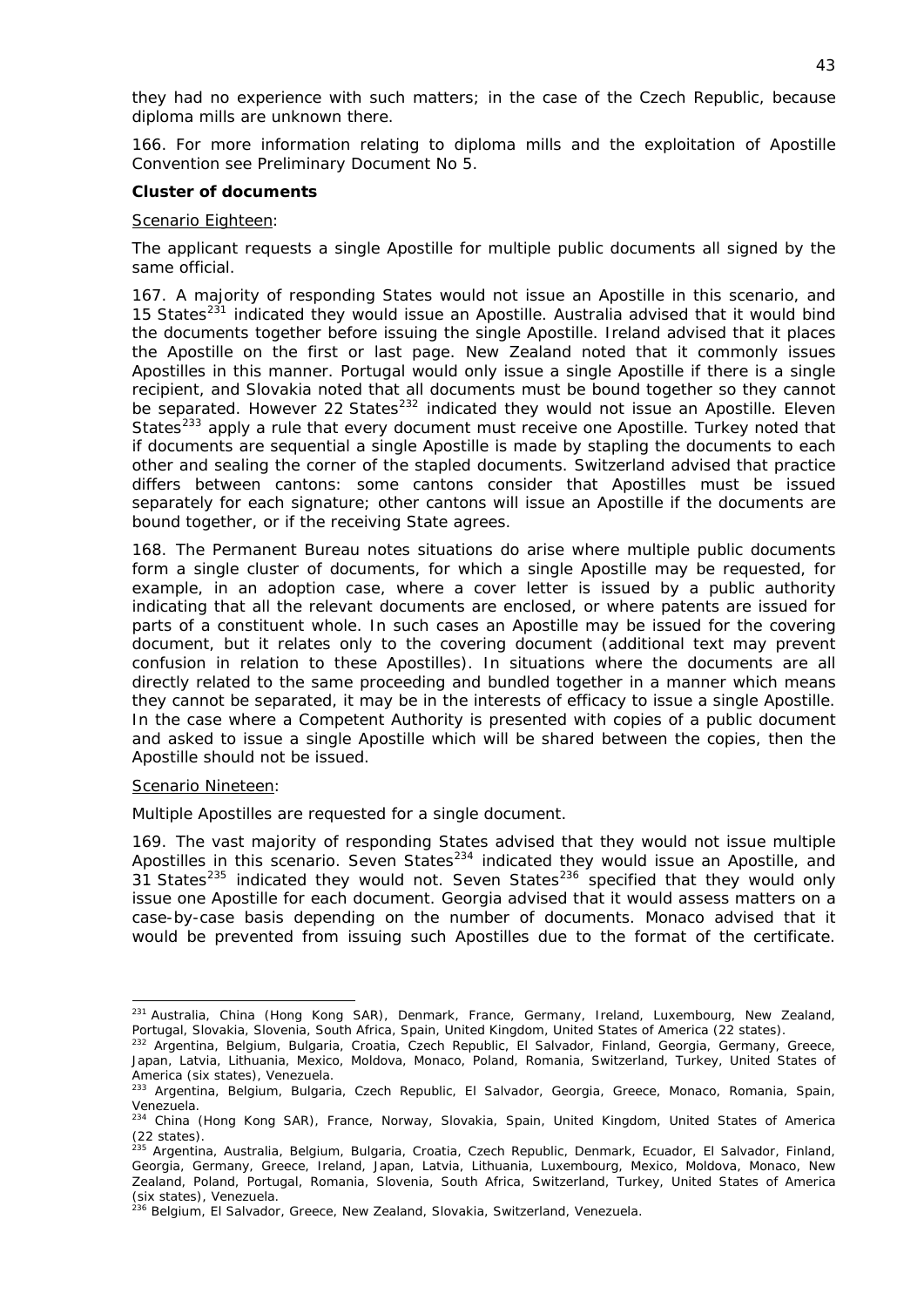Bulgaria indicated that two Apostilles would only be issued for powers of attorney for real estate transactions.

170. The Permanent Bureau considers that a single Apostille should be issued.

### *State of Destination*

### Scenario Twenty:

### *Applicant does not inform Competent Authority of destination State.*

171. Responses to this scenario were mixed. Eighteen States $^{237}$  $^{237}$  $^{237}$  advised that they would issue an Apostille. Finland specified that the State of destination is always asked; New Zealand would follow this matter up with the applicant if no State of Destination were provided. Slovakia would issue an Apostille to a demanding applicant together with a warning that an Apostille will only be accepted in Contracting States. Twenty-one States<sup>[238](#page-44-1)</sup> advised that they would not issue an Apostille. Eight States<sup>[239](#page-44-2)</sup> specified that they can only issue Apostilles if they are to be sent to State parties and therefore they require applicants to inform them where the document will be sent before issuing the Apostille.

172. The Permanent Bureau recommends that Competent Authorities request applicants to specify the State of Destination, and to refuse to issue an Apostille if no response is given.

### Scenario Twenty-one:

### *Applicant informs Competent Authority Apostille is for non-State party and requests an Apostille.*

173. The majority of responding States would not issue an Apostille in this scenario. Ten States<sup>[240](#page-44-3)</sup> indicated they would issue an Apostille in this scenario, whilst 24 States<sup>[241](#page-44-4)</sup> indicated they would not issue an Apostille. Eight States $^{242}$  $^{242}$  $^{242}$  specified that they would not issue an Apostille, as it would not be accepted, and would direct the applicant towards the legalisation procedure.

174. The Permanent Bureau considers that an Apostille should not be issued in such circumstances. Article 1 of the Convention provides that the Convention applies to "public documents … which have to be produced in the territory of another Contracting State". If the applicant does not intend to produce the public document in another Contracting State, then the Convention does not apply, and an Apostille should not be issued.

#### Scenario Twenty-two:

*Applicant requests an Apostille with additional features ("bells and whistles") in order to resemble more closely Apostilles issued by the destination State.* 

175. A majority of responding States indicated that they would issue an Apostille in its normal or original format, but would not acquiesce to the request to modify their

<span id="page-44-0"></span><sup>1</sup> <sup>237</sup> Bulgaria, China (Hong Kong SAR), Denmark, Ecuador, Finland, Germany, Ireland, Japan, Lithuania, Mexico, Moldova, New Zealand, Poland, Slovakia, South Africa, Spain, United Kingdom, United States of America (seven states).

<span id="page-44-1"></span><sup>&</sup>lt;sup>238</sup> Andorra, Argentina, Australia, Belgium, Croatia, Czech Republic, El Salvador, France, Georgia, Germany, Greece, Latvia, Luxembourg, Monaco, Portugal, Romania, Slovenia, Switzerland, Turkey, United States of

<span id="page-44-3"></span><span id="page-44-2"></span>

America (24 states), Venezuela.<br><sup>239</sup> Andorra, Australia, El Salvador, Greece, Monaco, Switzerland, Turkey, Venezuela.<br><sup>240</sup> Bulgaria, China (Hong Kong SAR), Denmark, Japan, Lithuania, Luxembourg, Poland, South Africa, Uni Kingdom, United States of America (14 states).

<span id="page-44-4"></span><sup>241</sup> Argentina, Belgium, Croatia, Czech Republic, Ecuador, El Salvador, Finland, France, Georgia, Germany, Greece, Ireland, Latvia, Moldova, Monaco, New Zealand, Norway, Portugal, Romania, Slovakia, Slovenia, Switzerland, United States of America (17 states), Venezuela. 242 Greece, El Salvador, Finland, Monaco, New Zealand, Norway, Romania, Switzerland.

<span id="page-44-5"></span>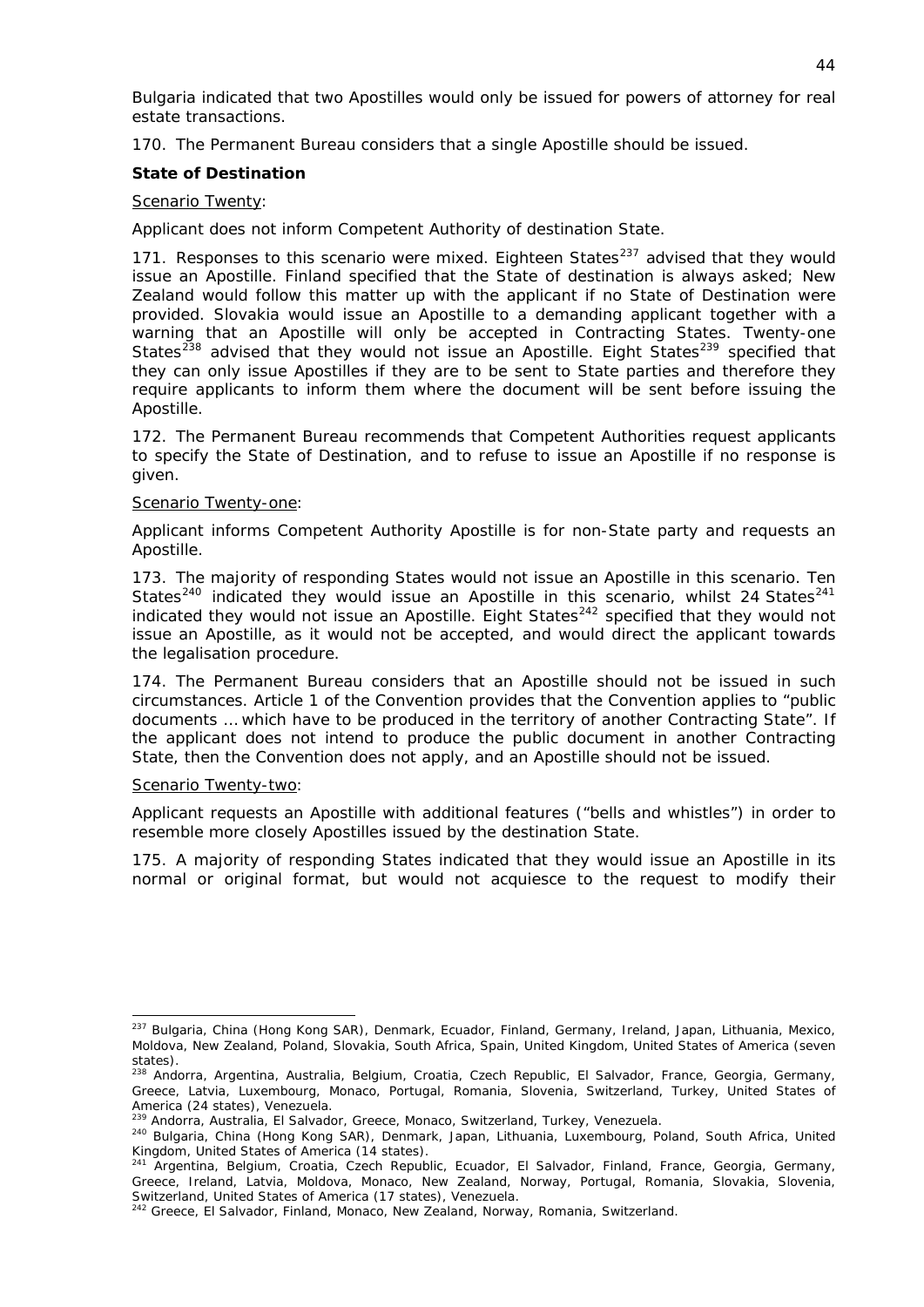Apostille to resemble Apostilles issued in the destination State. Twenty-nine States $^{243}$  $^{243}$  $^{243}$ advised that they would issue an Apostille in its normal or original format and six States<sup>[244](#page-45-1)</sup> indicated they would not. Four States<sup>[245](#page-45-2)</sup> advised that they may issue an Apostille in the form requested. China (Hong Kong SAR) advised that Apostilles would be issued on a case-by-case basis. Australia indicated that it may accede to the requests as long as these do not interfere with the integrity of the service being delivered. Luxembourg advised that the ribbons and the colours should be added by a notary prior to submitting it to the Competent Authority. The United States of America noted that some customers add ribbons later.

176. The Permanent Bureau considers that a Competent Authority is permitted under the Convention to determine for itself the form of an Apostille, and has no obligation to issue Apostilles in a special form requested by the applicant. The form of an Apostille, and the manner in which it is affixed to the underlying public document, are matters within the discretion of the Competent Authority, subject to the requirement that the Certificate conforms to the Model Certificate annexed to the Convention. Each State is entitled to follow its own practice.

177. In isolated cases, however, the Permanent Bureau is aware that Apostilles are refused on the basis that the Apostille is not in the form used by Competent Authorities of the State of Destination, or is not affixed to the public document in the same manner as is the practice of the State of Destination. This practice is emphatically in violation of both the letter and the spirit of the Convention, and contrary to Conclusion and Recommendation No 16 of the 2003 Special Commission.

178. It is recommended, however, that when the applicant provides evidence that an Apostille has been rejected in the State of Destination, the Competent Authority should write a letter or note to the body that has rejected the Apostille explaining the domestic methods and procedures for affixing and issuing Apostilles in its State. This would contribute to the understanding of the practices of the issuing State and would avoid further rejections of Apostilles.

# *Specific problems with the Apostille Convention* **(Q. 45)**

179. States were asked if they had particular problems arising from the operation of the Apostille Convention (Q. 45). Although a majority, 25 States,  $246$  advised that they had not had any specific problems, 12 States $^{247}$  $^{247}$  $^{247}$  advised that specific problems had arisen. Six States<sup>[248](#page-45-5)</sup> advised that they have experienced difficulties with the notion of "public document" contained in Article 1 of the Apostille Convention. Monaco in answering Q. 11 indicated that it had encountered problems with States demanding formalities outside the scope of the Convention and other States refusing to accept certified copies.

180. Three States<sup>[249](#page-45-6)</sup> advised that problems arose relating to the measurements of the border of the Apostille Certificate, and Apostilles were rejected because the Apostille Certificate did not have identical measurements to the model certificate on the Hague Conference website. New Zealand advised that it has amended the size of the border in order to prevent further problems, but considers that this is the equivalent of adding bells and whistles (see Q. 44, Scenario 22). New Zealand also noted that Apostilles were

<span id="page-45-0"></span><sup>243</sup> Andorra, Argentina, Belgium, Bulgaria, Czech Republic, El Salvador, Finland, France, Georgia, Germany, Greece, Ireland, Japan, Latvia, Moldova, Monaco, New Zealand, Norway, Portugal, Romania, Slovakia, Slovenia,<br>South Africa, Spain, Switzerland, Turkey, United Kingdom, United States of America (five states), Venezuela.

<span id="page-45-3"></span><span id="page-45-2"></span>

<span id="page-45-1"></span><sup>&</sup>lt;sup>244</sup> Croatia, Denmark, Ecuador, Lithuania, Mexico, Poland.<br><sup>245</sup> Australia, China (Hong Kong SAR), Luxembourg, United States of America (27 states).<br><sup>246</sup> Belgium, China (Hong Kong SAR), Croatia, Czech Republic, Denmark, Germany, Greece, Ireland, Japan, Latvia, Lithuania, Luxembourg, Mexico, Moldova, Norway, Poland, Portugal, Slovakia, Slovenia, Turkey, United Kingdom, Venezuela.

<span id="page-45-4"></span><sup>247</sup> Andorra, Argentina, Australia, France, Georgia, Monaco, New Zealand, Romania, South Africa, Spain, Switzerland, United States of America.

<span id="page-45-6"></span><span id="page-45-5"></span><sup>&</sup>lt;sup>248</sup> Argentina, Australia, France, Georgia, Monaco, South Africa.<br><sup>249</sup> New Zealand, Spain, United States of America.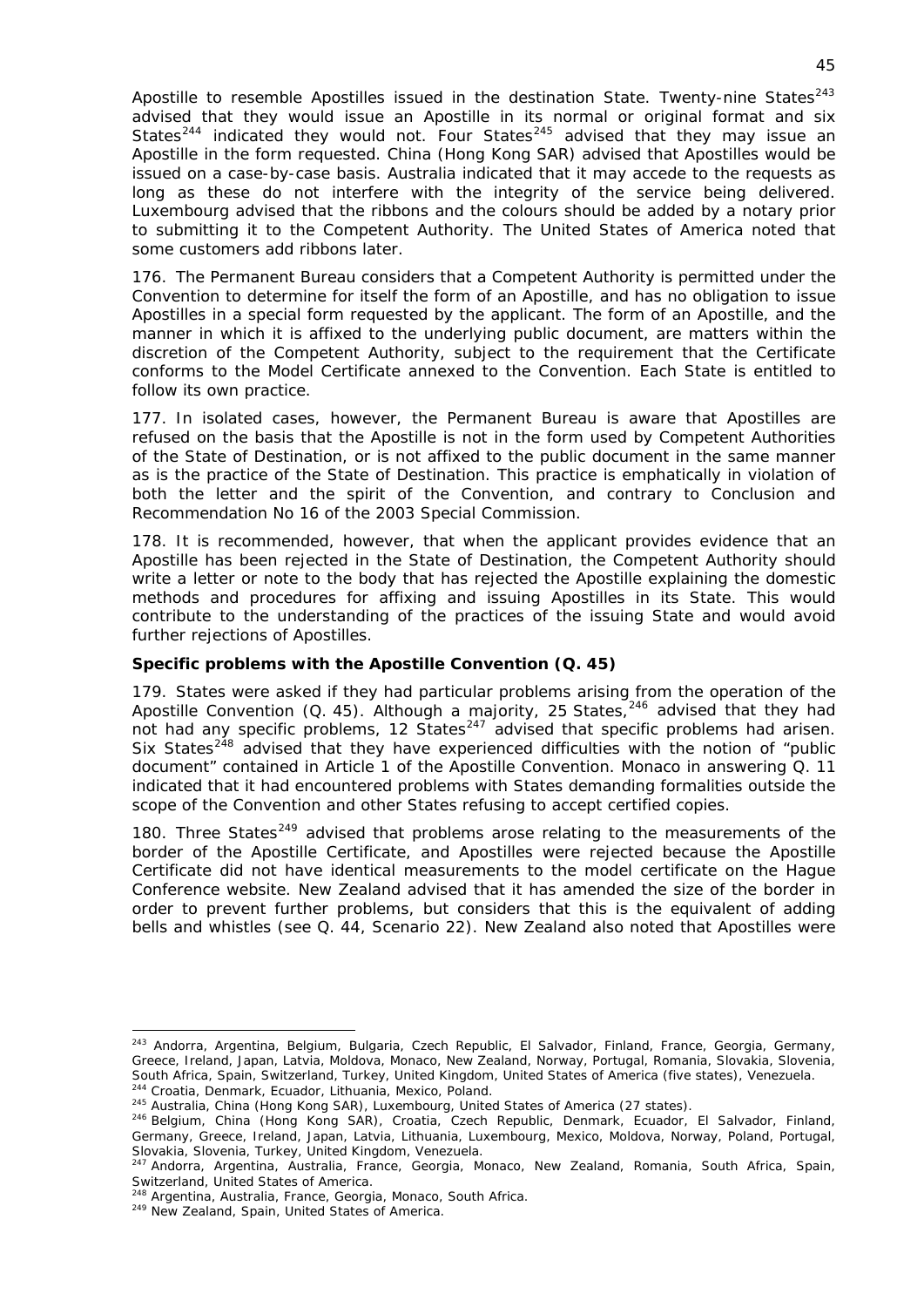rejected for various other reasons: some multi-page documents were not numbered; there was no proof of the notarial appointment which was subsequently demanded; and because of variations in appearance of the underlying public documents. The United States of America advised that its Apostilles have also been rejected because of the method used to attach its Apostilles.

181. Two States<sup>[250](#page-46-0)</sup> advised that some Contracting States have imposed time limits on the validity of some underlying public documents, such as civil status documents, certificates of nationality, criminal records, etc.

182. Switzerland advised that it had very few problems and that generally the Convention is widely used. However three European States do not accept Apostilles in French or German, and cantons have found it necessary to translate the Apostille into the language of the State of Destination. One State requested further legalisation through consular or diplomatic methods in addition to the Swiss Apostille.

183. The Permanent Bureau does not consider that the practice of imposing time limits on the validity of some public documents infringes on the provisions of the Apostille Convention. Such a requirement would entirely depend on the internal law of the State of Destination.

## **In Sum,**

- Almost all responding States will issue an Apostille for a person who requests the Apostille but is not the person who will present it (scenario 1).
- Practice is divided on the question whether an Apostille should be issued for a public document that is so old that a sample of the signature or stamp is not included in the register (scenario 2).
- Practice is divided on whether an Apostille should be issued for a public document that has expired (scenario 3).
- The majority of responding States would check with the authority that issued a public document before issuing an Apostille for a public document where the name, but not the signature, matches the register (scenario 4), or where the signature matches, but the name varies (scenario 5).
- Most responding States would issue an Apostille for a certified copy of a passport issued by their own State, although a small number of responding States advised that internal law or policy prohibited them from doing so (scenario 6).
- Most responding States would not issue an Apostille for a certified copy of a passport issued by a foreign State (scenario 7), or for a certified copy of an identity document issued by a foreign State (scenario 9).
- Most responding States would issue an Apostille for a certified copy of an identity document (scenario 8).
- A majority of responding States would not issue an Apostille for a valid notarial certificate certifying that the underlying document is a true copy, where it is not attached to the document to which it relates (scenario 10).
- A majority of responding States would not issue an Apostille for a certified copy of a document where the relevant authority (solicitor, notary, etc.) has forgotten to sign the document (scenario 11) or to place a stamp on the document (scenario 12).
- Responses were mixed on the question whether an Apostille should be issued for a notarial certificate certifying that the underlying document is a true copy, where the underlying document contains statements that appear on their face to be false (scenario 13).
- A majority of responding States would issue an Apostille for a notarial certificate certifying that the underlying document is a true copy, where the underlying document:

<span id="page-46-0"></span><sup>1</sup> <sup>250</sup> France, South Africa.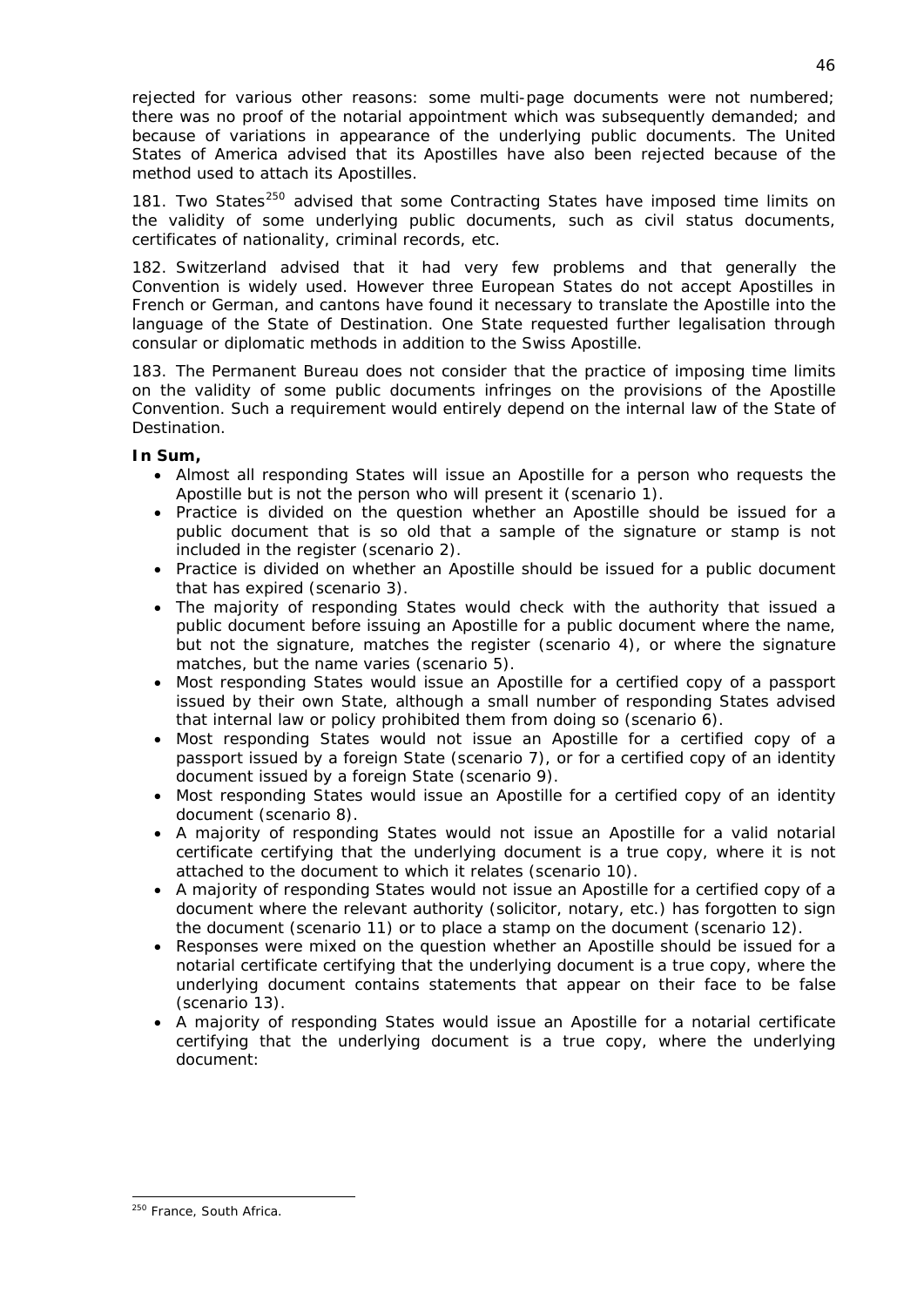- o contains offensive or inflammatory language (scenario 14);
- o is written in a foreign language (scenario 16); or
- o is a diploma issued by a "diploma mill" (scenario 17).
- A majority of responding States would not issue an Apostille for a notarial certificate certifying that the underlying document is a true copy where the underlying document appears on its face to be for an illegitimate, fraudulent, or otherwise illegal purpose (scenario 15).
- Most responding States will not issue a single Apostille for a cluster of public documents signed by the same official (scenario 18).
- Almost all responding States will not issue multiple Apostilles for a single public document (scenario 19).
- Responses were mixed on the question whether an Apostille should be issued if the applicant does not inform the Competent Authority of the State of Destination (scenario 20).
- Most responding States will not issue an Apostille if the applicant advises that it is intended for use in a non-State Party (scenario 21).
- A majority of responding States will not issue an Apostille with "bells and whistles" to cause it to appear more similar to the Apostilles issued in the State of Destination.
- States also reported specific difficulties they had encountered with the Convention, including:
	- o some States Parties reject Apostilles issued by other States Parties on the basis of the format, appearance or method of attachment of the Apostille, or because of the language in which the Apostille is written;
	- o the interpretation of Article 1(3) *b)*;
	- o some States rejecting Apostilles issued for certified copies of documents;
	- o some States requiring that Apostilles be legalised;
	- o the interpretation of the expression "public document";
	- o the relationship between the Apostille Convention and other conventions and treaties;
	- o the time limits on the validity of underlying public documents.

184. In light of the specific difficulties that responding States have reported, the Permanent Bureau considers that there would be utility in the Special Commission repeating and reaffirming the following Conclusions and Recommendations of the 2003 Special Commission:

"The SC underlined the importance of the *principle that an Apostille that has been established according to the requirements of the Convention in the State of issuance must be accepted and produce its effects in any State of production*. With a view to further facilitating free circulation of Apostilles, the SC recalled the importance of the *Model certificate* annexed to the Convention. The SC recommended that Apostilles issued by competent authorities should conform as closely as possible to this model. However, variations in the form of an Apostille among issuing authorities should not be a basis for rejection as long as the Apostille is clearly identifiable as an Apostille issued under the Convention. *The SC firmly rejects, as contrary to the Convention, isolated practices among States party that require Apostilles to be legalised.* 

The SC noted the *variety of means for affixing Apostilles* to the public document. These means may include rubber stamp, glue, (multi-coloured) ribbons, wax seals, impressed seals, self-adhesive stickers, etc.; as to an allonge, these means may include glue, grommets, staples, etc. The SC noted that all these means are acceptable under the Convention, and that, therefore, these variations cannot be a basis for the rejection of Apostilles.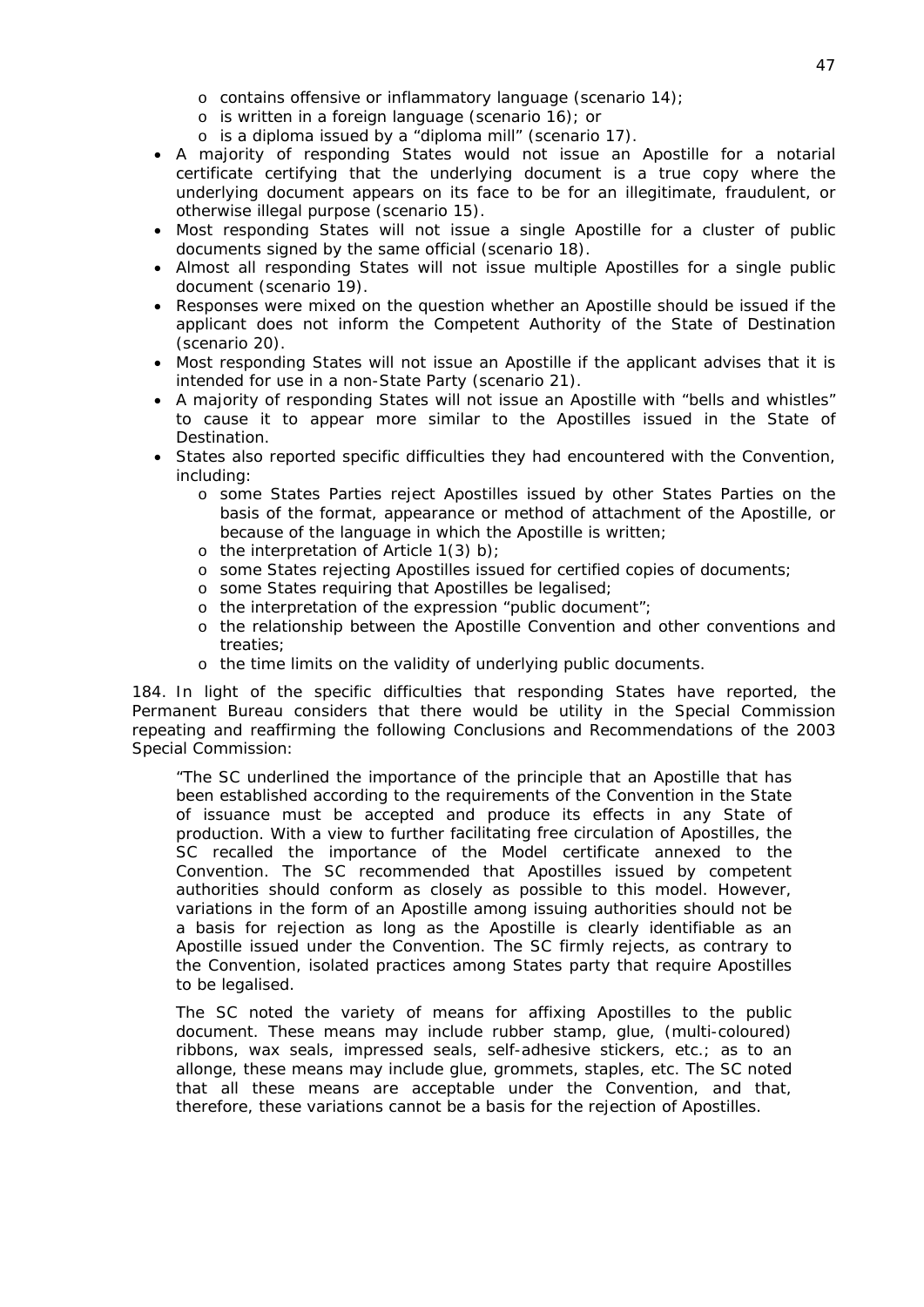The SC stressed that Apostilles may *not be refused in a State of production on the grounds that they do not comply with that State's national formalities and modes of issuance*." [251](#page-48-3)

185. However, the Permanent Bureau retains reservations about the security issues raised by the affixing of Apostilles by methods that easily allow for the Apostille or the *allonge* to become detached (such as when the *allonge* was simply stapled to the public document).

# **E. Time requirements for Apostilles (Q. 46)**

<span id="page-48-0"></span>186. The majority of responding States do not place a time limit on the validity of Apostilles (Q. 46). Of the 32 responding States,<sup>[252](#page-48-4)</sup> 29<sup>[253](#page-48-5)</sup> advised that they do not place any such limits. Only Turkey advised that it places a time limit on the validity of foreign Apostilles, and only where an expiry date is included on the underlying public document. For documents which do not expire, there is no time limit on the Apostille (*e.g.*, diplomas). Japan and Switzerland noted that no integrated information is available on rejection as each individual authority is autonomous and has the capacity to reject an Apostille. The United States of America advised that its Apostilles have been rejected because the notary's commission, which was valid when the Apostille was issued, had expired at the time of production.

## **In Sum,**

 It is rare that States subject foreign Apostilles to time limits regarding validity, although time limits may arise from the underlying public document.

# <span id="page-48-1"></span>**F. Legalisation of Apostilles (Q. 47)**

187. Very few responding States reported that they had experienced any difficulties with other States requiring Apostilles to be legalised (Q. 47). Of the 37 responding States,  $254$ only Switzerland indicated it had any difficulties with Apostilles being legalised. Those difficulties are set out in their response to Question 45, analysed above. All 36 other States<sup>[255](#page-48-7)</sup> indicated they had not had such problems.

## **In Sum,**

 Only one responding State reported that another State Party had required an Apostille to be legalised.

# <span id="page-48-2"></span>**G. The electronic Apostille Pilot Program (e-APP) (Q. 48–49)**

188. States were asked whether or not they were considering becoming a part of the electronic Apostille Pilot Program (e-APP), which provides the software needed for States to start issuing and / or registering Apostilles electronically, rather than in paper format.

<sup>1</sup> <sup>251</sup> Conclusions and Recommendations Nos 13, 16 and 18 adopted by the Special Commission of 2003.<br><sup>252</sup> Andorra, Argentina, Australia, Belgium, China (Hong Kong SAR), Croatia, Czech Republic, Denmark,

<span id="page-48-4"></span><span id="page-48-3"></span>Ecuador, El Salvador, Finland, France, Georgia, Germany, Japan, Latvia, Lithuania, Luxembourg, Moldova, Monaco, New Zealand, Norway, Poland, Portugal, Romania, Slovakia, Slovenia, South Africa, Turkey, United Kingdom, United States of America (28 states), Venezuela.

<span id="page-48-5"></span><sup>&</sup>lt;sup>253</sup> Andorra, Argentina, Belgium, China (Hong Kong SAR), Croatia, Czech Republic, Denmark, Ecuador, El Salvador, Finland, France, Georgia, Germany, Latvia, Lithuania, Luxembourg, Moldova, Monaco, New Zealand, Norway, Poland, Portugal, Romania, Slovakia, Slovenia, South Africa, United Kingdom, United States of America (28 states), Venezuela.

<span id="page-48-6"></span><sup>254</sup> Andorra, Argentina, Australia, Belgium, China (Hong Kong SAR), Croatia, Czech Republic, Denmark, Ecuador, El Salvador, Finland, France, Georgia, Germany, Greece, Ireland, Japan, Latvia, Lithuania, Luxembourg, Mexico, Moldova, Monaco, New Zealand, Norway, Poland, Portugal, Romania, Slovakia, Slovenia, South Africa, Spain, Switzerland, Turkey, United Kingdom, United States of America (29 states), Venezuela.<br><sup>255</sup> Andorra, Argentina, Australia, Belgium, China (Hong Kong SAR), Croatia, Czech Republic, Denmark,

<span id="page-48-7"></span>Ecuador, El Salvador, Finland, France, Georgia, Germany, Greece, Ireland, Japan, Latvia, Lithuania, Luxembourg, Mexico, Moldova, Monaco, New Zealand, Norway, Poland, Portugal, Romania, Slovakia, Slovenia, South Africa, Spain, Turkey, United Kingdom, United States of America (29 states), Venezuela.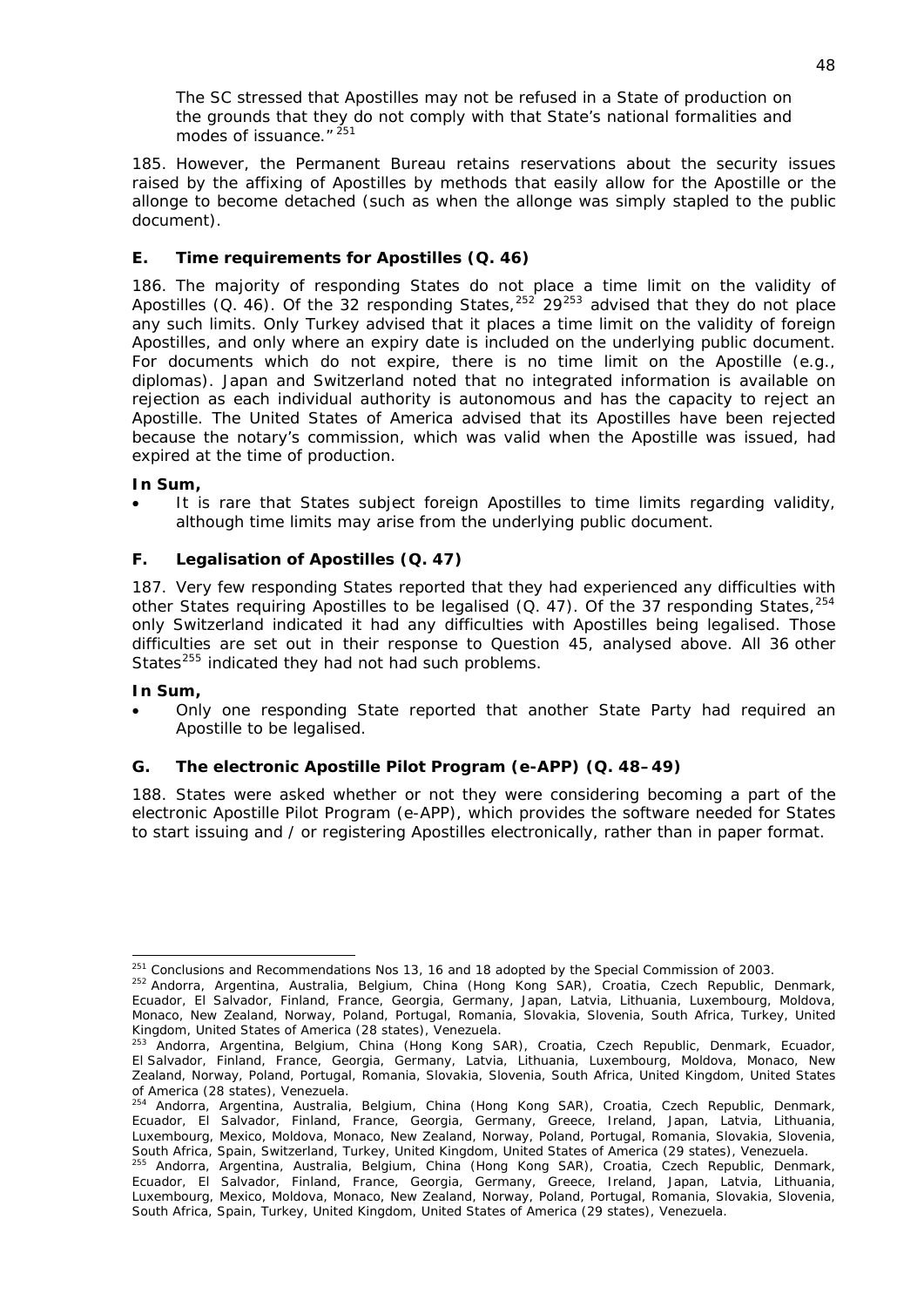189. The electronic Apostille Pilot Program was launched by the Hague Conference (in co-operation with the National Notary Association of the USA) in 2006. This innovative program not only allows for dramatic cost savings, but also offers very effective means to combat fraud and leads to a *level of security of Apostilles which by far exceeds current standards in a paper-only environment*. The e-APP has two components: the issuance of electronic Apostilles (e-Apostilles) and the operation of electronic Registers (e-Registers). These two components are independent from each other; they may be implemented simultaneously or consecutively (in no specific order). Under the e-APP model for e-Apostilles, a Competent Authority may use out-of-the box PDF technology to issue e-Apostilles and digitally sign these Apostilles with the help of a digital Certificate. As regards the operation of e-Registers, the e-APP offers fully open-source software which enables any Competent Authority to register all of the Apostilles that it issues (independently of whether they have been issued in paper or in electronic form) in an e-Register which is accessible online so that anybody presented with an Apostille (purportedly) issued by that Competent Authority may go on-line, access the relevant e-Register and check the origin of said Apostille with the help of the date and number that the Apostille Certificate bears. It is important to stress that both techniques put forward under the e-APP (*i.e.*, the PDF solution for e-Apostilles and the open-source software for e-Registers) are *suggestions only* – any Competent Authority may of course buy or develop any other (proprietary) software to achieve the same results. Further information on the e-APP is available at the website  $\lt$  www.e-APP.info  $\gt$ .

190. The responses suggest that there is considerable interest in the program (Q. 48). Of the 38 responding States,  $256 \times 21^{257}$  $256 \times 21^{257}$  $256 \times 21^{257}$  $256 \times 21^{257}$  advised that they were studying and actively considering implementing the e-Apostille, the e-Register, or both components of the e-APP. Finland, Georgia and Ireland specified that they are considering adopting both components of the e-APP. Fourteen States $258$  advised that they have not yet given consideration to the issue, and only three States<sup>[259](#page-49-3)</sup> have considered adopting the e-APP and decided against it. Romania advised that it had temporarily decided against implementing the e-APP until its register is centralised.

191. A number of States further advised that they had decided to implement elements of the e-APP. The Czech Republic advised that e-Registers and then e-Apostilles will be implemented. New Zealand is in the process of implementing both components and the process should be completed by the end of this year. Ecuador advised that it is implementing its own software system within the next six months.

192. Australia indicated that it supports the e-APP in principle but needs reassurance on certain issues such as the method of implementation, resource implications and risk of electronic fraud, before it could consider participating in the program.

193. Bulgaria advised that since 24 November 2008 it had started to operate the system for e-Apostilles and provided a website in which this information can be found. The US Department of State Authentication Office noted that it is prepared to issue electronic Apostilles. Further, one US state indicated that it has successfully submitted an e-Apostille to Colombia.

<span id="page-49-0"></span><sup>256</sup> Andorra, Argentina, Australia, Belgium, Bulgaria, China (Hong Kong SAR), Croatia, Czech Republic, Denmark, Ecuador, El Salvador, Finland, France, Georgia, Germany, Greece, Ireland, Japan, Latvia, Lithuania, Luxembourg, Mexico, Moldova, Monaco, New Zealand, Norway, Poland, Portugal, Romania, Slovakia, Slovenia, South Africa, Spain, Switzerland, Turkey, United Kingdom, United States of America (27 states), Venezuela

<span id="page-49-1"></span>South Africa, Spain, Sungentem, Ingdom, United Kingdom, United Kingdom, United States of America, Venezuela 25<br><sup>257</sup> Andorra, Argentina, Australia, Belgium, Bulgaria, Czech Republic, Denmark, Ecuador, Finland, France, Georgia, Ireland, Moldova, New Zealand, Portugal, Slovakia, Slovenia, Switzerland, United Kingdom, United States of America (seven states), Venezuela.

<span id="page-49-3"></span><span id="page-49-2"></span><sup>&</sup>lt;sup>258</sup> China (Hong Kong SAR), El Salvador, Germany, Greece, Japan, Latvia, Lithuania, Luxembourg, Mexico, Poland, Romania, South Africa, Turkey, United States of America (20 states).<br><sup>259</sup> Croatia, Monaco, Norway.